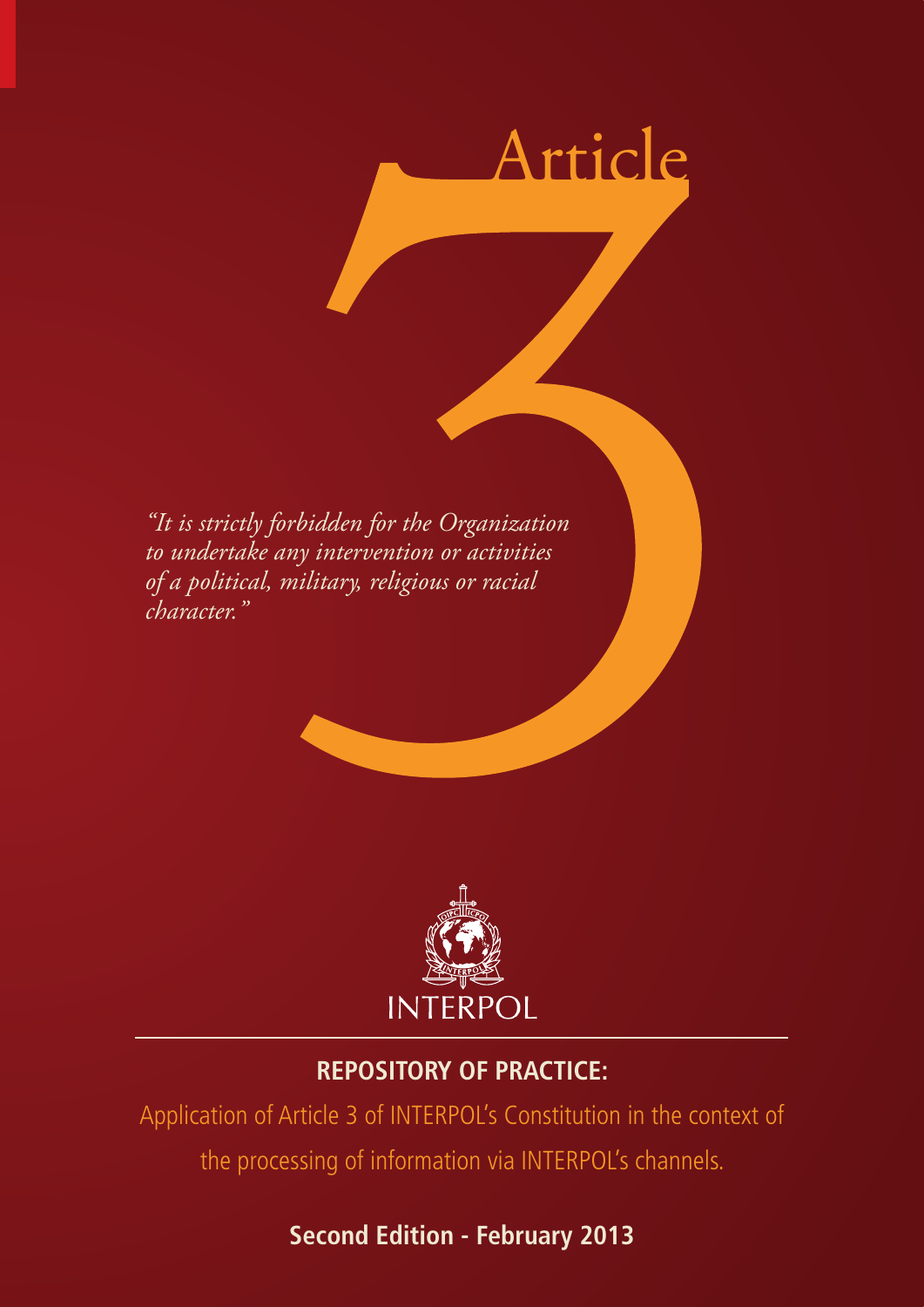## **CONTENTS**

| 2.3 Guiding principles of Article 3 analysis in the context of processing of data  6 |
|--------------------------------------------------------------------------------------|
|                                                                                      |
|                                                                                      |
|                                                                                      |
| 3.3 Offences concerning freedom of assembly and freedom of association (updated:     |
|                                                                                      |
| 3.5 Offences committed in the context of an unconstitutional seizure of power  23    |
|                                                                                      |
|                                                                                      |
|                                                                                      |
|                                                                                      |
|                                                                                      |
|                                                                                      |
|                                                                                      |
| 3.13  Coherence between the charges and supporting facts (new: February 2013) 46     |

**Appendix Rules applicable to assessing Article 3 cases**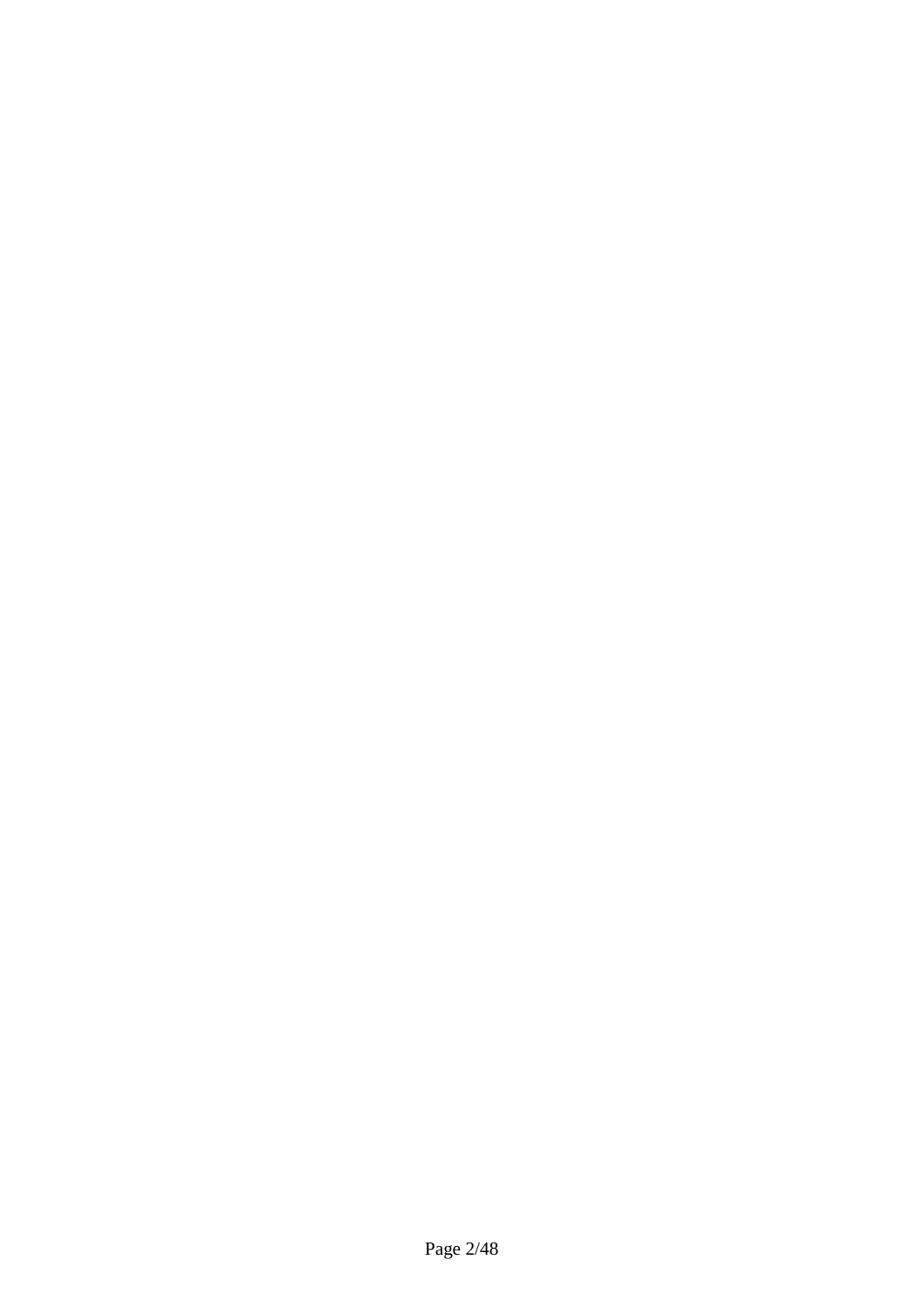#### <span id="page-3-0"></span>**SECRETARY GENERAL'S FOREWORD**

Neutrality is, and always has been, paramount to INTERPOL. As an international organization with a unique mandate, namely to prevent and fight crime through enhanced international police cooperation, it is of the utmost importance that our activities transcend domestic and international politics.

Our Constitution, Article 3, enshrines this guiding principle of neutrality by explicitly forbidding INTERPOL from engaging in matters of political, military, religious and racial character.

What does this mean on a day-to-day level? Among the various fields of our activities, the application of Article 3 is particularly pertinent to the processing of data via the Organization's channels, especially in the review and issue of INTERPOL Notices, and via messages exchanged directly among our member countries. Given that our activities involve the processing of personal data, it is imperative that we respect the rule of law.

It is clear that the interpretation of Article 3 and its implementation in our daily work has not been without its challenges. Our response in areas such as terrorism and serious international crimes, which by their very essence often include political, military, religious or racial elements, has required the guidance of the Organization's governing bodies. Meanwhile, changes in the nature of transnational crime and developments under international law have necessitated adjustments of policy and legal considerations.

This booklet is the culmination of a study carried out by staff at the General Secretariat on the principles that guide the interpretation and application of Article 3 in the context of the processing of data. It will serve as a reference guide for practitioners, but more than that, it also addresses specific topics and includes real-life examples from INTERPOL's practice.

I would like to thank everyone who contributed their experience and expertise to this valuable publication; I would also encourage any person who has comments or questions concerning this booklet to contact INTERPOL's Office of Legal Affairs. In closing, let me stress that INTERPOL's General Secretariat staff will work to ensure that this booklet remains a living and dynamic document, updated as required to reflect the continuous evolution of our understanding, interpretation and application of Article 3 of INTERPOL's Constitution.

Ronald K. Noble INTERPOL Secretary General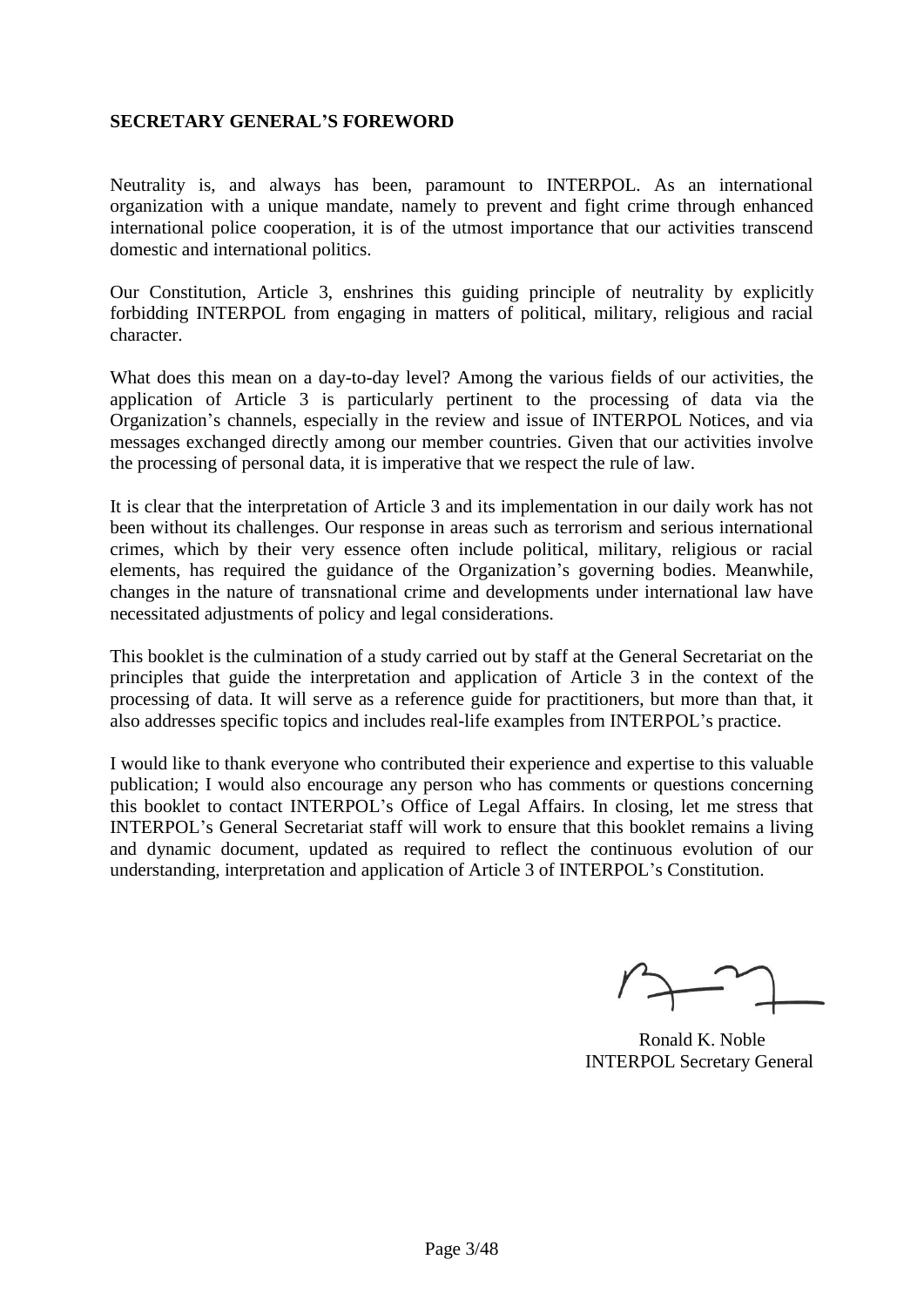## <span id="page-4-0"></span>**1. INTRODUCTION**

1. INTERPOL's core functions include secure global police communication services, and operational data services and databases for police. To that end, INTERPOL provides a variety of services that enable the processing of data related to police work around the world.

2. The regulatory framework governing the processing of data such as notices diffusions, and messages via INTERPOL's channels consists of the following:

- (a) INTERPOL's Constitution
- (b) The [Rules on the Processing of D](http://portal.interpol.int:1967/Public/ICPO/LegalMaterials/constitution/info/default.asp)ata (RPD)
- (c) INTERPOL's General Assembly Resolutions.

3. The General Secretariat, serving as an "international centre in the fight against ordinary crime" and as a "technical and information centre" [Article 26(b) and 26(c) of the Constitution], ensures that the processing of data is carried out in accordance with the above regulatory framework.<sup>2</sup>

4. When checking whether a particular item has been processed in conformity with the rules, the General Secretariat assesses whether all the conditions for the processing of data have been met. A primary condition is that the processing of data complies with INTERPOL's Constitution, $3\overline{ }$  and in particular with Article 3 of the Constitution, which prescribes that "[I]t is strictly forbidden for the Organization to undertake any intervention or activities of a political, military, religious or racial character." 4

5. Considering the importance attached to compliance with Article 3, as well as the extensive experience developed by the Organization with regard to the implementation of this important provision, the RDP instruct the General Secretariat to compile a repository of practice on the application of Article 3 of the Constitution based on the directives issued by the General Assembly, developments in international law, and other pertinent elements. 5 This repository of practice was therefore compiled in light of these guiding principles and in consideration of the case law INTERPOL has developed in applying Article 3 in the field of data processing.<sup>6</sup>

6. The Repository of Practice comprises two parts: Part 1 is a general background concerning the interpretation of Article 3 of the Constitution. Part 2 includes subject-matter analysis on a variety of subjects arising from Article 3 case law. Each analysis provides a background for the particular question, explains the current practice, and includes a number of examples.

 $\overline{1}$ Extracts from the relevant rules are given in the Appendix.

<sup>2</sup> See also Articles 22, 73, 86, and 125 of the RPD.

 $\frac{3}{4}$  Article 5(1) of the RPD.

<sup>&</sup>lt;sup>4</sup> Article 3 of the Constitution; Articles 5(2), 34(2), 75(2)(d), 86, and 99(2)(d) of the RPD.

<sup>&</sup>lt;sup>5</sup> Article 34(3) of the RPD. See below for further discussions of the pertinent elements listed in Article 34(3).

The most common application of Article 3 in INTERPOL's day-to-day practice is in the field of processing data. It is recalled, however, that Article 3 applies to all INTERPOL functions and activities. Hence, the principles identified in this note also apply, *mutatis mutandis*, to Article 3 analysis concerning activities other than the processing of data. For example, the general principles will apply when the Organization examines possible cooperation with another international organization.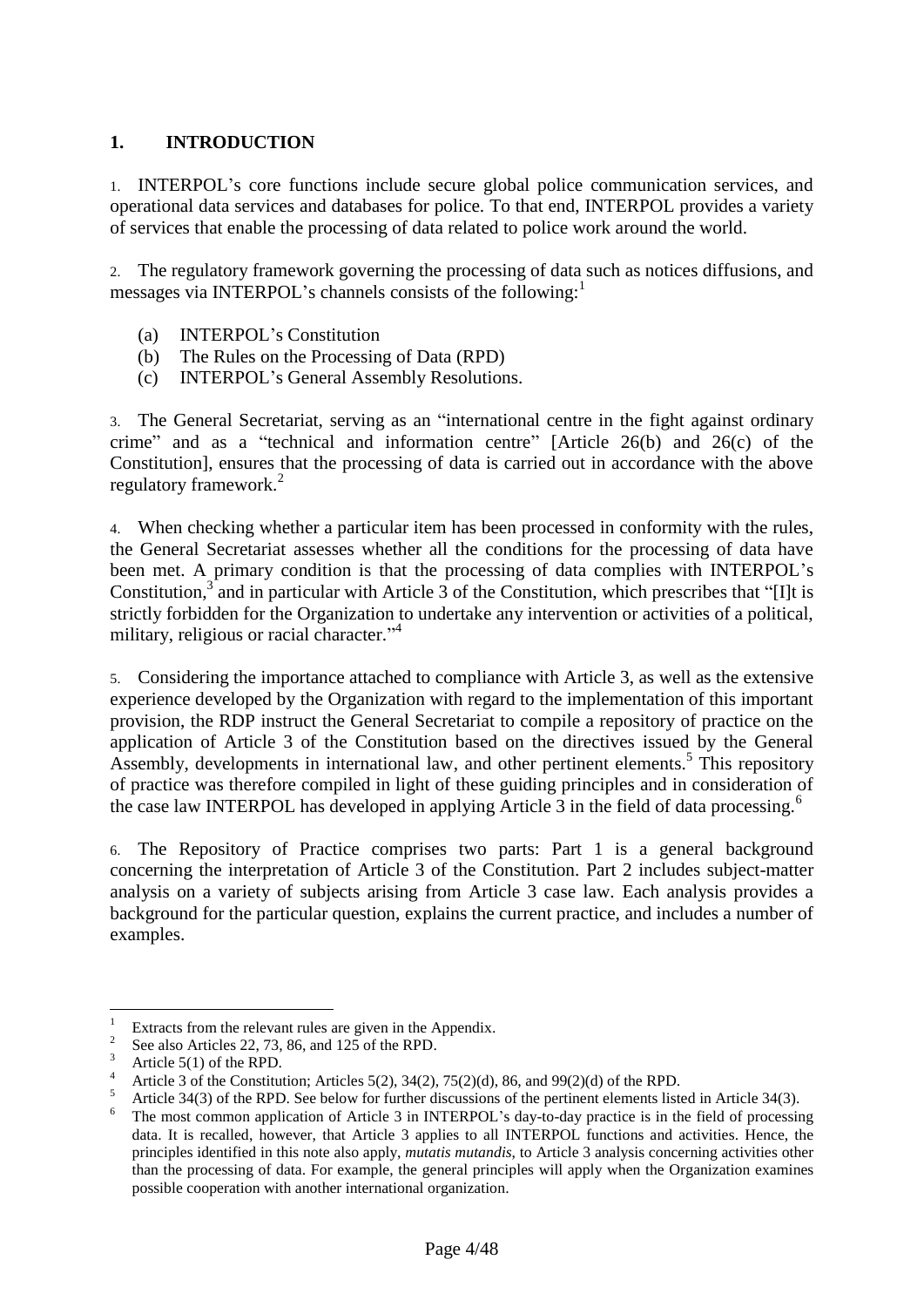## <span id="page-5-0"></span>**2. GENERAL BACKGROUND**

## <span id="page-5-1"></span>**2.1 Historical background**<sup>7</sup>

7. From its early days, the Organization (then known as the International Criminal Police Commission) adopted a position of neutrality and refused to become involved in cases which were political, religious or racial in nature.

8. In 1948, the phrase "to the strict exclusion of all matters having a political, religious or racial character" was added to the end of Article 1(1) of the Organization's Statutes, which defined the Organization's purposes.

9. In 1951, INTERPOL's General Assembly adopted Resolution AGN/20/RES/11. The Resolution applied the predominance test under international extradition law by recommending to member countries to see that:

"… no request for information, notice of persons wanted and, above all, no request for provisional arrest for offences of a predominantly political, racial or religious character, is ever sent to the International Bureau or the NCBs, even if – in the requesting country – the facts amount to an offence against the ordinary law." [Emphasis added]

10. The predominance principle was not challenged when the new Constitution, which included Article 3, was adopted in 1956. The main change made was the broadening of the scope of the original provision to include also "military" undertakings or activities.

11. With the evolution of international law, the practice of INTERPOL has evolved in relation to the application of Article 3. The first significant change was in 1984, when the General Assembly adopted Resolution AGN/53/RES/7, which allowed the Organization to became involved in terrorist cases. The 1984 Resolution recalled the predominance test established by the 1951 Resolution, and emphasized that each request requires a review on a case-by-case basis with due consideration for the specific context. Notwithstanding this general approach, the Resolution set out a number of offences considered by their very nature to be of a political, military, religious or racial character.

12. Another important principle established by the Resolution concerns refusals of one or more countries to act on a request. The Resolution determined that this does not mean that the request automatically comes under Article 3; rather, it will be reported to other NCBs in an addendum. This principle continues to apply in current practice.

13. The second significant change was introduced in 1994, when the General Assembly (Resolution AGN/63/RES/9) approved cooperation with the newly established International Criminal Tribunal for the Former Yugoslavia (ICTY), thereby allowing cooperation in cases concerning serious international crimes (genocide, crimes against humanity, and war crimes), which were previously considered to fall under Article 3. The Report, endorsed by that Resolution, further elaborated on the interpretation of Article 3 and clarified certain points such as the review of cases concerning crimes committed by former politicians.

 $\overline{a}$ 7 For further information see Document GT-ART3-2004-07.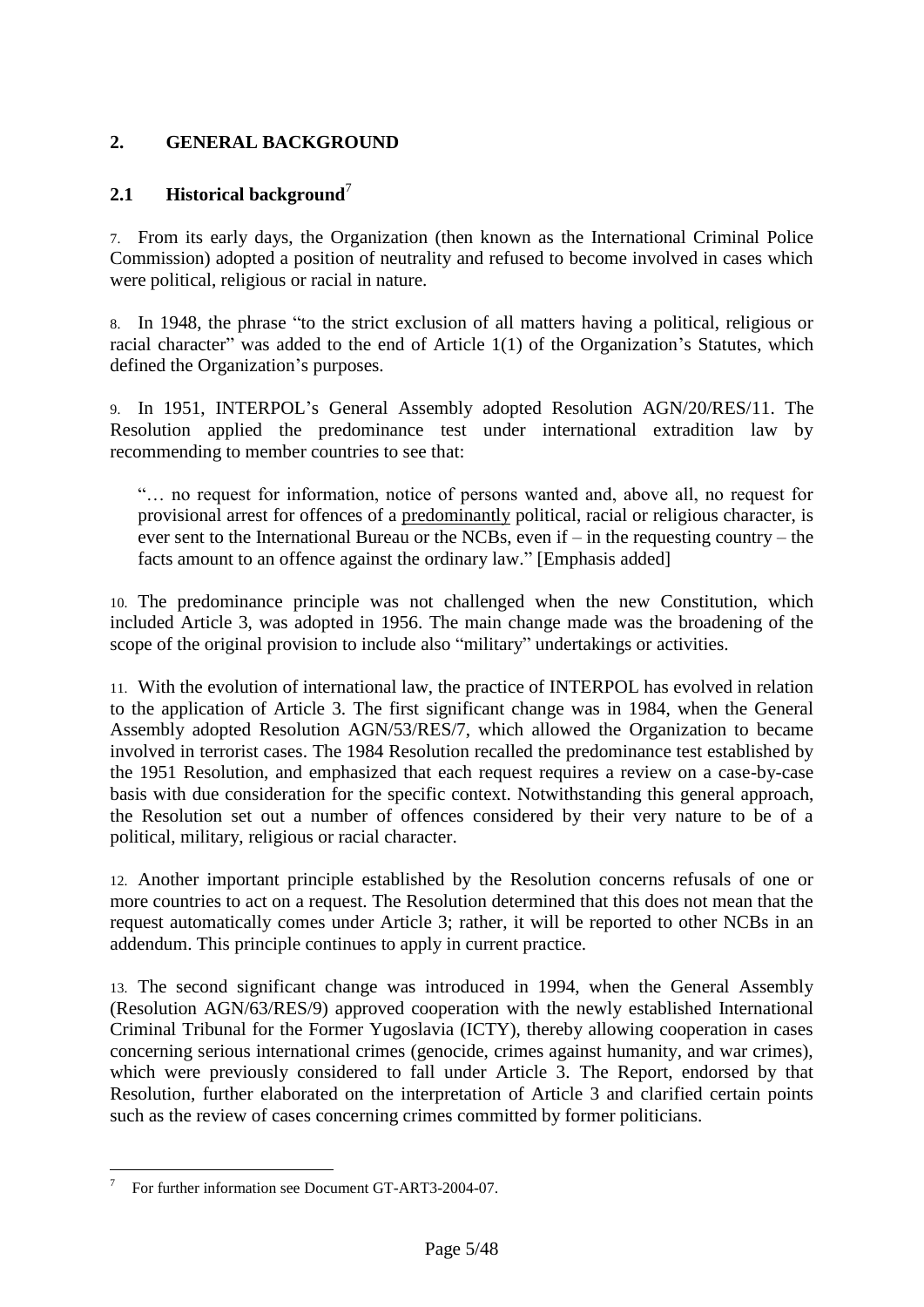14. Another General Assembly Resolution pertinent to the interpretation of Article 3 was adopted in 2004. This Resolution endorsed the interim measures taken by the General Secretariat to enable cooperation in relation to the charge of membership of a terrorist organization (Resolution AG-2004-RES-18).

- 15. In conclusion to this brief historical review, the following points are noteworthy:
	- (a) INTERPOL, as an independent international organization, has developed its own rules concerning the application of Article 3.<sup>8</sup>
	- (b) The Organization has adopted the predominance test in application of Article 3.
	- (c) Each case has to be assessed separately, taking into account its particular context. Thus, while the Resolutions concerning the interpretation of Article 3 generally focused on the nature of the offence (e.g. pure political offences such as treason), the requirement of evaluating the overall context of the case introduces other relevant elements to be assessed.
	- (d) The general trend of Article 3 interpretation by the General Assembly clearly points to the narrowing of its application in relation to the nature of the offence. This also corresponds to the general evolution under international extradition law.<sup>9</sup>

## <span id="page-6-0"></span>**2.2 The primary objectives of Article 3**

16. The historical background provided above manifests that Article 3 primary objectives may be defined as follows:  $10$ 

- (a) To ensure the independence and neutrality of INTERPOL as an international organization.
- (b) To reflect international extradition law.

 $\overline{a}$ 

(c) To protect individuals from persecution.

17. These objectives have been further confirmed by other acts of the Organization and instruments concerning its activities. For example, in Resolution AG-2006-RES-04 ("Statement to reaffirm the independence and political neutrality of INTERPOL"), the General Assembly mentioned Article 3 as one of the Constitutional provisions attesting to the Organization's independence and neutrality.

## <span id="page-6-1"></span>**2.3 Guiding principles of Article 3 analysis in the context of processing of data**

18. A number of scholars have raised doubts about INTERPOL's legal status. However, there should be little doubt today that INTERPOL is an independent international organization and that its Constitution is a product of an agreement establishing an international organization under international law.<sup>11</sup>

<sup>8</sup> See the 1994 Report AGN/63/RAP No. 13, adopted by Resolution AGN/63/RES/9.

<sup>9</sup> Ibid, which states: "For many years, the general trend of Interpol's practice, as well as of developments in international law, has been to progressively restrict the application of provisions which could ensure that those who commit certain crimes are treated more favourably because of the political context of the act."

<sup>10&</sup>lt;br>
<sup>10</sup> See Document GTI5-2008-05 prepared for the Ad Hoc Working Group on the Processing of Information.<br>
<sup>11</sup> See inter alia Sebermares and Blakker, who concluded that while formally INTERPOL is not beged on

<sup>11</sup> See, *inter alia*, Schermeres and Blokker, who concluded that while formally, INTERPOL is not based on an agreement between states, an agreement of this kind may in fact be deduced from a number of factors such as the designation of INTERPOL by ECOSOC as an intergovernmental organization and INTERPOL's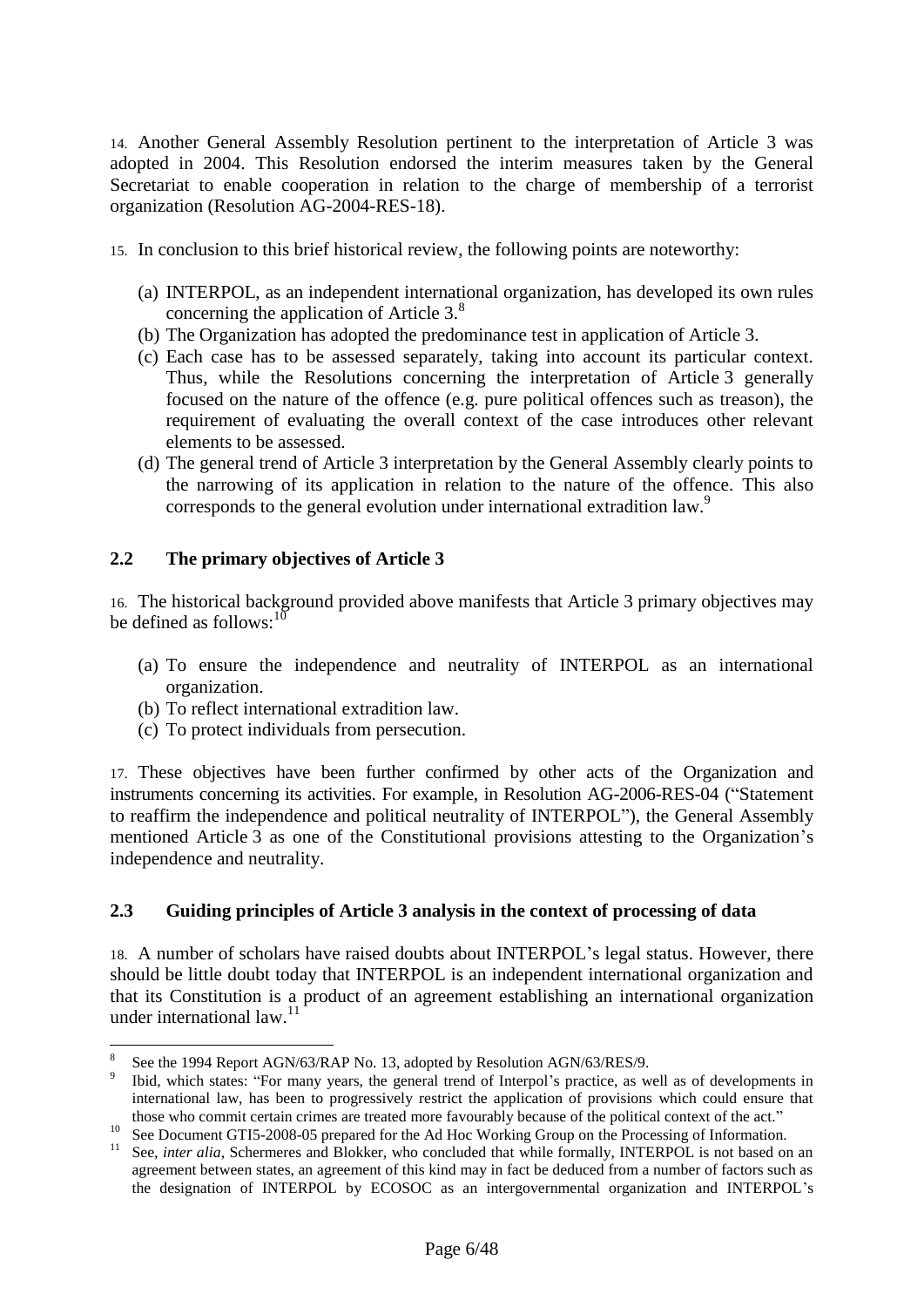19. Consequently, the interpretation of the Constitution's provisions, including Article 3, should be guided by general interpretation tenets under international law, specifically the principles enshrined by the Vienna Convention on the Law of Treaties. In particular, Article 3 is to be interpreted in the light of the principle that "[a] treaty shall be interpreted in good faith in accordance with the ordinary meaning to be given to the terms of the treaty in their context and in the light of its objects and purpose".<sup>12</sup> The discussion below concerning the guiding principles of Article 3 analysis should therefore be understood within this general legal framework.

20. The predominance test adopted by the 1951 Resolution focused on the nature of the offence committed by the wanted persons.

21. Specifically, the nature of the offence is examined along principles established in inter-State extradition practice such as those concerning the political and military offence exception.<sup>13</sup>

22. The practice of the Organization has been to follow the general distinction between two categories of offences:

- (a) **Pure** offences: Acts criminalized solely due to their political/military/religious/racial nature. These offences do not have any ordinary-law element. They are usually directed against the State and exclusively affect the public interest and cause only public wrong. 14
- (b) **Relative** offences: Acts that also contain ordinary-law elements, and therefore also affect private interests and causing, at least in part, a private wrong.<sup>15</sup> Such offences are analysed on the basis of the predominance test.

23. General Assembly resolutions such as AGN/53/RES/7 (1984) listed a number of examples of pure offences – e.g. treason and espionage – that by their very nature fall within Article 3.

24. Nonetheless, the Article 3 Working Group, established in 2003, correctly concluded that the list may not be up to date and that it would be impractical to adopt an exhaustive list of pure offences.<sup>16</sup>

25. Also noteworthy is that the practice of the Organization indicates that the charges as provided in requests for police cooperation may not necessarily reflect the true nature of the offence and could therefore not serve as the sole basis for determining that a given request falls under Article  $3<sup>17</sup>$ 

 $\overline{a}$ 

Headquarters Agreement with France – see HG Schermeres and NM Blokker, International Institutional Law, 4th Revised edn. (Boston/Leiden, 2003), para. 36.

 $12$  See Article 31(1) of the 1969 Convention on the Law of Treaties.

<sup>&</sup>lt;sup>13</sup> A political offence, as understood in inter-State extradition practice, is one which has been criminalized due to its political content or implications. A military offence is one which has been criminalized due to its implications for national security or military matters. According to Article 3 of the UN Model Treaty on Extradition, extradition shall not be granted: "(a) If the offence for which extradition is requested is regarded by the requested State as an offence of a political nature;" and "(c) If the offence for which extradition is requested is an offence under military law, which is not also an offence under ordinary criminal law."

<sup>&</sup>lt;sup>14</sup> See M. Cherif Bassiouni, International Extradition: United States Law and Practice (fifth edition), p. 660-662.

 $\int_{16}^{15}$  Ibid.

 $^{16}$  See Document CE-2005-2-DOC-22.

See, in this connection, the 1994 Report adopted by Resolution AGN/63/RES/9, which underscores that "the question of predominance has to be settled by examining the facts, even if, as the 1951 Resolution says, "in the requesting country the facts amount to an offence against the ordinary law.''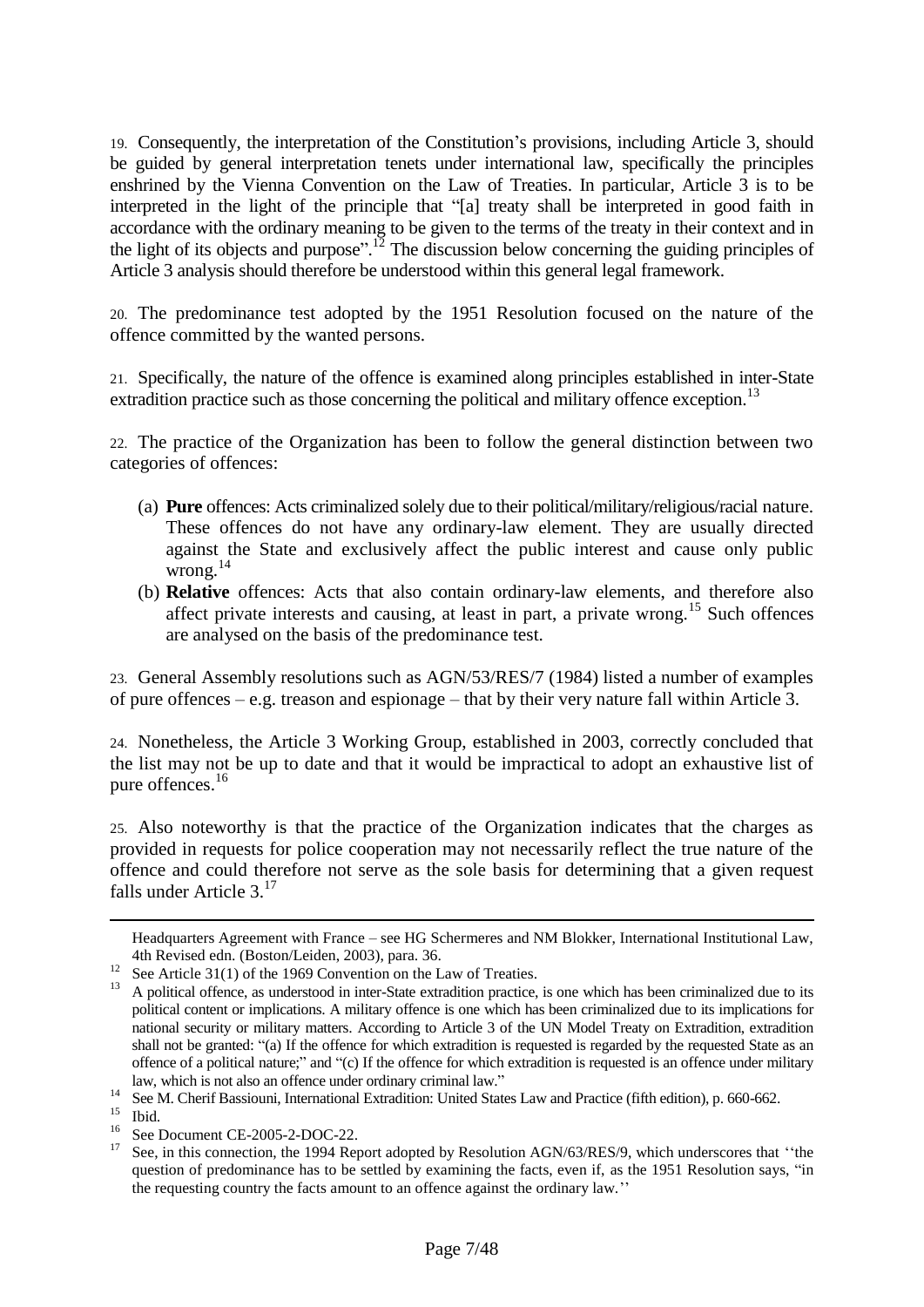26. Thus, while the distinction between pure and relative offences still applies, each request that raises a doubt concerning its conformity with Article 3 will require an assessment on a case-by-case basis. Such review should focus, in particular, on the underlying facts supporting the request.

27. In addition, considering that Article 3 refers to the "character" of the relevant activity, elements other than the nature of the offence ought to be taken into consideration, particularly in light of Resolution AGN/53/RES/7 (1984), which provided that "each case has to be examined separately, with due consideration for the specific context."

28. Accordingly, in assessing data in light of Article 3, all relevant information should be evaluated. The rule adopted with regard to the creation of the repository of practice,<sup>18</sup> further provides for the main pertinent elements to be considered in the context of an Article 3 analysis, namely:

- (a) The nature of the offence, namely the charges and the underlying facts;
- (b) The status of the persons concerned;
- (c) The identity of the source of the data;
- (d) The position expressed by another National Central Bureau or another international entity;
- (e) The obligations under international law;
- (f) The implications for the neutrality of the Organization;
- (g) The general context of the case.

29. The need to evaluate all relevant information and pertinent elements, as provided by the rules, represents a comprehensive interpretative approach. Moreover, this approach provides for – indeed requires – the examination and consideration of pertinent facts beyond those explicitly supplied in the request for police cooperation, such as information concerning the background for the request or how it relates to other requests. Thus, for example, it might be relevant to assess a red notice request together with similar requests concerning other individuals wanted by the same country, or to consider the fact that those similar requests have been denied in the past.

30. The examples below show how the above-mentioned elements set out in the rules may be relevant, taken either in isolation or in combination:

- **Scenario A:** If NCB X seeks the arrest with a view to extradition of person Y on a charge of "treason" and the summary of facts states that the individual gave military secrets to the enemy, the Organization would usually conclude, on the basis of the first element listed (nature of the offence) that Article 3 applies. The rationale for such a determination is that this act is considered to be a pure political crime in extradition practice.

 $\overline{a}$ Article 34(3) RPD.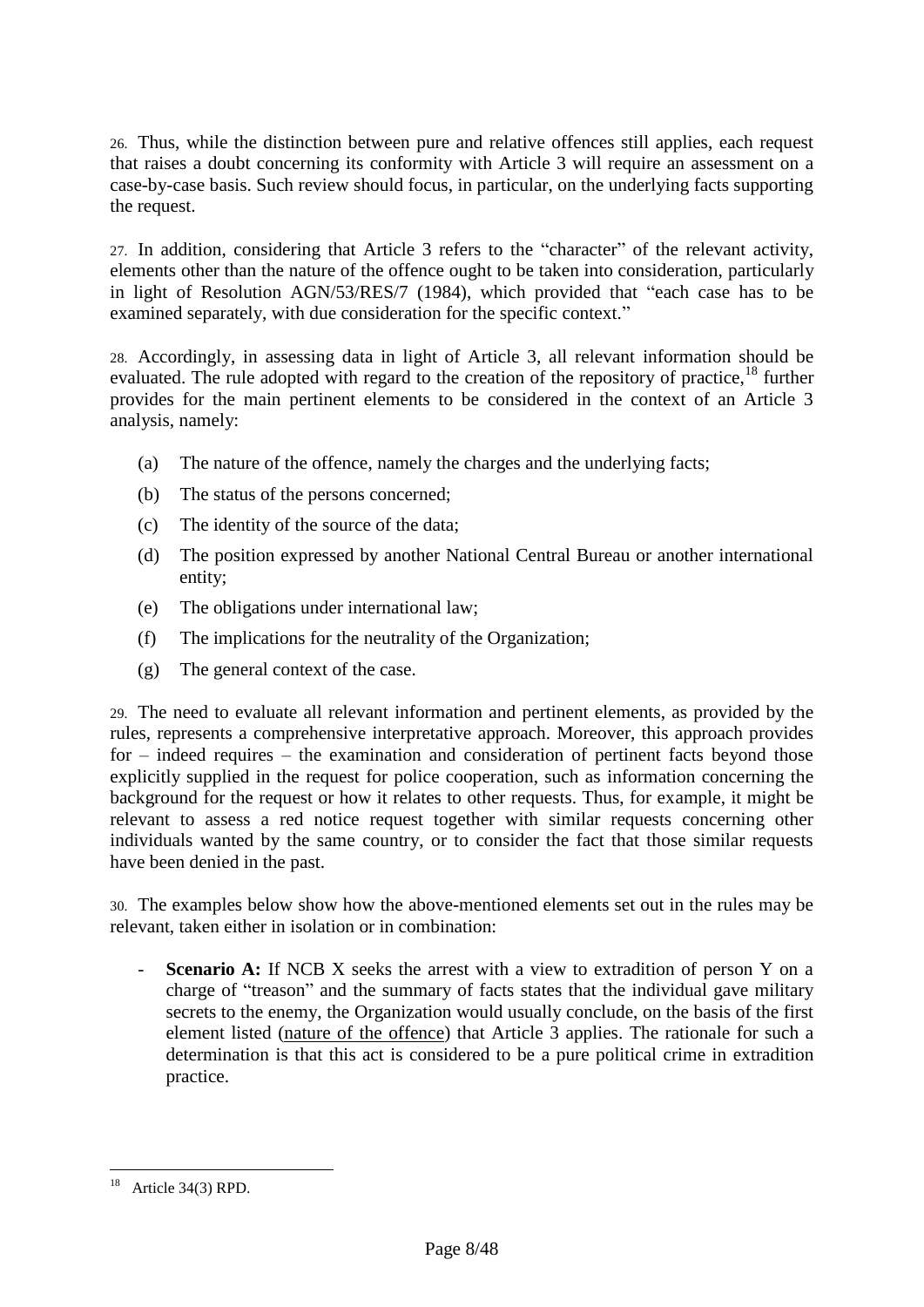- **Scenario B:** If NCB X seeks the arrest with a view to extradition of person Y on a charge of "undermining State security" and the summary of facts states that the individual has participated in the bombing of a religious site and caused the death of a number of civilians, the Organization would usually conclude, also on the basis of the first element listed (nature of the offence) that Article 3 does not apply in this case. The rationale for such a determination is that the data relates to an offence which is predominantly an ordinary law crime, since the seriousness of the crime and the status of the victims prevail here over the political or religious motivation of the individual (application of the predominance theory introduced in General Assembly Resolution AGN/20/RES/11 (1951) and developed by General Assembly Resolution AGN/53/RES/7 (1984)).
- **Scenario C:** If NCB X seeks the arrest with a view to extradition of person Y on a charge of "murder" and the summary of facts states that the individual is the current president of another country, the Organization would usually conclude, on the basis of other elements identified (status of the persons concerned and obligations under international law), that Article 3 applies. The rationale for such a determination is that under international law, and as reflected in the Yerodia case before the International Court of Justice, Heads of State benefit from immunity while in office and cannot therefore be prosecuted before national courts of another country during that time.
- **Scenario D:** If an international tribunal such as the International Criminal Tribunal for the Former Yugoslavia (ICTY) requests the publication of a red notice for person Y on a charge of "genocide", the Organization would usually conclude, on the basis of another element (identity of the source of data) that Article 3 does not apply unless there is any specific doubt in relation to a particular item of data. The rationale for such a determination is the independence of the International Tribunal and its status under international law (e.g. in the case of ICTY, the fact that it was established by the United Nations Security Council acting under Chapter VII of the United Nations Charter), which guarantees its political neutrality, combined with the nature of the offence (element 1) as serious international crimes (see General Assembly Report AGN/63/RAP No. 13 (1994) adopted by Resolution AGN/63/RES/9).
- **Scenario E:** If NCB X seeks the arrest with a view to extradition of person Y, a national of country Z, on a charge of "corruption", and country Z protests against the publication of the notice, arguing that it is a political case, the Organization may conclude, on the basis of another element (the position expressed by a another National Central Bureau or another international entity) that Article 3 applies. The rationale for such a determination will depend on the specific arguments raised in the particular case, such as political elements identified by country Z.
- **Scenario F:** If NCB X seeks the arrest with a view to extradition of person Y on a charge of "exporting controlled commodities without a licence" and the summary of facts states that the products illegally exported had both civilian and military applications, particularly in the case of nuclear weapons, the Organization would usually conclude, on the basis of another element (obligations under international law) that Article 3 does not apply. The rationale for such a determination is that the international community, by means of various international instruments, has undertaken to effectively control and combat the illegal transfer of weapons and dual-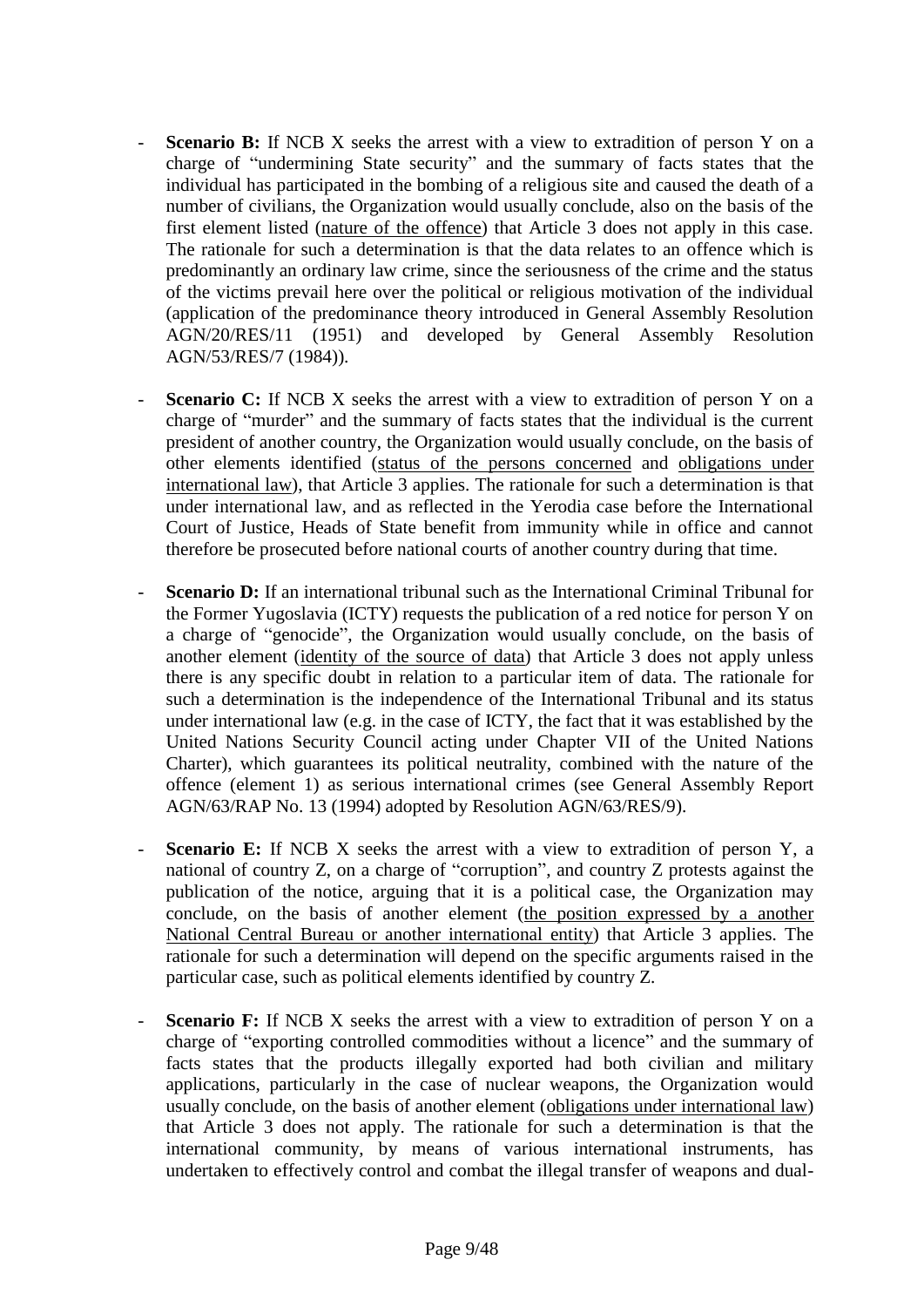use goods/technology that pose a particular risk to international security (e.g. United Nations Security Council Resolution S/RES/1540 adopted under Chapter VII of the United Nations Charter, calling upon States to "adopt and enforce appropriate effective laws which prohibit any non-State actor to [*sic*] manufacture, acquire … nuclear, chemical or biological weapons …").

Data on such illegal transfers would thus not be considered to be of a predominantly political or military character by virtue of the above obligations under international law.

- **Scenario G:** If NCB X seeks the arrest with a view to extradition of person Y for a terrorist act committed in the country of NCB X by secret agents of country Z, and country Z has recognized its responsibility in the matter and negotiates with country X the consequences of such responsibility under international law, the Organization may conclude, on the basis of another element (implications for the neutrality of the Organization) that Article 3 applies. The rationale for such a determination would be similar to the solution adopted in the Rainbow Warrior case, where the Organization ceased to cooperate further once the dispute became a matter for negotiation and settlement by the two States involved under international law, with appropriate compensation for the damage caused to property and for the injuries to persons.
- **Scenario H:** If NCB X seeks the arrest with a view to extradition of a person wanted for murder and the summary of facts states that the individual was the pilot of an aircraft in country Y's air force, which bombed an area occupied by soldiers belonging to country X, resulting in the deaths of soldiers of country X, the Organization would usually conclude, on the basis of another element (the general context of the case) that Article 3 applies. The rationale for such a determination is that although the crime (murder) is considered to be an ordinary law crime, the underlying facts and the general context of the armed conflict mean that the case falls within the scope of Article 3.<sup>19</sup>

31. In conclusion, an Article 3 review requires an assessment of a variety of elements based on the facts provided in a given case, taking into consideration the general principles discussed above. The application of those general principles in analysing certain requests for police cooperation, which raise doubts as to their conformity with Article 3 based on similar grounds, is discussed below.

 $\overline{a}$ Note: If the act committed is considered a serious international crime or if the attack by country Y was against a United Nations peacekeeping operation, such elements may ''tip the balance'' towards the non-application of Article 3.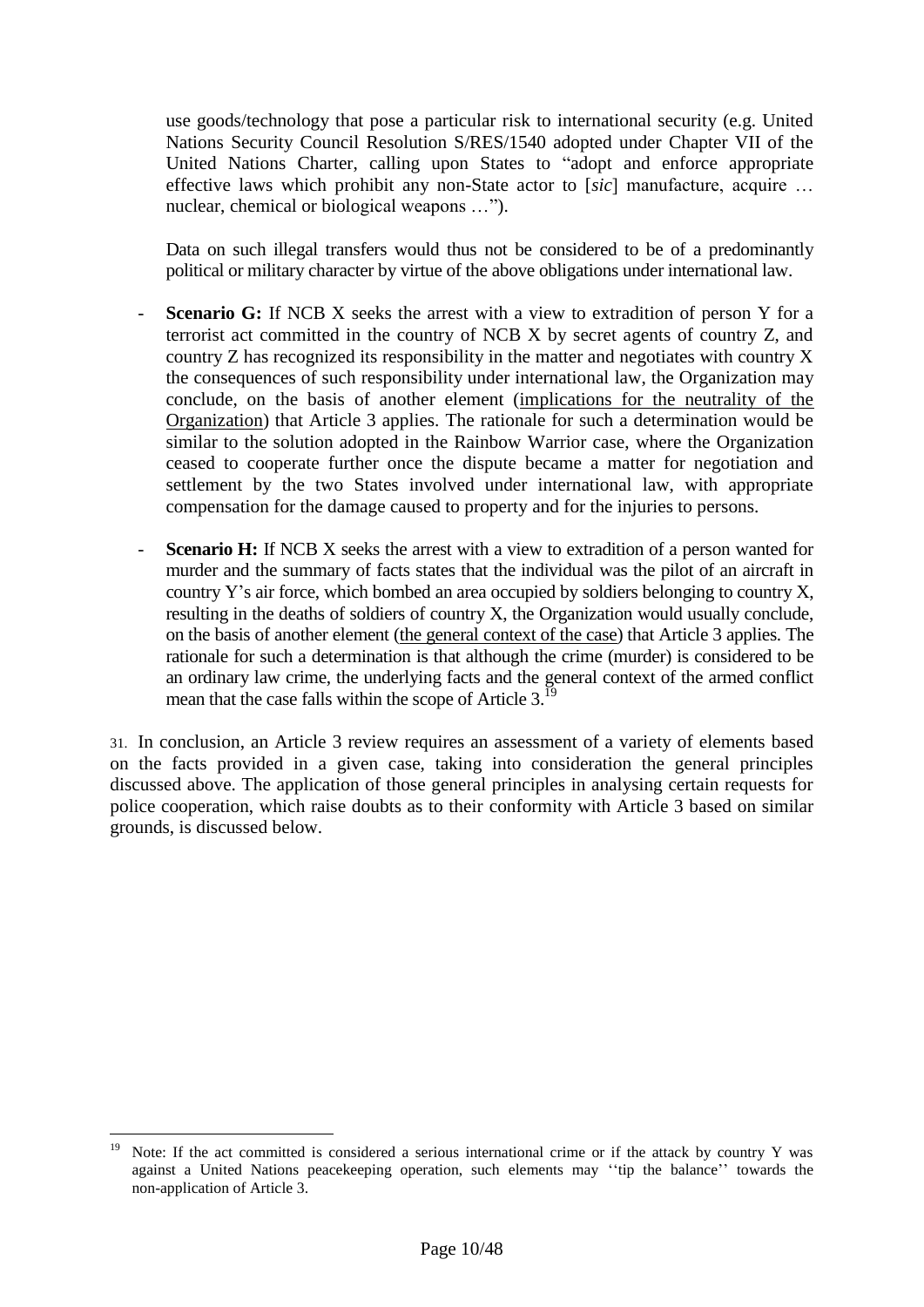## <span id="page-11-0"></span>**3. SUBJECT-MATTER ANALYSIS**

## <span id="page-11-1"></span>**3.1 Offences committed by politicians/former politicians**

**The question** – May data be processed about politicians/former politicians?

## **Background**

INTERPOL's position concerning the application of Article 3 in cases concerning politicians or former politicians has evolved over the years. Resolution AGN/53/RES/7 (1984) distinguished between offences committed by such individuals in connection with their political activities, on the one hand, and offences committed in their private capacity, on the other. The Resolution concluded that the former case is covered by Article 3. General Assembly Report AGN/63/RAP No. 13, adopted by Resolution AGN/63/RES/9 (1994), concluded differently: it found that the 1984 Resolution was based on a faulty concept and that "offences committed by politicians must therefore be assessed to determine whether the political or the ordinary criminal law aspect is predominant, in the same way as offences committed by other people."

The latter position has been applied in INTERPOL practice since 1994. Each case is therefore examined on its merits, similar to other cases where political elements exist. However, considering that the involvement of politicians or former politicians may raise questions concerning relations between the Organization's member countries, a distinction should be made between two scenarios:

#### **Scenario A** – Politicians/former politicians wanted by their own countries

**Scenario B** – Politicians/former politicians wanted by other countries

## **Current practice**

#### **Scenario A – Politicians/former politicians wanted by their own countries**

In general, and as indicated, these cases are evaluated in the same way as other cases, namely by applying the predominance doctrine. However, two points may require consideration:

- (1) The individual may enjoy immunity from prosecution in his/her own country (e.g. due to an amnesty law). If such a doubt arises (e.g. on the basis of open-source information), the requesting NCB may be required to clarify the matter.<sup>20</sup>
- (2) The individual may have committed the acts in the exercise of his/her political mandate. A failure by politicians to comply with administrative or political procedures would generally not be considered as an ordinary-law crime. Accordingly, the requesting NCB may be required to provide evidence, such as personal gain by the individual, that the offence comes under ordinary law.
- (3) The general context of the case may provide an indication that the request is politically motivated, for example following a coup d'état in the requesting country.

 $20\,$ It should be noted that amnesties that purport to apply to war crimes, genocide, crimes against humanity or gross violations of human rights may be considered invalid under international law.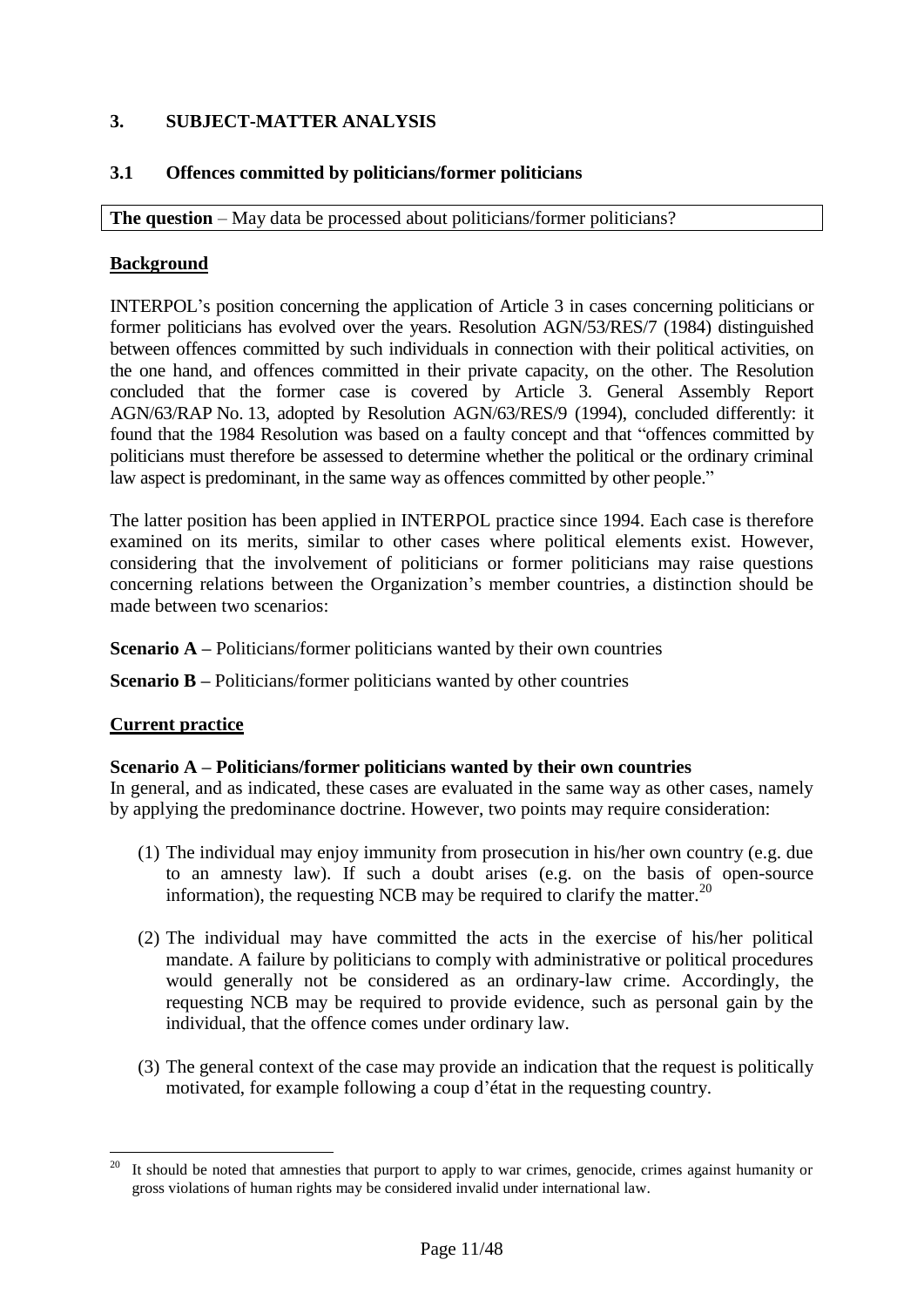#### **Scenario B – Politicians/former politicians wanted by other countries**

This scenario may raise a number of difficulties such as possible application of immunity under international law. In application of the principles enumerated in the ICJ Yerodia case,<sup>2</sup> and based on INTERPOL practice, the following criteria are to be examined: (1) The position of the wanted person. Here, a general distinction is made between Head of State/Government and Minister of Foreign Affairs, on the one hand, and other State officials on the other. In general, only the former enjoy full immunity under international  $law;^{22}$  (2) Whether the person is currently in office; (3) The identity of the source of data, i.e. whether it was an NCB or an international tribunal (in the latter case, the individual may not enjoy immunity under international law);<sup>23</sup> (4) Whether the country where the individual served as a politician objects to the processing of data.

#### **Examples**

 $\overline{a}$ 

## **Scenario A – Politicians/former politicians wanted by their own countries**

**Case 1:** Diffusion about an individual who was the wife of the country's former President. She was also the president and founder of a political party. She was wanted for unlawful intervention in the assignment of an apartment that resulted in financial prejudice to the government. It was concluded that this charge was of an ordinary-law nature and that the data could be recorded since, apart from the circumstances of marriage to the former President, there was nothing in the file to suggest that the case was political.

**Case 2:** A red notice was published at the request of an NCB for the former President of the country on charges of corruption and illicit enrichment. It was concluded that the individual had committed the offence not for political gain but rather to personally enrich himself, hence publication was approved.

**Case 3:** A red notice was published at the request of an NCB for "embezzlement". In his capacity as former minister of energy, the individual had concluded a contract without the authority to do so. The NCB was therefore requested to provide information showing personal gain or other elements of ordinary-law crimes.

**Case 4:** A red notice was published for an individual charged with "misappropriation". While serving as president of the country, he had issued an emergency decree in order to award a contract without putting it out to tender. In response to a request by OLA for further information, the NCB indicated that the individual had personally benefitted from the illegal activities as the excess charges in the contract amounted to several million dollars. The red notice was published.

<sup>21</sup> International Court of Justice, Arrest Warrant Case (Congo *v.* Belgium), 2002.

<sup>22</sup> Note that other forms of immunity may be relevant (e.g. diplomatic immunity of ambassadors).

<sup>&</sup>lt;sup>23</sup> However note that this may require discussion of the status and rules of the particular international tribunal (e.g. established by the UNSC under Chapter VII of the UN Charter).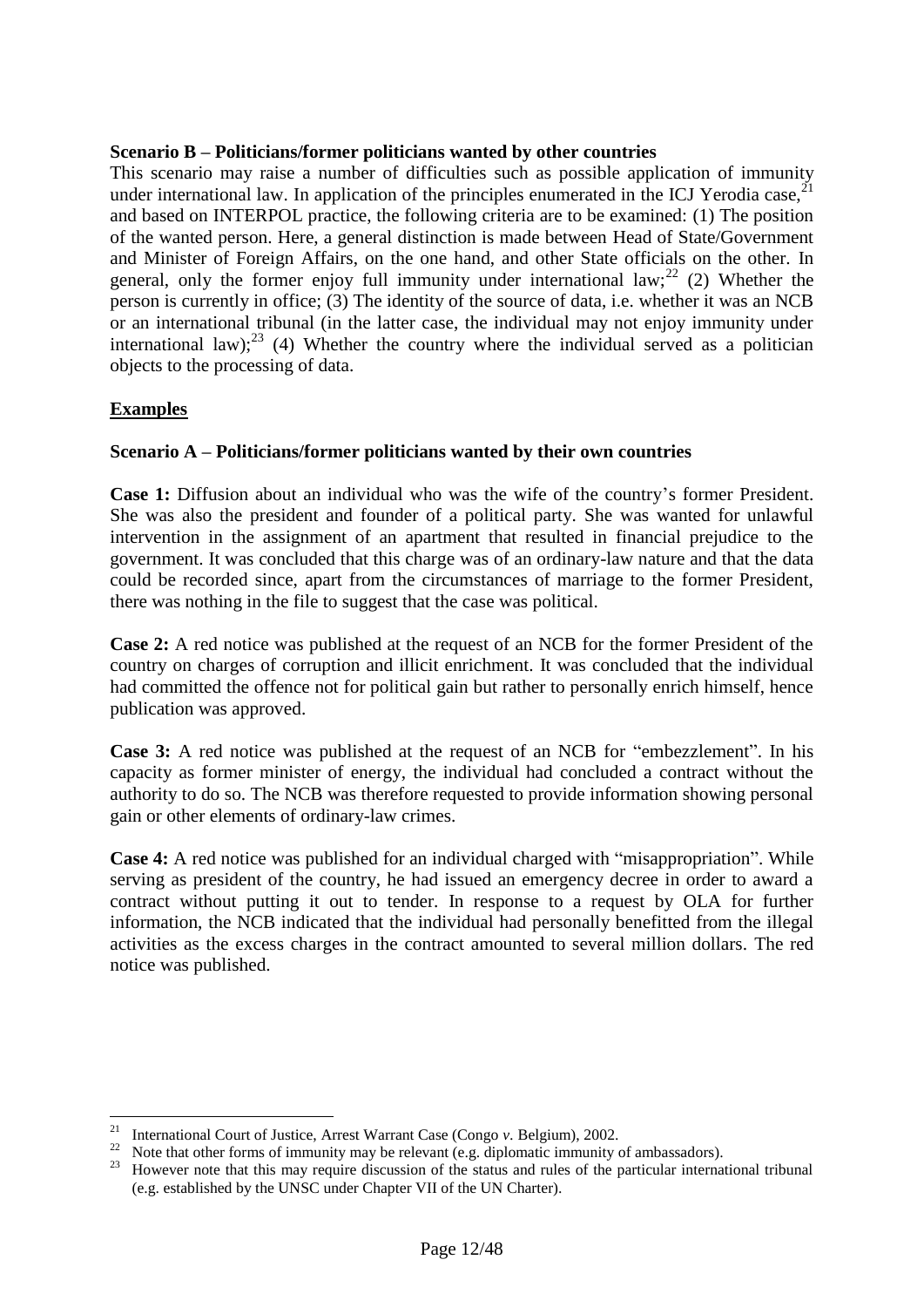*(new: February 2013)* **Case 5:** A red notice was requested by an NCB for the former President of the country, on charges of embezzlement. The individual was accused of approving a series of economic decisions that severely undermined the national treasury. The General Secretariat denied publication after concluding that the measures taken by the individual were of a political nature, adopted in the context of a difficult economic situation. This conclusion was reached after considering the general context of the case (e.g. previous occurrence of a coup d'état which deposed the individual, and the support of international financial institutions for the measures he adopted), and the fact that the individual derived no personal benefit.

*(new: February 2013)* **Case 6:** A red notice request and an IPCQ diffusion were sent by an NCB seeking the arrest and extradition of an individual wanted for financial crimes. The individual concerned was the former prime minister of the country, who had recently lost the election to the presidency and remained a major opponent to the current regime. In addition, at the time when the data were processed, the political situation in the country was volatile and demonstrations for and against the government were common. Considering the status of the individual concerned, and bearing in mind the general context of the case, notably the ongoing political situation in the country, it was concluded that the case was of a predominantly political nature as understood in Article 3 of the Constitution.

## **Scenario B – Politicians/former politicians wanted by other countries**

**Case 1:** A red notice was published for an individual, a former President of another country, charged with terrorism, homicide, and kidnapping.

Considering that no protest was made by the other country, publication was approved.

**Case 2:** Diffusions sent by an NCB concerning former high officials of four other governments. The individuals were charged with serious crimes, such as murder of citizens of the country that issued the diffusion. These crimes took place in the context of an operation which was carried out against political dissidents by the regimes of the four countries. It was concluded that there was a priori no legal impediment to the data being recorded. Yet, considering that a number of the wanted persons at the time held positions of Head of State or Minister of Foreign Affairs, the NCBs of the countries concerned were requested to notify the General Secretariat within two weeks as to whether they objected to the data being recorded. Since no objections were raised, the data was recorded in INTERPOL's databases.

*(new: February 2013)* **Case 3:** A blue notice request sent by an NCB concerning the former Minister of Defence of another country for conducting, planning, coordinating and ordering a military operation carried out in the territory of the country that sought the publication of the blue notice. It was determined that the case was predominantly political and military and therefore within the scope of Article 3, since the request pertained to acts allegedly committed by a former Minister for Defence in his official capacity, and due to the nature of the case, namely the ordering of a military operation on the territory of another country.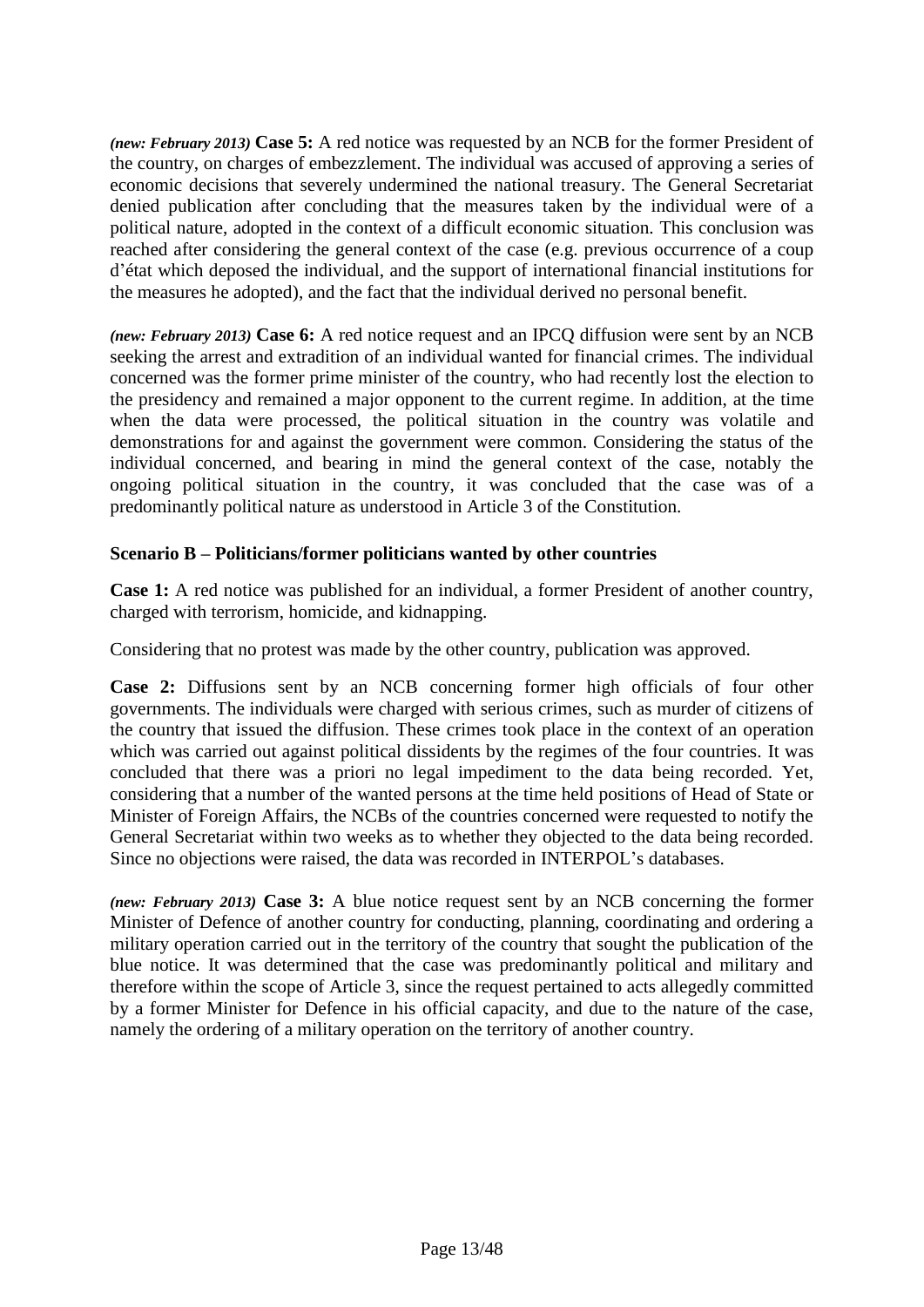#### <span id="page-14-0"></span>**3.2 Offences concerning freedom of expression**

**The question** – May data be processed about an individual who is charged with offences concerning freedom of expression?

#### **Background**

Offences related to freedom of expression require assessment in light of Article 3 and also in view of the possible application of international human rights standards in the context of Article 2(1) of the Constitution (the "spirit of the Universal Declaration of Human Rights").<sup>24</sup>

However, the right to freedom of expression is not an absolute right and may be subject to certain necessary restrictions provided for under the law, including those required for the protection of national security, public order, public health, or public morality.<sup>25</sup> Accordingly, processing of data will generally be permitted where the forbidden speech amounts to hate speech (e.g. distribution of neo-Nazi propaganda)<sup>26</sup> or incitement to violence.<sup>27</sup> It is also noteworthy that the imposition of restrictions on the right to freedom of expression will generally require a close link to be established between the alleged incitement and the risk of ensuing violence.

The conclusion of the assessment may vary depending on the object/target of the "illegal speech" as in the following scenarios:

**Scenario A** – The "illegal speech/statement" is directed at the State, State officials and/or State institutions.

**Scenario B** – The "illegal speech/statement" is directed at private individuals or non-political/non-State entities.

## **Current practice**

**Scenario A – The "illegal speech/statement" is directed at the State, State officials and/or State institutions:** the general rule is that Article 3 will apply. Resolution AGN/53/RES/7 (1984) states that offences concerning "[the] expression of certain prohibited opinions" and "insulting the authorities" are among those that by their very nature fall within the scope of Article 3.

<sup>24</sup> See Article 19 of the UDHR and Article 19(2) of the International Covenant on Civil and Political Rights (ICCPR).

See Article 19(3) of the ICCPR.

<sup>&</sup>lt;sup>26</sup> This conforms to international standards against racial discrimination – see Article 4 of the 1965 Convention on the Elimination of Racial Discrimination. In a case brought before the European Court of Human Rights (Lehideux and Isorni v. France, ECHR, Judgement of 23 September 1998), the Court found that negation or revision of clearly established historical facts – such as the Holocaust – is not protected by the right to freedom of expression enshrined by Article 10 of the European Convention on Human Rights. The Court stated that "[T]here is no doubt that…the justification of a pro-Nazi policy could not be allowed to enjoy the protection afforded by Article 10."

<sup>&</sup>lt;sup>27</sup> See, for example, Article 5 of the 2005 Council of Europe Convention on the Prevention of Terrorism, according to which "public provocation to commit a terrorist offence" should be criminalized by Member States. Such "public provocation" is defined as: "The distribution, or otherwise making available, of a message to the public, with the intent to incite the commission of a terrorist offence, where such conduct, whether or not directly advocating terrorist offences, causes a danger that one or more such offences may be committed." UN Security Council Resolution 1624 (2005) calls upon States to prohibit and prevent incitement to commit terrorist acts.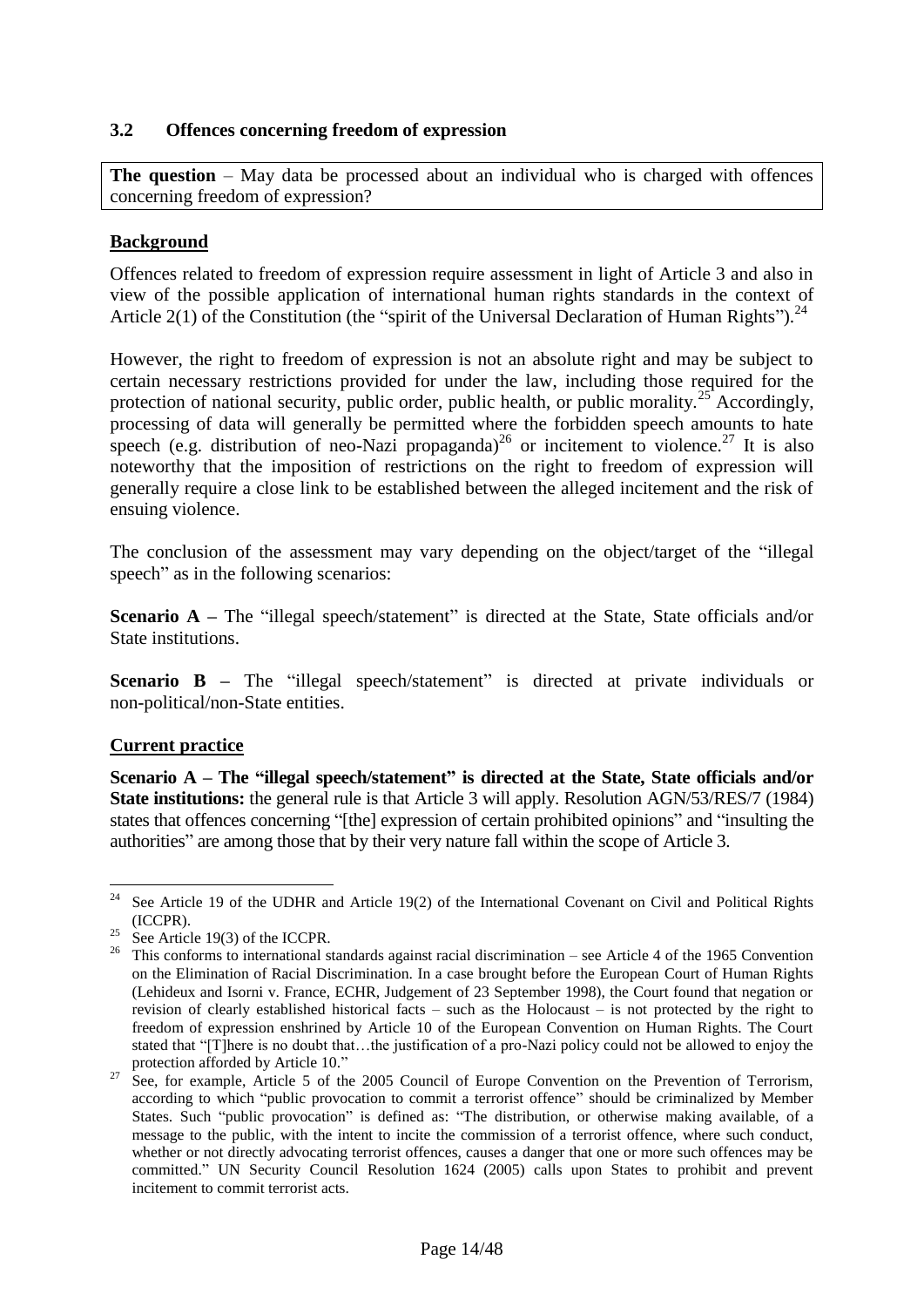A decision not to enable the processing of data in such cases may be based also on the fundamental right to freedom of expression, protected under the Universal Declaration of Human Rights (UDHR) and other international human rights instruments, while bearing in mind the possible restrictions on this right as mentioned above.

**Scenario B – The "illegal speech/statement" is directed at private individuals or non-political/non-State entities,** and where it is apparent that the individual does not have a political motive in making the speech: the "illegal speech/statement" in question would generally not fall within the scope of Article 3 or be in violation of the UDHR.<sup>28</sup>

## **Examples**

#### **Scenario A:**

#### **Case 1: Illegal speech against a former president of the requesting State**

A diffusion was issued for the offence of "insulting the former President of the State." The data were not recorded in INTERPOL's databases since the charge was considered a pure political crime within the meaning of Article 3.

#### *(new: February 2013)* **Case 2: Defamatory statements against a politician**

A red notice request was submitted by an NCB based on charges of defamation. The individual concerned, a politician, had publicly accused another politician, belonging to the ruling party, of corruption and embezzlement. Publication was denied on the basis of several factors: (i) no personal gain had resulted from the declarations made; (ii) in view of the specific circumstances of the case, the actions attributed to the subject of the red notice request were considered to come within the scope of his professional activities as an opposition leader; (iii) the alleged insults were directed at a public authority via the media; (iv) the statements were considered to be within the legitimate exercise of the person's freedom of expression.

#### *(new: February 2013)* **Case 3: Producing and broadcasting offensive film material**

Red notice requests and IPCQ diffusions were sent by an NCB seeking the arrest of individuals wanted for allegedly having produced film material deemed offensive to Islam. According to the information provided by the NCB, the alleged actions were viewed as infringing the security of the State, which implied that the charges were of a political nature as understood in Article 3 (General Assembly Resolution AGN/53/RES/7). Furthermore, the broadcasting of the footage was an expression of an opinion related to a religious matter. According to the long-standing practice in the application of Article 3, "the expression of certain prohibited opinions" is a pure offence falling within the scope of Article 3 (General Assembly Resolution AGN/53/RES/7). Though the right to freedom of expression is not absolute, in the present case there was insufficient information evidencing that the expression could be considered as amounting to hate speech or incitement to violence. In addition, the riots and violence that followed the broadcasting of the video were the result of the protest against the footage itself, rather than against the subject matter of the footage. Accordingly, the requests were denied and the information deleted from the Organization's databases.

 $\overline{a}$ <sup>28</sup> A restriction on freedom of expression is sanctioned under international human rights law "for respect of the rights or reputations of others" [Article 19(3) of ICCPR]. Accordingly, criminal defamation does not a priori violate the right to freedom of expression.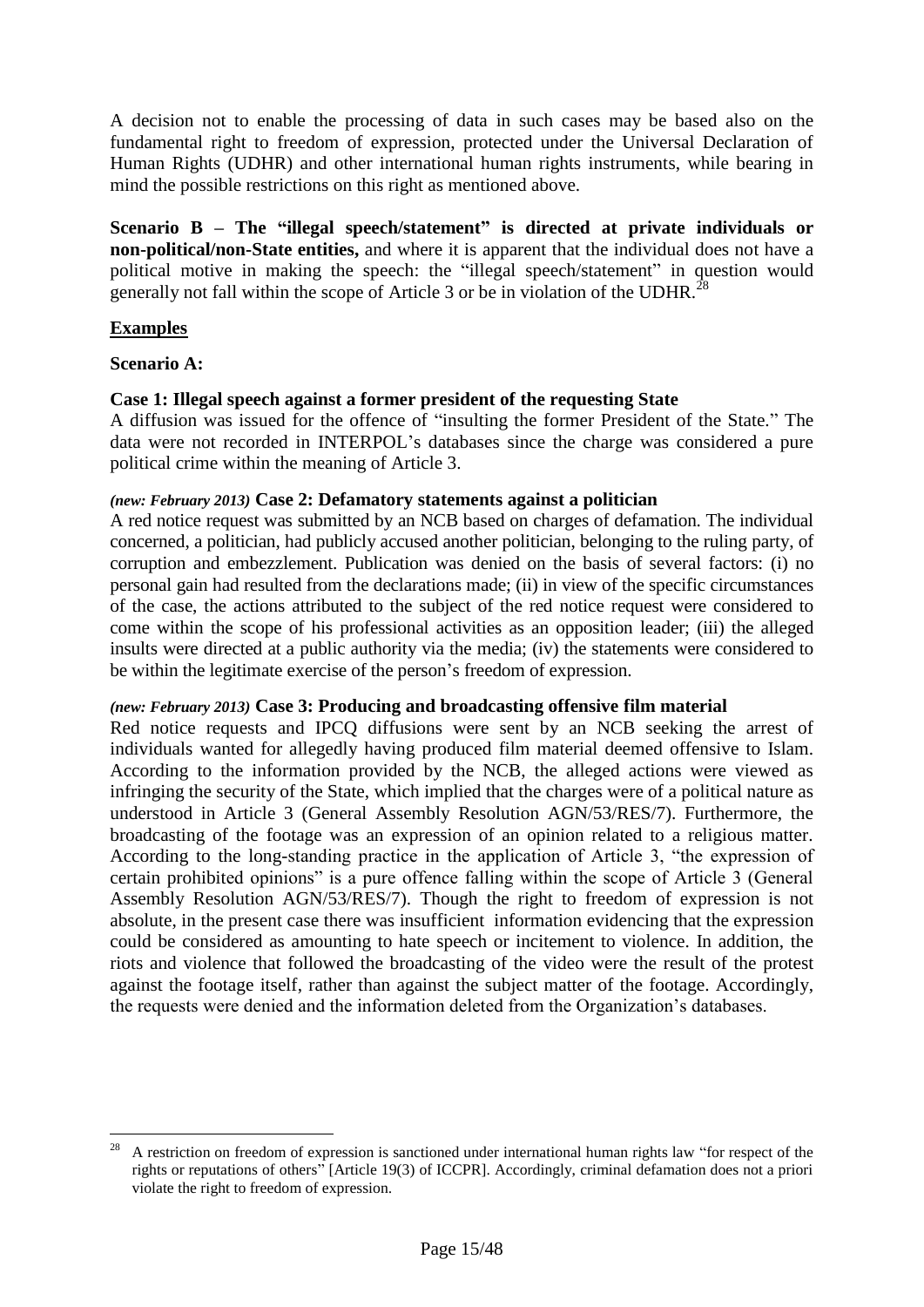#### **Scenario B:**

## **Case 1: Criminal defamation**

A diffusion issued for an individual for "criminal defamation" against "a mayor of a town." The data was registered since the court decision determined that the statements were not directed against the State or its institutions (a mayor is not considered as a State official). As no other political elements were identified, it was concluded that the case fell outside the scope of Article 3.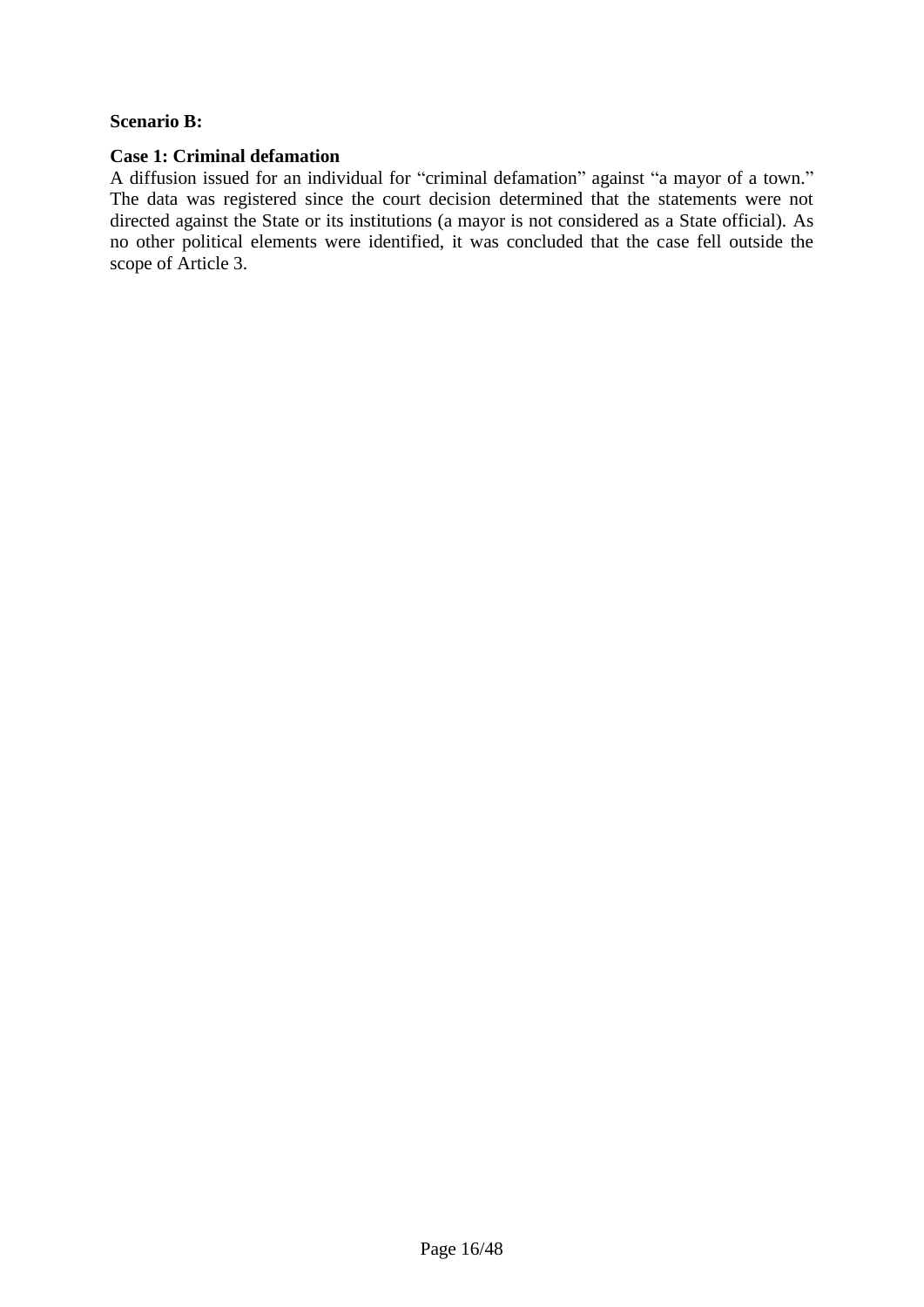## <span id="page-17-0"></span>**3.3 Offences concerning freedom of assembly and freedom of association** *(updated: February 2013)*

**The question** – May data be processed about an individual who is charged with offences relating to the rights of freedom of assembly or freedom of association?

## **Background**

Offences relating to the rights of freedom of assembly and freedom of association need to be assessed in the light of Article 3 and also in view of the possible application of international human rights standards in the context of Article 2(1) of the Constitution (the "*spirit of the Universal Declaration of Human Rights*") since both rights are enshrined by human rights instruments.<sup>29</sup>

The freedom of assembly is generally understood as people's right to gather intentionally and temporarily for a specific purpose.<sup>30</sup> In a way, this right operates as a default clause insofar as certain forms of assemblies are already protected under other provisions.<sup>31</sup>

The freedom of association permits people to formally join together in groups to pursue common interests, e.g. via political parties, non-governmental organizations, and trade unions.<sup>32</sup> This right is likely to be limited to groups that are formed for public purposes. Groups formed for private interests will probably be protected under other guarantees, such as the right to family and private life. $^{33}$ 

Notwithstanding their partially different scopes, the freedoms of assembly and association are closely related and are subject to a similar legal regime, especially as far as their limitations are concerned. Indeed, both rights are not absolute rights and may be subject to necessary restrictions "in conformity with the law" or "prescribed by law"<sup>34</sup> and "*necessary in a democratic society in the interests of national security or public safety, public order (ordre public), the protection of public health or morals or the protection of the rights and freedoms of others*". <sup>35</sup> Thus, as a general premise, offences against the aforementioned legitimate interests cannot be assumed to be justified on the basis of a claim to the right to freedoms of assembly and/or association. By the same token, the State needs to justify that the restrictions imposed were necessary to serve those interests, otherwise the limitation will be disproportionate and, consequently, unlawful. In this way, the principle is reflected whereby restrictions to fundamental human rights shall be construed narrowly.

<sup>29</sup> <sup>29</sup> For the right of freedom of assembly see: Article 20 of the UDHR; Article 21 of the ICCPR; Article 11 of the European Convention on Human Rights (ECHR); Article 15 of the American Convention on Human Rights (ACHR); and Article 11 of the African Charter on Human and People's Rights (ACHPR). For the fight of freedom of association see Article 20 of the UDHR; Article 22 of the ICCPR; Article 11 ECHR; Article 16 of the American Convention on Human Rights (ACHR); and Article 10 of the ACHPR.

<sup>&</sup>lt;sup>30</sup> See M. Nowak, UN Covenant on Civil and Political Rights: CCPR Commentary (N.P. Engel, Kehl, 1993) [hereinafter "Nowak"], 373; The International Covenant on Civil and Political Rights – cases, materials, and commentary (2nd edition, 2004) 568-9 [Hereinafter "ICCPR commentary"].

 $31$  For example, religious assemblies are protected under Article 18 of the ICCPR.

<sup>&</sup>lt;sup>32</sup> The International Covenant on Civil and Political Rights – cases, materials, and commentary, 575.

 $rac{33}{34}$  Ibid.

<sup>34</sup> With regard to the freedom of assembly, Article 21 of the ICCPR refers to restrictions imposed "in conformity with the law". With regard to the freedom of association, Article 22 refers to "restrictions prescribed by law". For an explanation of this difference in the wording of provisions, see the ICCPR commentary, 569-570.

<sup>&</sup>lt;sup>35</sup> Articles 21 and 22(2) ICCPR, 11(2) ECHR, and 15 ACHR. Similarly, see Article 11 of ACHPR.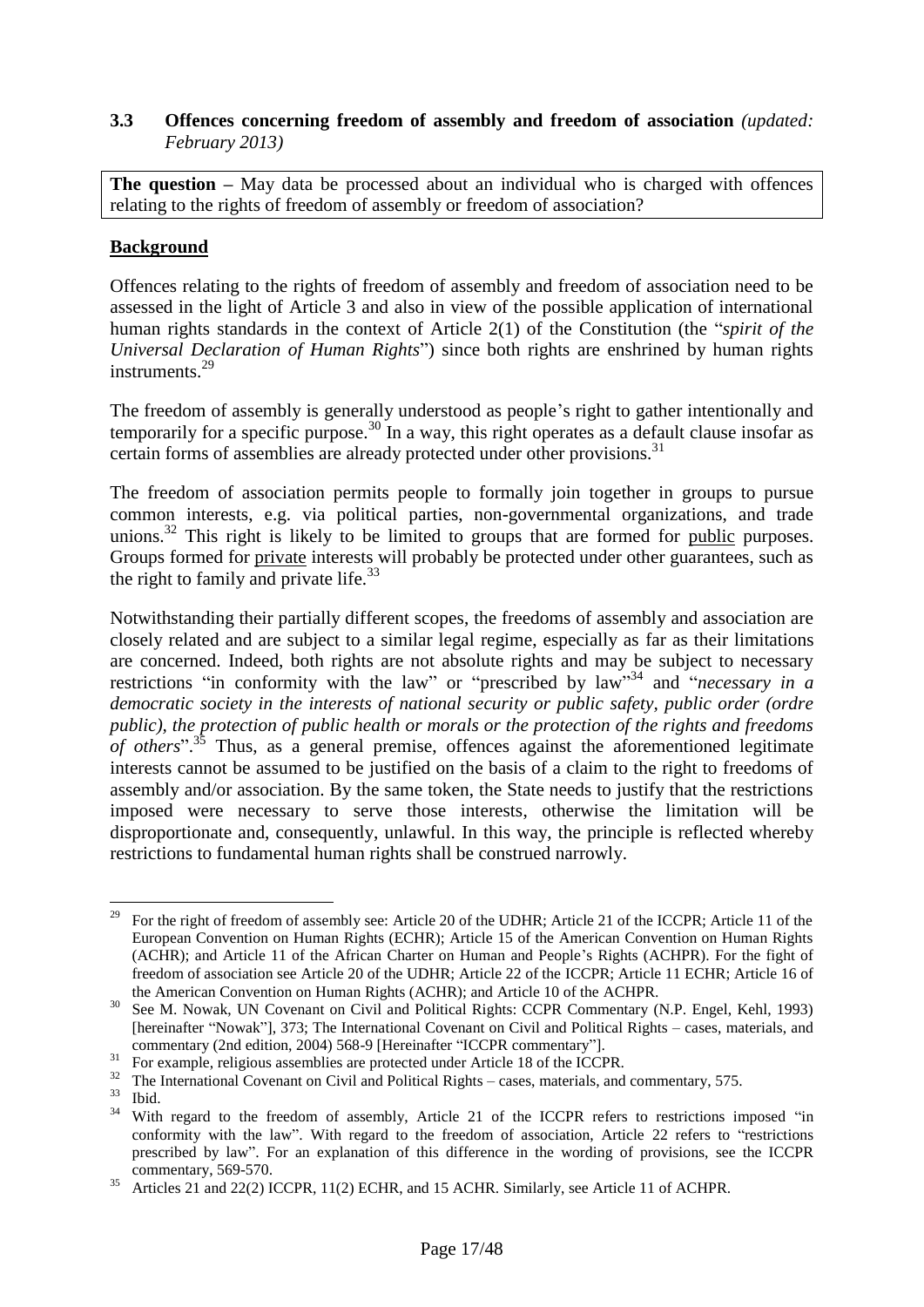Despite the common traits set out above, the freedoms of assembly and association have certain distinguishing features, as mentioned below.

## **(i) Freedom of assembly**

The right protected refers to organizing, or participating in, a peaceful assembly. Accordingly, assemblies must not be violent and riots, for example, will not protected. Conversely, civil disobedience manifested without force is likely to fall within the scope of the right.<sup>36</sup> In addition, an individual's right to freedom of assembly does not extend to the infringement of the rights of other individuals. Thus, for example, preventing others from entering an election tent cannot be seen as a natural and permissible exercise of this right, since it interferes with other individuals' rights to vote or take part in government.

Freedom of assembly is particularly related to gatherings concerned with the discussion or proclamation of ideas,  $37$  and might also therefore be related to the right of freedom of expression. Accordingly, in application of both rights, processing of data shall generally not be allowed if the individual is sought for participating in an event aimed at criticizing the authorities, Likewise, a participant in a demonstration that may cause some inconvenience to social organization (e.g. stopping the traffic) shall not, in principle, be the subject of data processed via INTERPOL channels.

#### **(ii) Freedom of association**

As indicated, freedom of association allows persons to formally join together in groups to pursue common interests. However, such purposes must be consistent with the principles of democracy. Accordingly, banning a party that promotes racial supremacy, for example, would probably be a permissible limitation to the freedom of association.<sup>38</sup>

Limitations to this right should be reasonable and proportional. In keeping with this view, onerous "*registration procedures*" for non-governmental organizations and trade unions, for instance, raise serious concerns vis-à-vis the freedom of association. Likewise, procedural formalities may not be so burdensome as to amount to substantive limitations on this right.<sup>39</sup>

Additionally, it is noteworthy that the right to freedom of association also comprises a negative dimension: namely, the freedom not to join associations.<sup>40</sup>

#### **Current practice**

#### **(i) Freedom of assembly**

Offences relating to the freedom of assembly typically occur in the context of elections or other political unrest.<sup>41</sup> The predominance test will have to be applied where there are elements of both a political nature (e.g. where the incident occurs in the context of unrest surrounding an election) and an ordinary-law crime nature (e.g. offence of assaulting a police officer).

<sup>36</sup>  $\frac{36}{37}$  Nowak, ibid.; ICCPR commentary, 569.

 $\frac{37}{38}$  Nowak, ibid.

<sup>&</sup>lt;sup>38</sup> See ICCPR commentary, 576, and the case-law discussed there.

 $rac{39}{40}$  Ibid.

 $^{40}$  ICCPR commentary, 582.

In accordance with Articles 18, 19 and 22 of the ICCPR, provision is made for religious and family assemblies, and assemblies of associations. Offences which occur during any such assembly will be assessed in the same way as those occurring in the more common political assemblies.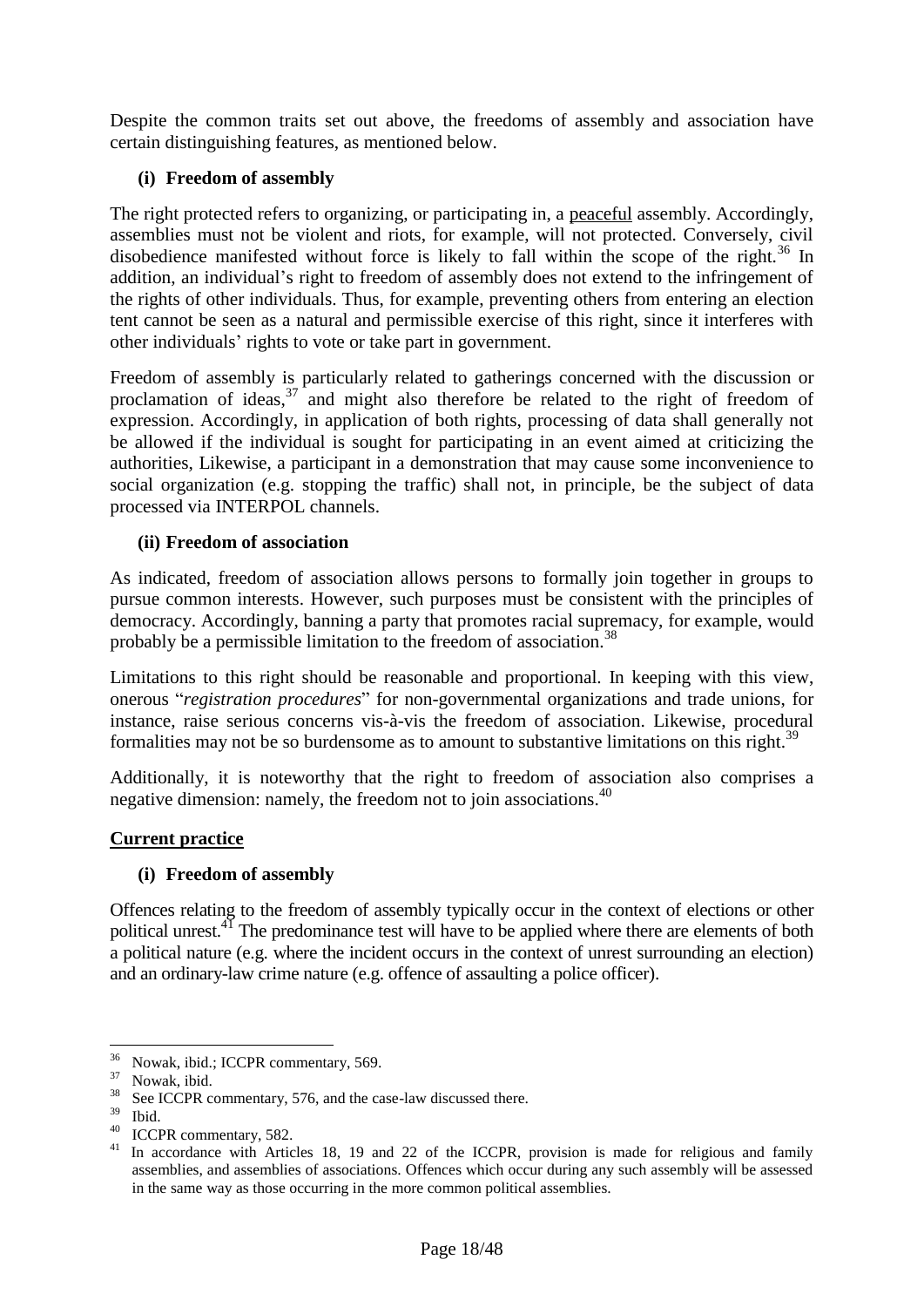Inter-State extradition practice has held that the political offence exception in such situations would only excuse such an ordinary-law crime incident if the alleged offence was committed "in furtherance" of the individual's political objective, which in turn should be legitimate in nature.<sup>42</sup> Moreover, State practice in this regard has consistently held that the political offence exception would only allow justification of an offence in such a context if the methods employed by the individual in furtherance of his political objective were proportionate in nature to the offence committed. For example, the infringement of private rights is only justifiable by reference to a sufficiently important or urgent political objective, as judged through the eyes of a reasonable person in the position of the offender.<sup>43</sup>

INTERPOL's current practice is therefore to examine the facts of the particular request for police cooperation to determine the predominant nature of the case, taking into account the above principles and the need to strike a balance between, on the one hand, the rights of the individual concerned – namely the right of freedom of assembly and possibly also related rights such as the right to freedom of expression – and, on the other hand, the right to life and similar rights.

#### **(ii) Freedom of association**

The above-mentioned principles governing the current practice with regard to the right to freedom of assembly, notably the application of the predominance test with a view to striking a balance between the individual's rights and other rights or interests, are applicable also, *mutatis mutandis*, with regard to the right to freedom of association. It is further noteworthy that this balance has already been reflected in the practice of Article 3: Offences concerning membership of a prohibited organization have been considered by INTERPOL as falling, by their very nature, within the scope of Article 3 (See General Assembly Resolution AGN/53/RES/7). Nonetheless, where the case concerns membership in a terrorist organization, processing of data via INTERPOL's channels may take place subject to certain conditions (see point 3.6 below).

## **Examples**

 $\overline{a}$ 

## **(i) Freedom of assembly**

**Case 1:** Diffusions were sent by an NCB. Two individuals in a group, acting "with the aim to impede [the] election campaign", used obscene words and "struck blows by feet and hands to different parts of body" against activists from a different political faction, and destroyed a tent being used as a polling station. It could not be said that the individuals' political objectives could not have been achieved in a non-violent fashion. The infliction of personal injury and the destruction of property as ordinary crimes are therefore disproportionate to the individuals' political aims, and are predominantly of an ordinary-law nature. The data were therefore retained.

**Case 2:** A diffusion was sent by an NCB. The individual concerned was in a group of people who injured three journalists with the intention of preventing them from entering a polling station. Attacking journalists can in no way be seen as being "in furtherance" of the individual's political objective, nor can it be seen as proportionate to the individual's support of a political party. The acts of hooliganism allegedly committed by the individuals undermined the right of others to participate in free and fair elections. The data were therefore retained.

**Case 3:** A diffusion was sent by an NCB, seeking the arrest of two individuals on a charge of "mass disorder." According to the data provided, the individuals were involved in the

<sup>42</sup> *In re* Castioni [1891] 1 QB 149 (1890).

<sup>43</sup> Ktir case 34 ILR 143 (Federal Tribunal 1961, Switzerland).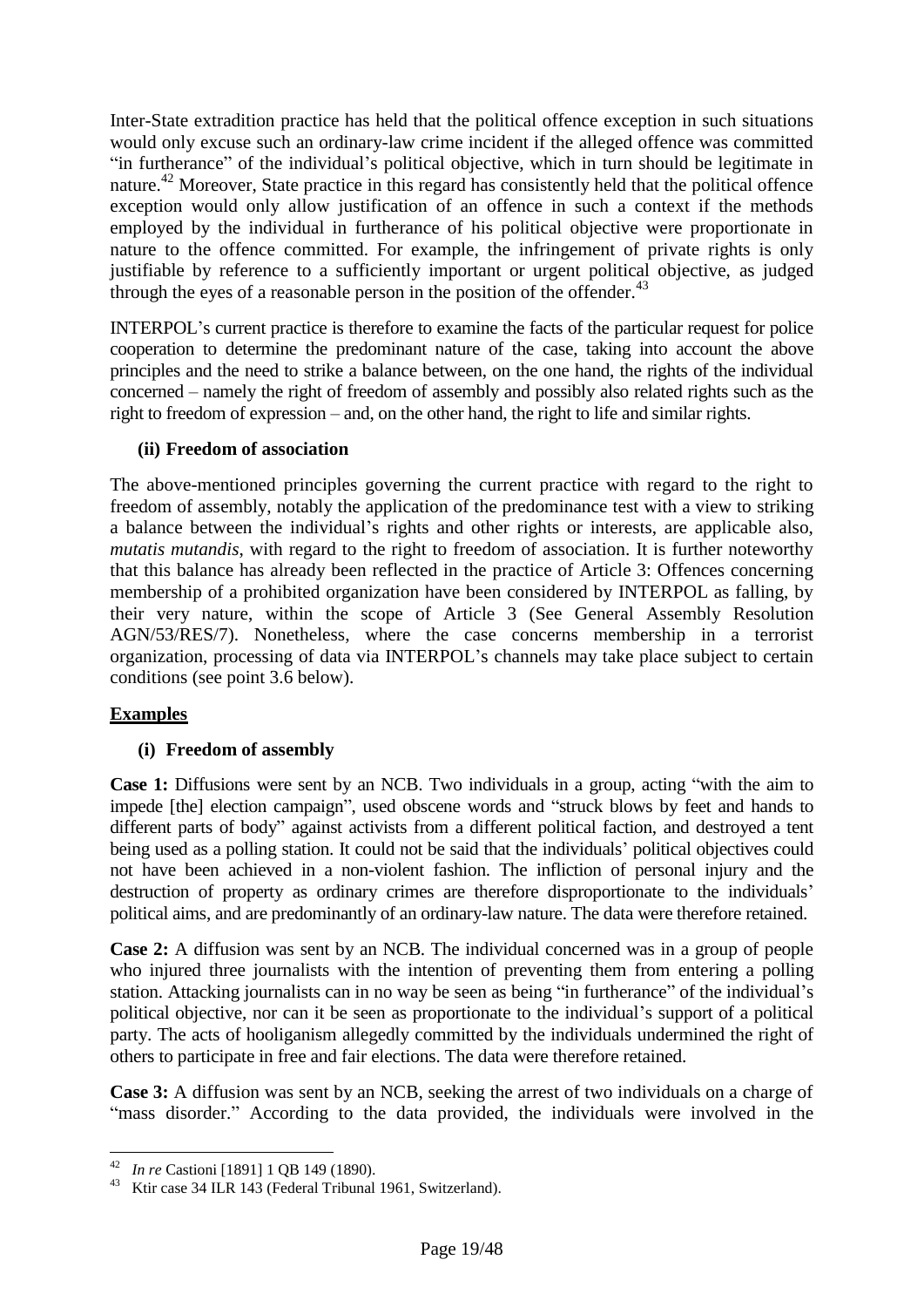organization of violent mass riots which took place as part of a political dispute surrounding national elections. The riots involved homicide, arson, use of firearms against public agents, and other serious violations of public order, resulting in 10 deaths including the deaths of two police officers. The individuals charged were supporters of the political opposition. In addition, the first individual was a Member of the National Assembly at the time. In keeping with INTERPOL'S practice, the organization of mass riots that resulted in violence, casualties and serious damage to property could not be justified by claiming a right to freedom of assembly or expression. The data were therefore retained.

*(new: February 2013)* **Case 4**: A red notice request and an IPCQ diffusion were sent by an NCB concerning an individual who was wanted for "participation in mass riots". According to the facts provided, the subject took part in an unauthorized political demonstration, during which he allegedly caused "destruction of public property" valued at about 4,000 euros. The subject was initially arrested and sentenced to three years' probation. However, he fled to another country. It was concluded that the case was of a predominantly political nature, since the demonstration aimed to criticize the political authorities. It was also considered that the damage allegedly caused could not be viewed as serious damage to private property justifying the publication of the notice. Accordingly, the notice was not published and the information was not recorded.

*(new: February 2013)* **Case 5**: A red notice request sent by an NCB concerning an individual wanted for "membership of a terrorist organization". However, according to the summary of facts, the subject in fact only participated in an unauthorized demonstration in favour of the said organization. According to the information provided, the subject did not cause any damage during the demonstration, and was not wanted for any other ordinary-law crime. The red notice was denied, as the right to take part in a peaceful assembly is protected by the freedom of assembly. Moreover, INTERPOL General Assembly Resolution AGN/53/RES/7 (1984) clearly states that "the expression of certain prohibited opinions", such as praising certain individuals or groups, is protected by the freedom of expression, and therefore falls under Article 3 of INTERPOL's Constitution.

## **(ii) Freedom of association**

*(new: February 2013)* **Case 1:** Red notice requests were submitted by an NCB for foreign individuals on charges of: (i) establishing and managing NGOs without the required licence under domestic law, and (ii) receiving foreign funding, again without being authorized to do so by the competent domestic authorities. The General Secretariat denied publication, since the above-mentioned offences do not have the typical features of ordinary-law crimes, but rather amount to violations of an administrative nature. Additionally, the alleged charges were akin to "membership of a prohibited organization", considered by INTERPOL as a pure political offence (see General Assembly Resolution AGN/53/RES/7). Furthermore, publication was denied also in view of a number of aspects that triggered the application of Article 3 of the Constitution, namely allegations that the acts committed by the persons wanted were a threat to the sovereignty of the State, and the dispute that may have arisen between the requesting country and other countries that protested against the processing of the data. Importantly, the decision to not publish the notices was also based on concerns vis-à-vis Article 2(1) of the Constitution and the right to freedom of association. Specifically, the individuals were wanted for establishing and managing NGOs that were pursuing clear public interests such as "researches, studies, workshops and political training programmes" in the requesting country. Furthermore, the administrative registration procedures were highly onerous.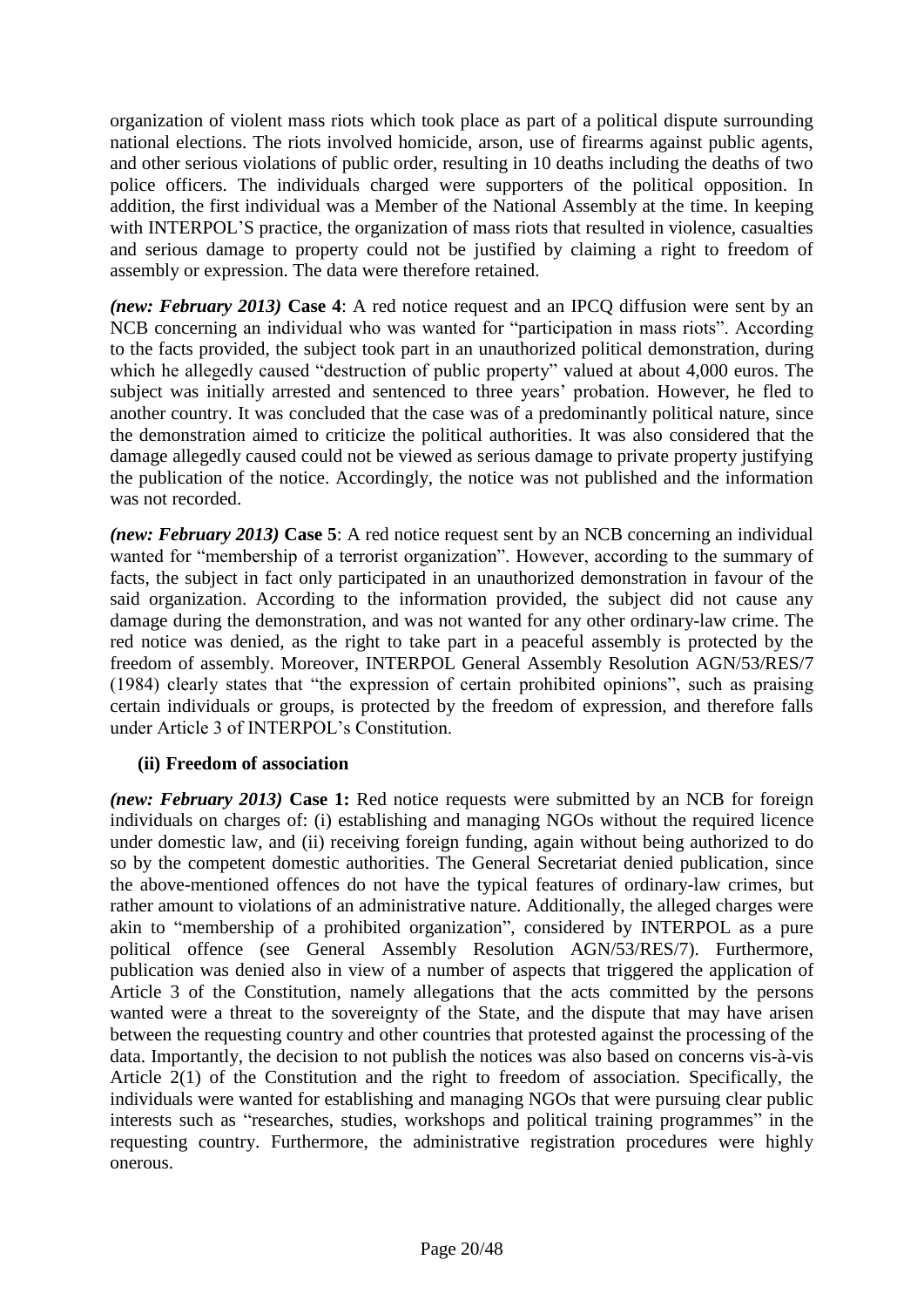#### <span id="page-21-0"></span>**3.4 Offences against the security of the State**

**The question –** May data be processed about a person wanted for offences committed against the security of the State?

#### **Background**

Offences committed against the internal or external security of the State, such as the offences of treason, sedition, and espionage, have traditionally been viewed as pure political offences under extradition law.<sup>44</sup> INTERPOL has therefore consistently considered that such crimes fall within the scope of Article 3 of the Constitution.<sup>45</sup>

#### **Current practice**

As a general rule, and in accordance with INTERPOL's practice, data relating to cases of offence against the security of the State may not be processed via the Organization's channels. Nonetheless, analysis on a case-by-case basis is required to ascertain that the facts of the case are purely political in nature.

INTERPOL's practice shows that, while in a requesting country an offence may be defined as "espionage" or an "act against the security of the State", the facts of the particular case may include aspects of ordinary-law crime – such as violence against persons or property – which may lead to a conclusion that the case is of a predominantly ordinary-law nature in the context of Article 3.

## **Examples**

 $\overline{a}$ 

#### **Pure political offence: treason/espionage/disclosure of government secrets**

**Case 1:** A diffusion was issued by an NCB, seeking the arrest of the individual for "treason in a particularly aggravated case". The individual worked in the department of counterespionage and eventually became the head of the group handling the country's intelligence services. He was suspected of disclosing information regarded as State secrets, which should have been kept secret to avoid the risk of causing severe damage "to the external security of the country". It was decided not to record the data in INTERPOL's databases since the crime was considered a pure political offence.

**Case 2:** A diffusion was issued by an NCB, seeking the arrest of a national of another country, for "high treason". By using publicly accessible websites, he "fomented agitation within the country", which included urging his country's government to invade the country. It was concluded that the case was purely political within the meaning of Article 3, considering the nature of the offence, and that the relevant penal provision and facts indicated that the crime was committed against the security of the country and did not involve harm to individuals or property. This conclusion was further supported by the protest submitted by the individual's country of nationality (arguing that the case was political), and by open-source reports, according to which international organizations of a political nature were paying special attention to the case. It was therefore decided not to register the data.

See M. Cherif Bassiouni, International Extradition: United States Law and Practice (fifth edition), p. 660.

<sup>45</sup> Resolution AGN/53/RES/7 (1984); Resolution AGN/63/RES/9 (1994).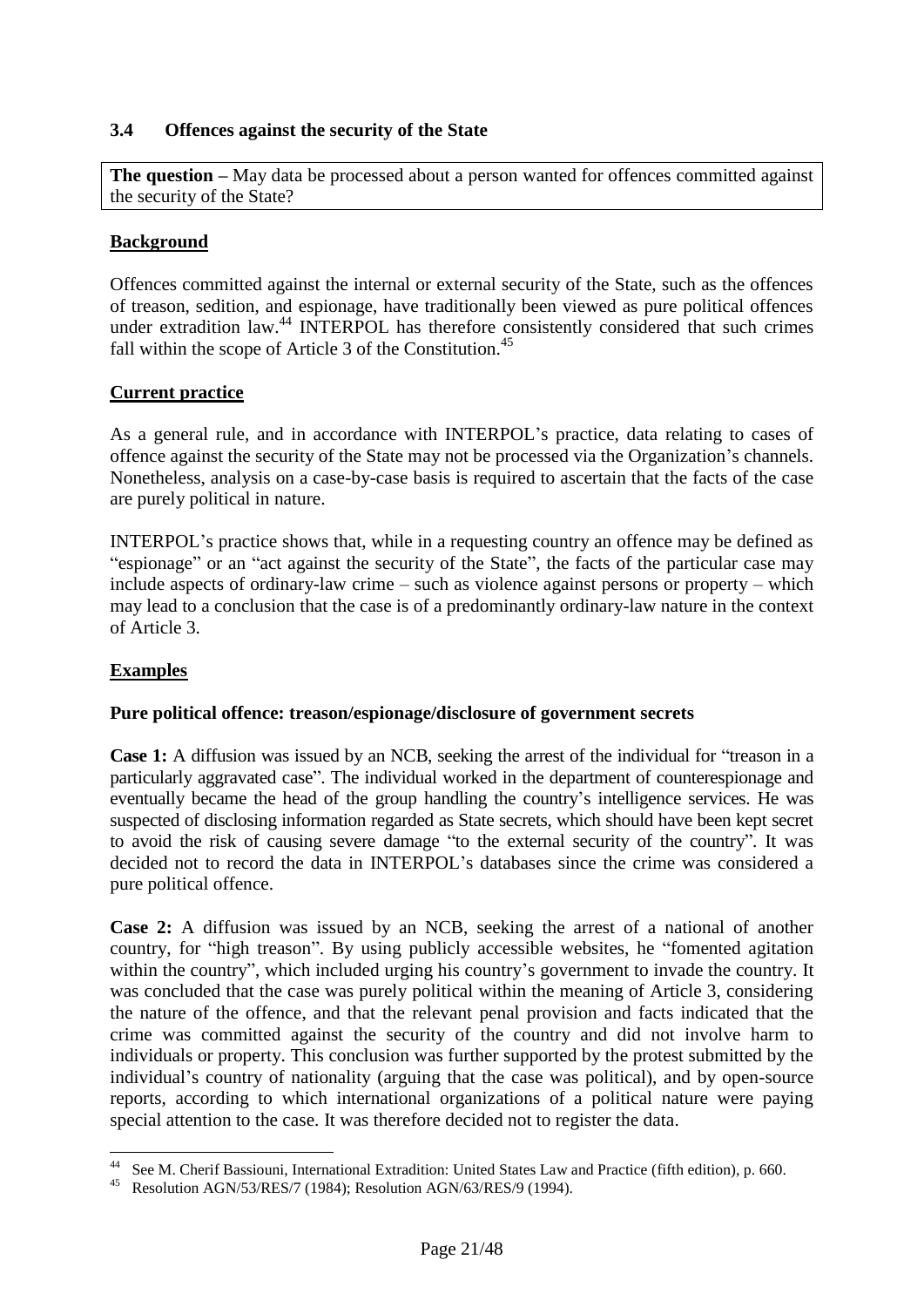**Case 3:** A diffusion was issued by an NCB, seeking the arrest of an individual for "disclosure of government secrets". As a member of a military unit in the country, he took keys used for encrypting and decrypting messages and tried to sell them for money to foreign entities. It was determined that the case was of a purely political nature within the meaning of Article 3. The fact that the individual requested a monetary reward did not affect the political nature of the case, since crimes such as treason and espionage are often conducted for pecuniary gain. Accordingly, the data were not registered.

**Case 4:** A red notice request was sent by an NCB. The individual was alleged to have engaged in espionage. As a former high-ranking official, he disclosed classified information on subjects likely to affect the security and foreign relations of the country. He then fled the country using a false passport provided by an official of another country. It was concluded that the case was of a purely political nature and thus fell within the scope of Article 3. Accordingly, the red notice was not published.

**Case 5:** A red notice request was sent by an NCB. The individual was charged with espionage. According to the facts, the individual – a national of another country – was alleged to have revealed State secrets concerning the requesting country, as well as confidential information about international organizations affiliated with that country. It was concluded that the charge and facts provided were of a purely political nature. The case therefore fell under Article 3 and the red notice was not published.

*(new: February 2013)* **Case 6:** Red notice requests were sent by an NCB for a group of individuals on charges of terrorism and armed uprising against the security and sovereignty of the State. The subjects were accused of being part of a regional secessionist group striving for the independence of a specific region of the State. The NCB provided data on the case, from which it arose that there was a lack of evidence connecting the individuals to an alleged bomb attack. Conversely, the data provided showed the individuals' involvement in the political separatist activities of the secessionist movement. It was therefore concluded that the case was akin to an attempt of unconstitutional seizure of power, or an attempted attack against the security of the State, rather than terrorism. Hence, the red notices requested were not published.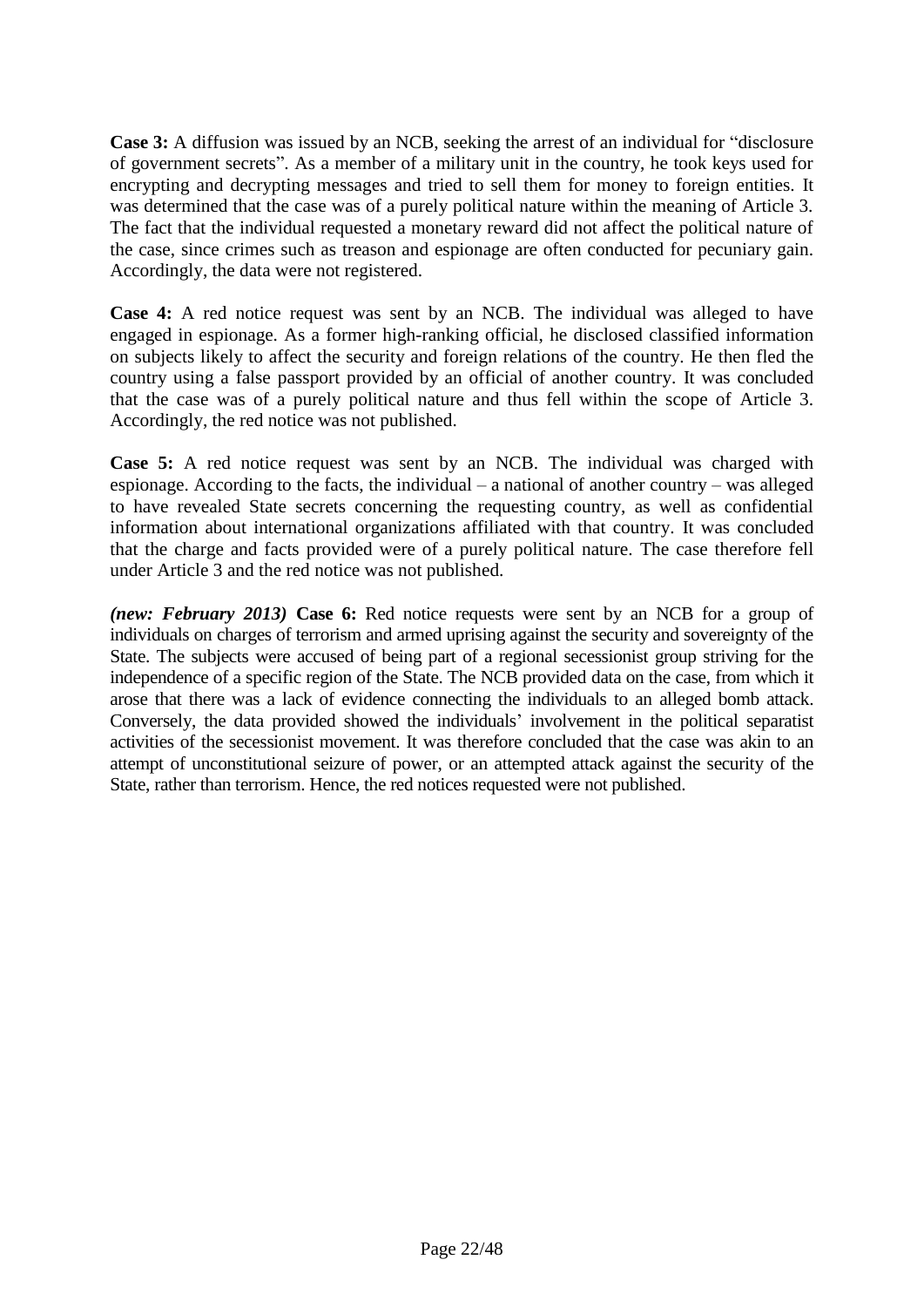## <span id="page-23-0"></span>**3.5 Offences committed in the context of an unconstitutional seizure of power**

**The question –** May data concerning offences committed in the context of an unconstitutional seizure of power be processed?

## **Background**

 $\overline{a}$ 

The unconstitutional seizure of power is generally not recognized as legitimate in nature, and nor is any de facto government established thereunder. An unconstitutional seizure of power contravenes*, inter alia,* established principles of international human rights. Thus, for example, Article 21(3) of the UDHR states that *"[t]he will of the people shall be the basis of the authority of the government; this will shall be expressed in periodic and genuine elections…"* <sup>46</sup> An unconstitutional seizure of power may therefore lead to certain measures being taken against the country concerned and against the de facto government that resulted from the seizure, and may also lead to criminal proceedings against the individuals involved in such acts. $47$ 

In the context of processing of data through INTERPOL channels, the Organization's involvement in cases related to the unconstitutional seizure of power poses challenges vis-à-vis compliance with Article 3 of the Constitution.<sup>48</sup> Firstly, the crimes allegedly committed in such situations necessarily include political (and possibly also military) elements; secondly, the Organization's channels might be inappropriately used to persecute individuals; and thirdly, the processing of data might lead to an undesired involvement of the Organization in the domestic politics of the country concerned or its relationships with other countries.

For the above reasons, INTERPOL's practice has generally been to forbid the use of the Organization's channels for the circulation of requests for police cooperation related to acts committed in the context of an unconstitutional seizure of power. Such cases may include requests against individuals in the following cases:

**Scenario A:** individuals related to the ousted government, for example members of a government in exile, sought by the de facto government following the unconstitutional seizure of power.

**Scenario B:** individuals involved in a failed attempt to bring about an unconstitutional seizure of power, sought by the government that they attempted to oust for their involvement in the failed attempt.

Most regional and universal human rights instruments contain a similar provision including: ICCPR: Art 25; ECHR: Protocol 1, Art 3.

See, for example, Article 25(5) of the African Charter on Democracy, Elections and Governance: "Perpetrators of unconstitutional change of government may also be tried before the competent court of the Union." Article 23 of that Charter defines an "unconstitutional change of government" as follows:

<sup>1.</sup> Any putsch or coup d'état against a democratically elected government.

<sup>2.</sup> Any intervention by mercenaries to replace a democratically elected government.

<sup>3.</sup> Any replacement of a democratically elected government by armed dissidents or rebels.

<sup>4.</sup> Any refusal by an incumbent government to relinquish power to the winning party or candidate after free, fair and regular elections; or

<sup>5.</sup> Any amendment or revisions of the constitution or legal instruments, which is an infringement on the principles of democratic change of government.

Note that situations of unconstitutional seizure of power present a number of difficulties outside the scope of Article 3, for example which government should be deemed to be the valid government for the purposes of participation in INTERPOL's activities. This note, however, will focus only on the aspects concerning the application of Article 3 to such situations in the context of processing of data.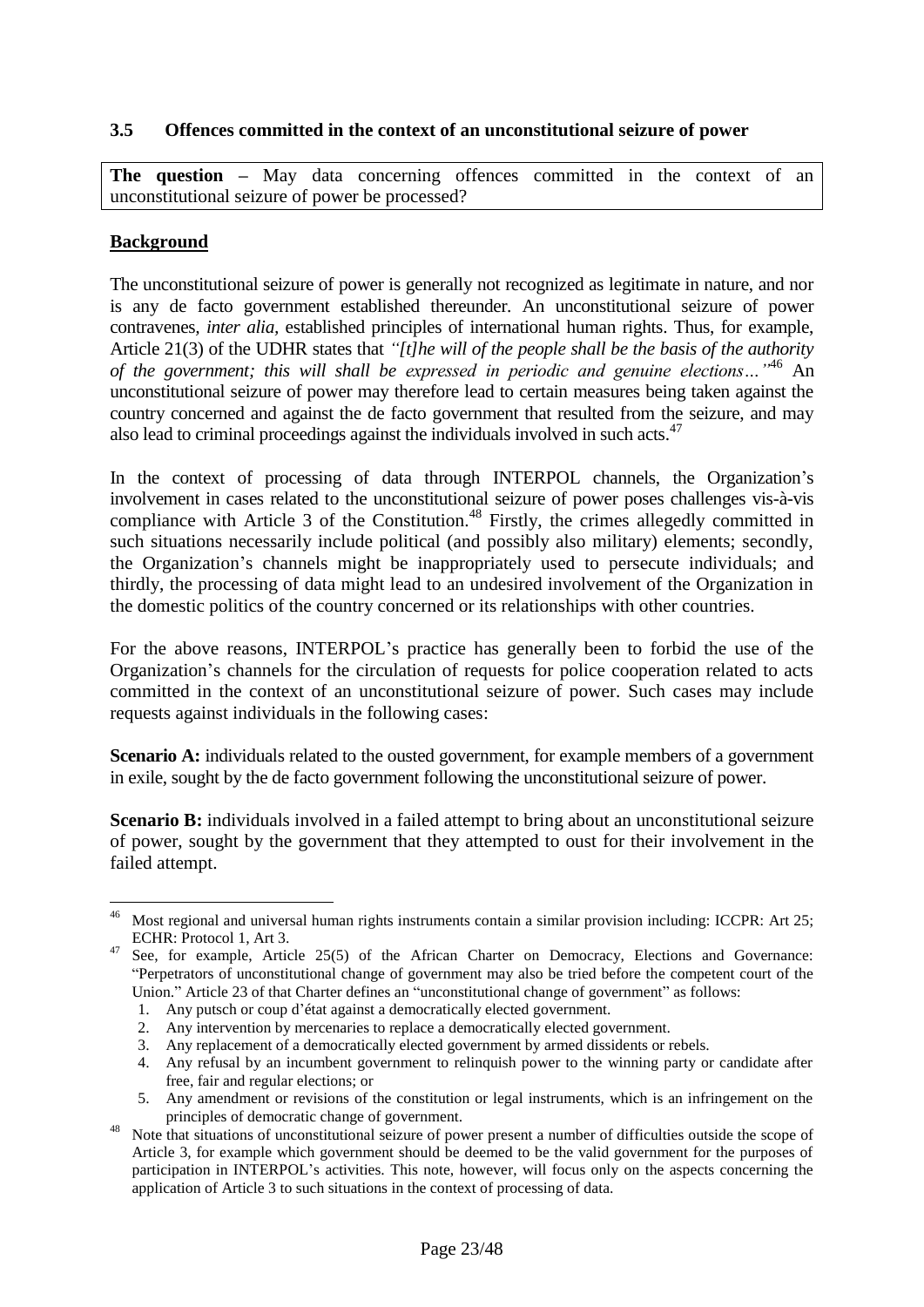**Scenario C:** individuals who belonged to the de facto government, once the original government has been reinstated.

**Scenario D:** individuals involved in a failed attempt to bring about an unconstitutional seizure of power, where another country seeks to process data concerning their involvement in the failed attempt.

#### **Current practice**

In light of the risks involved to the Organization and the difficulties mentioned with regard to Article 3, the above scenarios will generally lead to the same result, namely the application of Article 3. Indeed, requests concerning individuals involved in the above scenarios will frequently be considered to be purely political since they relate to offences against the internal and external security of the State;  $49 \text{ they can be used for the purpose of political preservation}$ of the individuals concerned (e.g. the ousted president of the country); or they otherwise pose a risk of compromising the Organization's political neutrality.

That being said, in accordance with INTERPOL's rules and practice, all requests have to be examined on a case-by-case basis to identify whether elements of ordinary law crime exist and, if so, whether the case has a predominantly ordinary law nature. In particular, when the acts of the individuals caused harm to other individuals or damage to property, the case will need to be considered by applying the predominance test.

#### **Examples**

#### **Scenario A:**

**Case 1:** An NCB sent a diffusion and red notice request for its former President who had been ousted from power in a military coup. The request was sent immediately following the coup and was based on allegations of misuse of authority, usurpation of public functions, offences against the system of government and treason. OLA concluded that: (1) "crimes against the system of government" concerned the constitutional order of the country, were directly related to his position, and affected only the public interest, and were thus official acts of the President; (2) treason is a pure political offence under INTERPOL's rules and international extradition law; and (3) the general context of the case, including the civil unrest in the country as a result of the coup and the inherent political element by virtue of the involvement of the international community (e.g. the UN), could jeopardize INTERPOL's independence and neutrality. The red notice was not issued and the data were not registered.

#### **Scenario B:**

**Case 1:** An NCB sent the General Secretariat a request for assistance, requesting information about six individuals who were alleged to have been involved in a plot to commit a coup d'état, as well as information concerning the event itself. It was concluded that, as the alleged facts centred on a planned coup d'état and as the individuals in questions were considered by the NCB to be acting in preparation for a coup d'état, it followed that the case was of a clearly

<sup>49</sup> See Resolution AGN/53/RES/7 (1984). See also discussion on offences concerning the security of the State.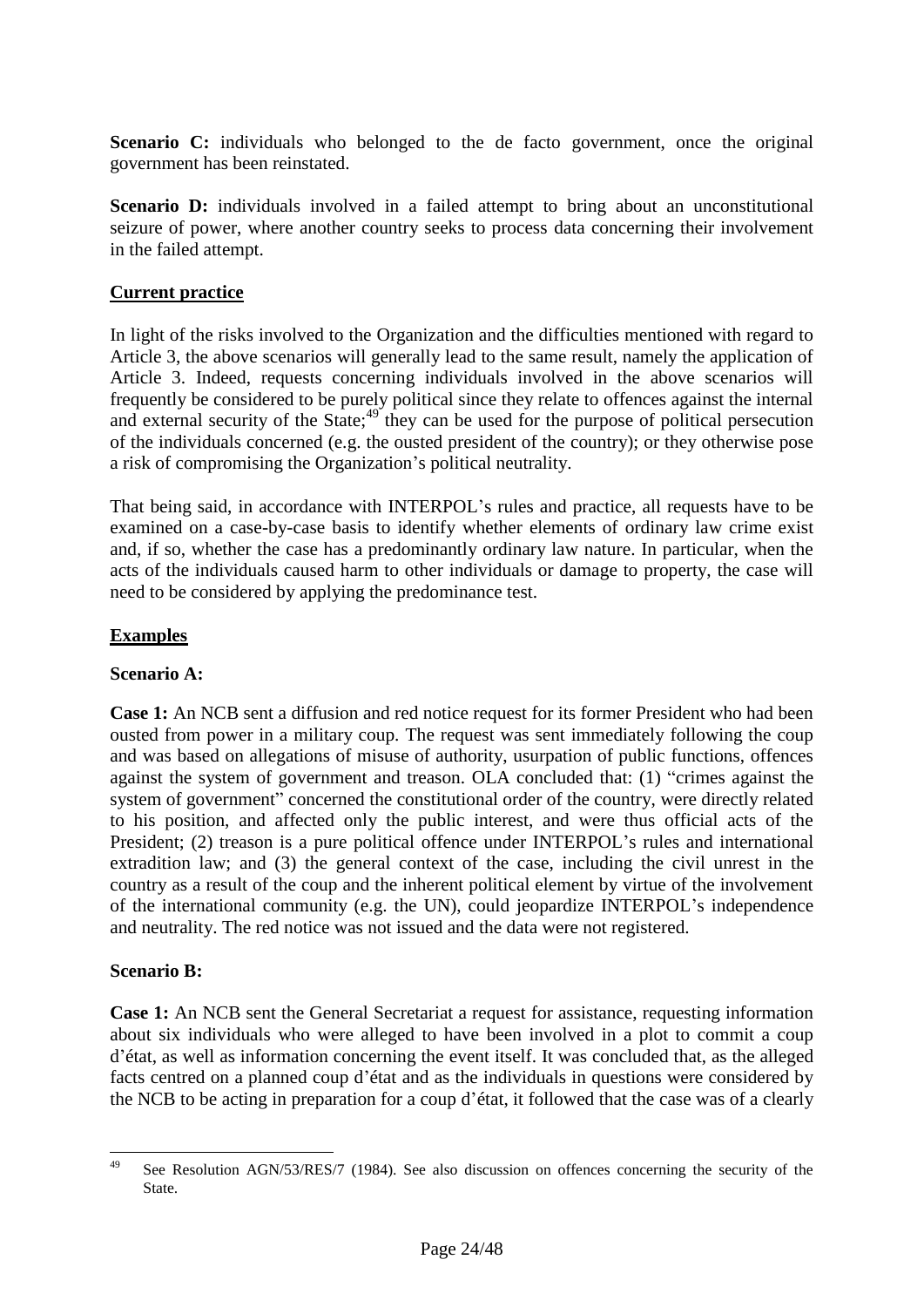political nature. Accordingly, it was concluded that the request fell within Article 3 and the requested assistance was refused.

**Case 2:** Red notice requests were received in relation to five individuals for being "involved in destruction toward the security and stability of this State." Open source information revealed that the cases seemed to be related to an attempted coup d'état. Additional similar requests were later made. It was determined that the facts pointed toward an attempted coup d'état without any clear allegations relating to acts directed against the life or freedom of individuals or against property, and that the individuals sought were considered by the NCB to have participated in the preparation of a coup d'état. It was therefore concluded that the alleged offence was of political nature and that as such the request for cooperation was incompatible with Article 3.

**Case 3:** An NCB issued diffusions concerning three individuals who were alleged to have committed offences against the constitutional order and the existence of the State in question, by attacking the national Parliament. Based on information obtained from open sources, it was confirmed that the diffusions concerned an attempted coup d'état. It was determined that the alleged facts did not set forth any allegations against the life or freedom of individuals or against property, and instead concerned only an attack against the constitutional order of the State. On this basis it was concluded that the diffusions concerned an attack of a political nature, and that as such the case fell under Article 3.

**Case 4:** An NCB issued a diffusion concerning an individual alleged to have concealed information about a conspiracy to commit a coup d'état. The subject was wanted for "involvement in overthrowing the constitutional formation" and was alleged to have committed the offence by knowing about, actively hiding, and failing to inform law enforcement about an overthrow of the constitutional formation. It was concluded that the facts provided by the NCB, and the arrest warrant relating thereto, did not refer to allegations concerning offences against the life or freedom of individuals, or against property, and hence there was no indication that the subject was being accused of an ordinary law crime. The offence was therefore purely political and the diffusion was considered to be in violation of Article 3.

## **Scenario C:**

**Case 1:** A diffusion was issued concerning 32 people based on charges of murder and armed rebellion. Some of the subjects of the diffusion were militants, but the list also included the former head of the de facto government that seized power following the coup d'état. It was concluded, particularly in light of the fact that those accused included a former head of state, that the case was a priori political and military and, as such, fell under Article 3.

**Case 2:** An NCB issued a diffusion based on allegations which contained both political and non-political elements. The person was wanted for "illegal capture of power by means of armed attack", which appeared to be equivalent to a coup d'état. The statement of facts also indicated that the then prime minister of the country was involved in the incident, and that he had "forged statements and statutes," but his involvement was not further clarified. The arrest warrant, however, referred to: "creation of illegal armed formation or groups" and "illegal making, forging, sale, acquisition or use of official documents, stamps, seals, and blanks." It was concluded that, as the NCB did not allege facts that showed an offence against individuals or property, and since the primary allegation was "illegal capture of power by means of armed attack," the case was predominantly political.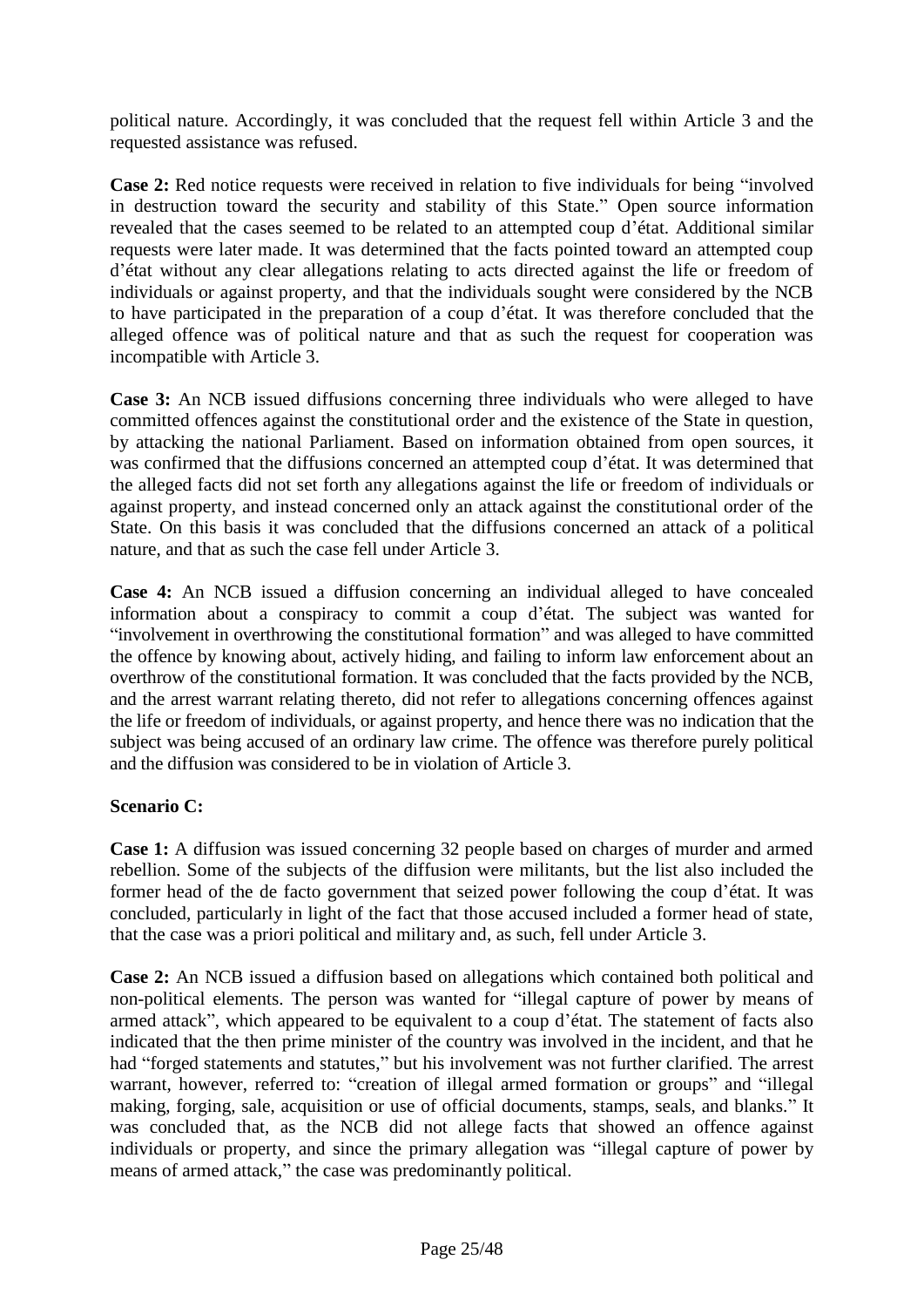#### **Scenario D:**

**Case 1:** An NCB sent a message to the General Secretariat regarding a person alleged to have taken "an active part in attempted coup d'état," in another country and enquiring as to "whether he is sought by INTERPOL." It was concluded that, because the facts focused exclusively on a coup d'état, the request fell squarely under Article 3 as political.

**Case 2:** An NCB (A) sent a request to another NCB (B) for mutual legal assistance, with a copy to the General Secretariat. The request concerned a person who had been interrogated in State A in relation to allegations of an attempted coup d'état against the President of State B five years earlier. In analysing the request, it was noted that the judicial authorities in State A, which had jurisdiction as a result of the subject's nationality, had reviewed the facts and categorized them as ordinary law crimes, basing the arrest on acts related to organized criminal activity under the penal code of State A. Moreover, the elements of the request for assistance in question, namely the nature of the investigation in State B and information about the individual related to State C, supported the inherent criminal intent in the allegations against the subject. Based on these facts, it was concluded that the ordinary law element was predominant, and that the use of INTERPOL's channels for this request for mutual legal assistance did not fall under Article 3 and was therefore permissible.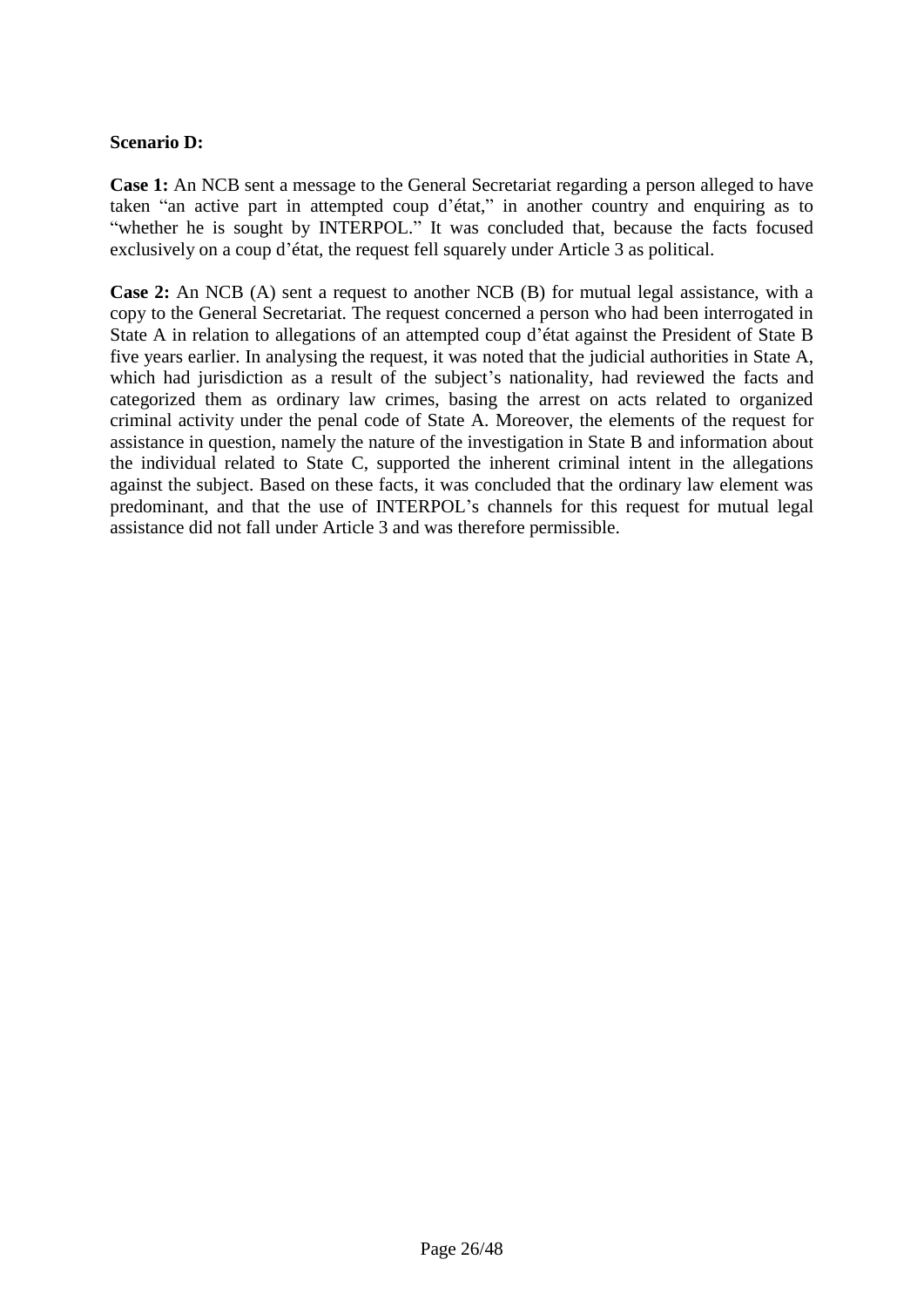#### <span id="page-27-0"></span>**3.6 Membership in a terrorist organization**

**The question** – May data be processed about a person solely on the basis of the charge of membership in a terrorist organization?

## **Background**

In the past, this crime was considered to fall under Article 3 based on Resolution AGN/53/RES/7 (1984). In the aftermath of the terrorist attacks of 11 September 2001, however, member countries sought to reconsider this approach. Accordingly, in a circular dated 17 March 2003, the Secretary General indicated that a solution had been found within the framework of Article 3 to enable the processing of data in such cases upon the fulfilment of certain elements. In 2004, the Executive Committee approved the change in the application of Resolution AGN/53/RES/7 in that field (Document CE-2004-1-DOC-13), and the new approach enabling cooperation under certain conditions was later endorsed by the General Assembly (Resolution AG-2004-RES-18).

It should be noted that the terms "terrorist" and "terrorism" lack the benefits of an international legal definition and concerns have been raised (by United Nations human rights mechanisms *inter alia*) that they have sometimes been applied improperly to certain acts and organizations, for political purposes. In accordance with international law, reference may therefore be made to the various international counterterrorism conventions on the matter, which, collectively, are considered to go some way to providing a definition of the crime.

#### **Current practice**

According to the practice developed and approved by the above 2004 Resolution, the source of data is required to provide evidence to demonstrate:

**(1) The terrorist nature of the organization:** This element requires the source to indicate the involvement of the said organization in terrorist acts.

#### **Notes**:

- 1. A decision by the General Secretariat that this requirement was met may not be considered as a legal determination of INTERPOL that a given organization is indeed a terrorist organization.
- 2. In accordance with Document CE-2004-1-DOC-13, no separate proof would be required if the particular group was included in a list issued by a recognized international entity such as the United Nations. Listing by a regional organization such as the European Union may be taken into consideration together with other available information.
- 3. To determine an organization's "terrorist" nature, an internal practice has been developed, according to which OLA may consult EDPS/SCA/PST when insufficient data have been provided by the source.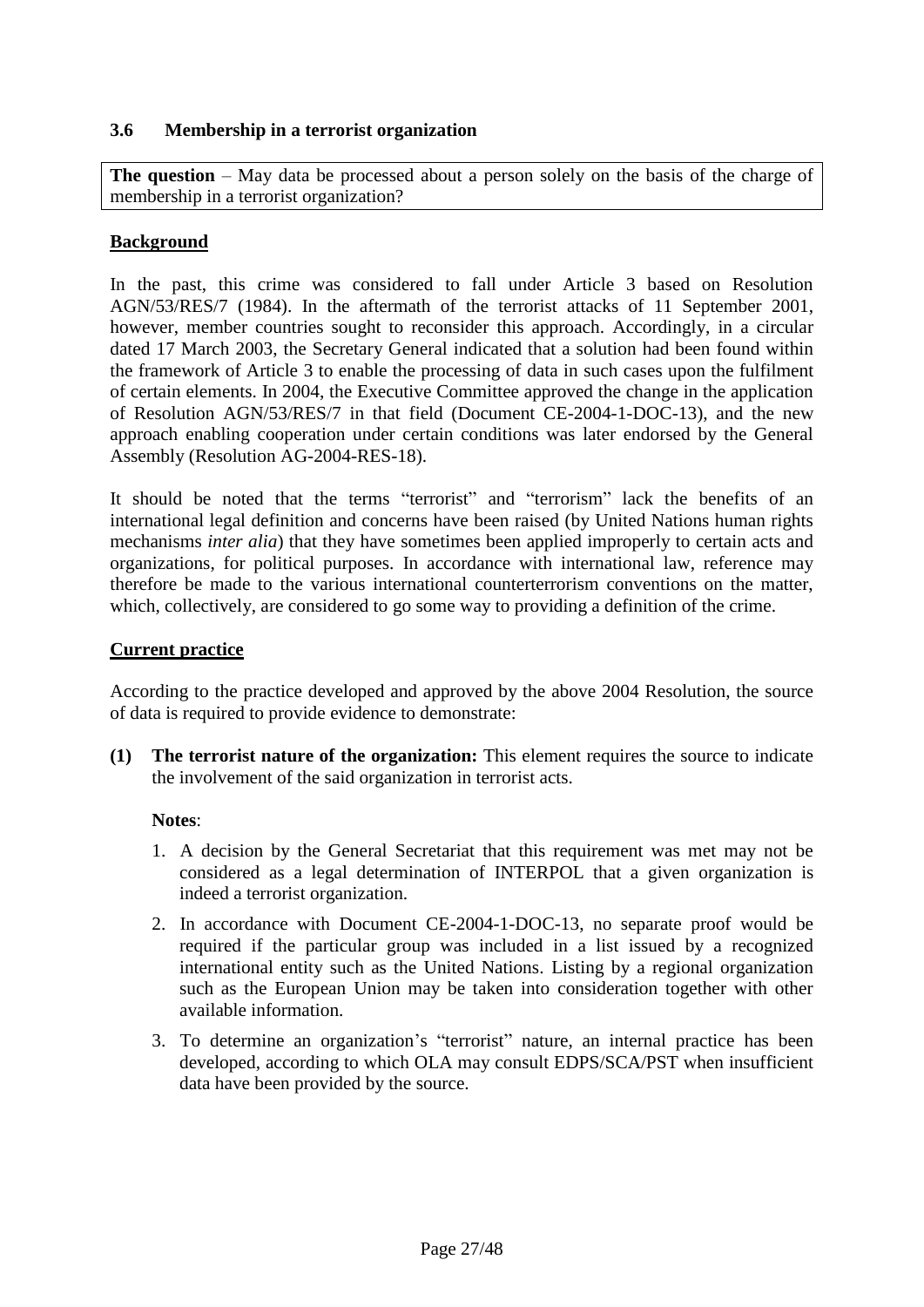**(2) The individual's active and meaningful involvement in the said organization:** The source is required to provide evidence to demonstrate that the individual's involvement exceeds a mere general support of the political goals of the terrorist organization. Examples of active and meaningful involvement are: recruitment of individuals for the activities of the organization; training in terrorist camps; providing shelter to individuals involved in terrorist activities; and the circulation of materials supporting the terrorist activities of a given organization.

## **Examples**

## **Active and meaningful link**

Red notices were published where sufficient data were provided to show an individual's active and meaningful link to a recognized terrorist organization. The acts included:

**Case 1:** Providing accommodation to members of the terrorist organization and planning meetings.

**Case 2:** The individual's training courses, his role with the organization, and dates, places, and names of victims of attacks carried out upon the individual's instructions.

**Case 3:** Distribution of magazines containing specific instructions from the terrorist organization's central committee to members of the organization.

*(new: February 2013)* **Case 4:** Producing and possessing explosives for the terrorist organization.

*(new: February 2013)* **Case 5:** Attending operational meetings, threatening individuals and attempting to commit arson, all on behalf of the terrorist organization.

#### **Lack of active and meaningful link**

**Case 1:** A red notice was not published as the only facts provided indicated that the individual was wanted for the preparation and distribution of flyers containing the slogan of the terrorist organization. It was determined that this was insufficient to constitute an active and meaningful link between him and the terrorist organization.

*(new: February 2013)* **Case 2:** A red notice was not published as the individual was sought only on the basis of his participation in an unauthorized demonstration in favour of a terrorist organization (see *supra* Freedom of Assembly, Case 5).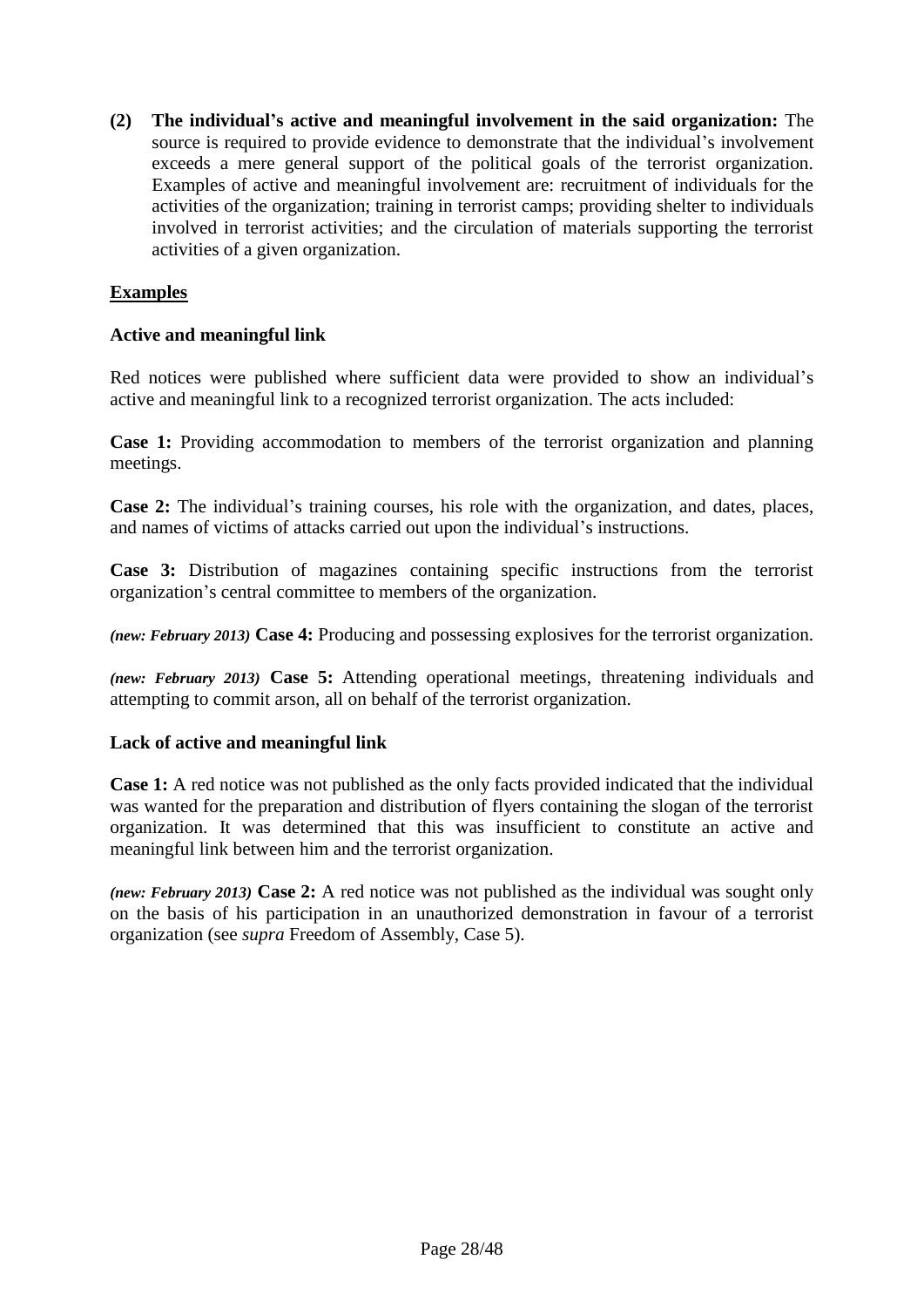## <span id="page-29-0"></span>**3.7 Embargo/sanctions cases**

**The question** – May data be processed when the offence concerns a violation of an embargo law?

#### **Background**

An embargo is a prohibition on trade with a specific country in all or certain specific products. For the purposes of analysis of Article 3, a distinction may be made between two types of embargo: (1) **"UN Embargo/sanctions"** – an embargo imposed by a country in implementation of a United Nations Security Council Resolution acting under Chapter VII of the UN Charter; (2) **"Other International/Regional/Unilateral Embargo/sanctions"** – an embargo imposed by a country in implementation of a decision of another international organization (e.g. the EU) or unilaterally by that country.

#### **Current practice**

(1) **UN embargo/sanctions**: A UN embargo represents the stance of the international community vis-à-vis trade with a certain country and, as such, a violation will generally not constitute an offence of a political nature covered by Article  $3<sup>50</sup>$ . This conclusion also reflects the increased cooperation between INTERPOL and the UN Sanctions Committees.<sup>51</sup>

Nevertheless, each case should be evaluated independently to ensure that the national implementation of the UNSC Resolution and the particular request comply with INTERPOL's rules.

(2) **Other embargoes/sanctions:** Unlike UN embargoes, other embargoes may be based on political motives of the prohibiting country. For example, a unilateral embargo may be imposed as a retaliatory measure against the boycotted country.

Each case will have to be examined on its own merits, and will require application of the predominance test in two stages:

**Stage 1**: Identifying the primary objective of the criminal offence: was it meant to protect the interests of the State as a whole, its political structure or its authorities, as opposed to promoting other public or social interests (e.g. environmental protection) or protecting against private harm? The latter case would generally fall outside Article 3 and stage 2 of the analysis would not need to be applied.

**Stage 2:** If the primary objective of the criminal offence appears to be of a political nature, the international community's stance on the matter will be analysed to determine whether, despite the ostensibly political nature of the criminal offence, Article 3 does not apply. For example, in the case of weapons and dual-use goods/technology, international documents and State practice clearly show that INTERPOL's member countries have undertaken to effectively control and combat the illegal trade in these products. This obligation reflects the position that illegal trade in these goods is considered to be a serious ordinary-law crime regardless of the existence of political objectives.

 $\overline{a}$ Indeed, the Final Report of the Working Group on Article 3 (CE-2005-2-DOC-22), explicitly mentioned acts prohibited by Chapter VII Resolutions as automatically excluded from Article 3.

<sup>&</sup>lt;sup>51</sup> See INTERPOL General Assembly Resolutions AG-2005-RES-05, AG-2006-RES-22 and AG-2009-RES-15.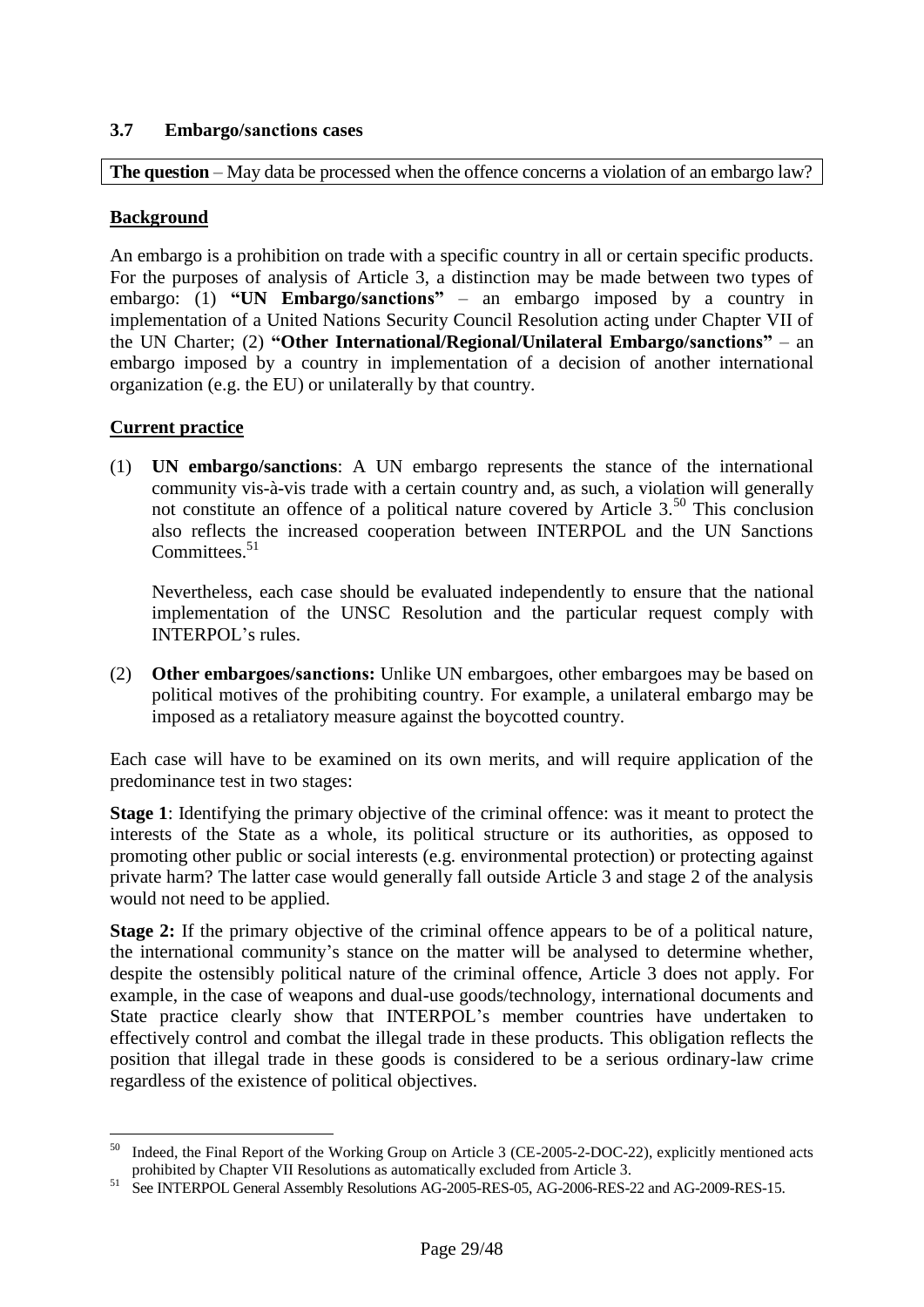## **Example**

#### **Violation of a unilateral embargo**

A red notice was published for an individual wanted for conspiring to defraud the government by exporting and attempting to export controlled commodities from the country imposing the embargo to the country that was the subject of the embargo without first obtaining the required export licences from the government of the former. It was concluded that, despite the political elements, the case was of a predominantly ordinary-law nature, since the threat posed by the illegal transfer of weapons and dual-use goods/technology has been recognized by the international community, which considers such embargo offences to be ordinary crimes regardless of any underlying political motive.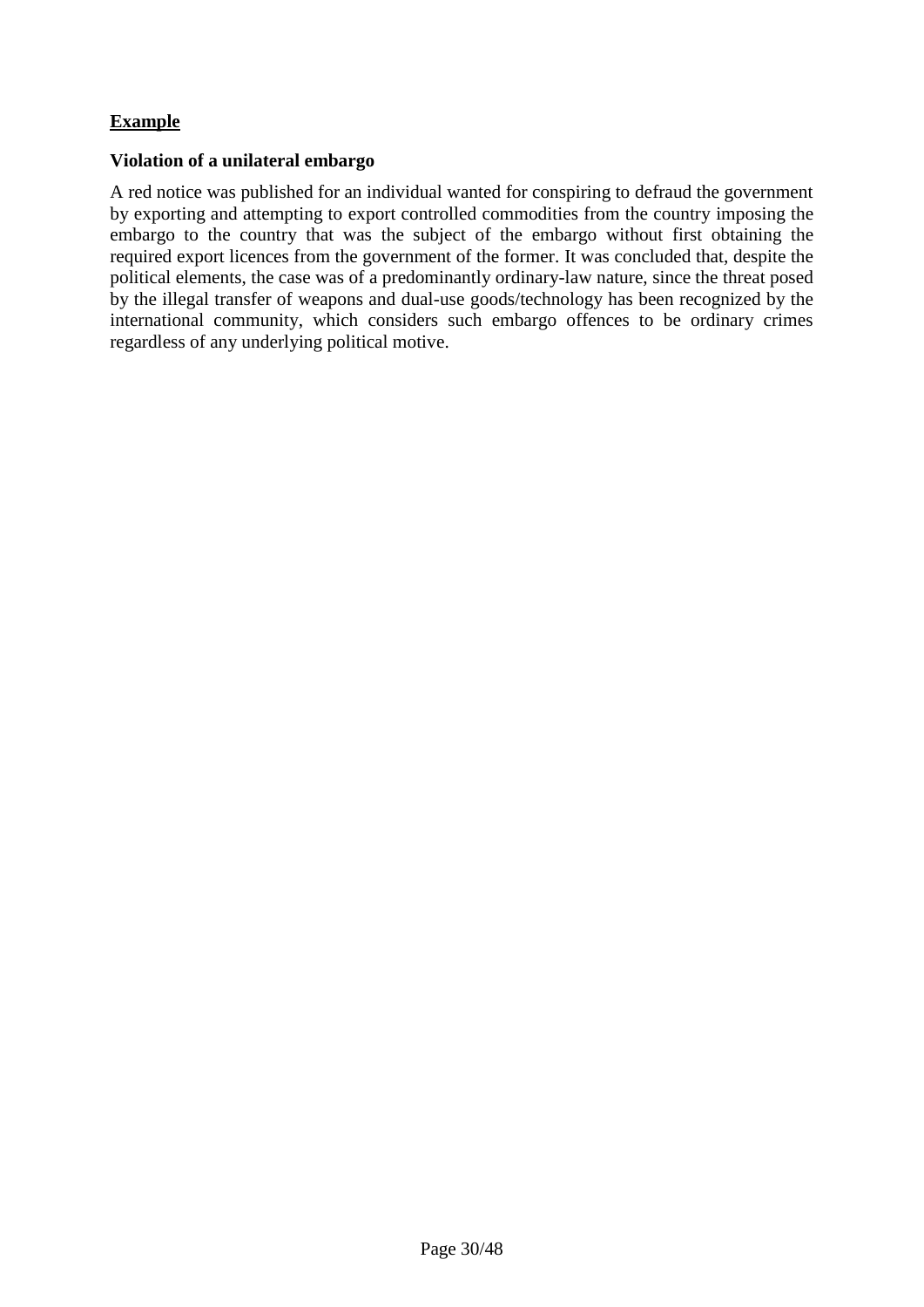## <span id="page-31-0"></span>**3.8 Election crimes**

**The question –** May data be processed when the crimes committed took place in the context of national or municipal elections?

## **Background**

For the purposes of Article 3 analysis, "**election crimes**" mean crimes conducted with a view to influencing, directly or indirectly, the outcome of national or municipal elections. As such, they frequently include political elements that require an Article 3 review. A distinction may be made between two scenarios of election crimes: (1) Election crimes of a "**mixed nature**", namely where an ordinary-law crime was committed in the context of elections; (2) "**Pure election crimes**", namely, where the crime does not contain elements of another typical ordinary-law crime.

#### **Current practice**

**Scenario A:** Election crimes of "**mixed nature**" are in fact relative offences and the predominance test should be applied accordingly. For example, where a person was involved in murder with the purpose of creating disorder during elections, the predominance test will clearly lead to the case being considered as of a predominantly ordinary-law nature.

**Scenario B:** Examination of **pure election crimes** may be more complex. One example is a case where valid election ballots are intentionally destroyed to promote a certain candidate.

Nevertheless, the primary objective behind criminalizing election crimes is to protect individual rights, namely the right to vote and be elected in genuine elections. Hence, an infringement of these rights is to be considered a priori as an ordinary-law crime rather than a crime committed against the State as a whole, its national authorities or its constitutional structure. This premise is also supported by the fact that election crimes have not been listed as pure political offences in the context of extradition law. It is also noteworthy that the importance of genuine elections is explicitly mentioned in the UDHR [Article 21(3)], thus providing grounds, in application of Article 2(1) of the Constitution, for INTERPOL's involvement in such cases.

As a general rule, therefore, the nature of election crimes does not call for the application of Article 3. This conclusion does not, however, exclude the need to review such cases in light of Article 3 and the UDHR, in particular in the following instances: (1) Where INTERPOL's political neutrality may be affected; (2) where the alleged crime was committed as part of a lawful protest against the State with no or relatively little harm to persons or property; and (3) where a doubt exists over possible misuse of INTERPOL's channels for the purpose of persecuting political dissidents or improperly influencing the elections process or the elections outcome.

## **Examples**

#### **Scenario A:**

**Case 1:** Diffusions were sent out for individuals wanted for committing acts of hooliganism during elections. According to the facts provided, the first individual was with others who injured three journalists with the intention of preventing them entering a polling station. The other two individuals were with others who, acting "with the aim to impede [the] election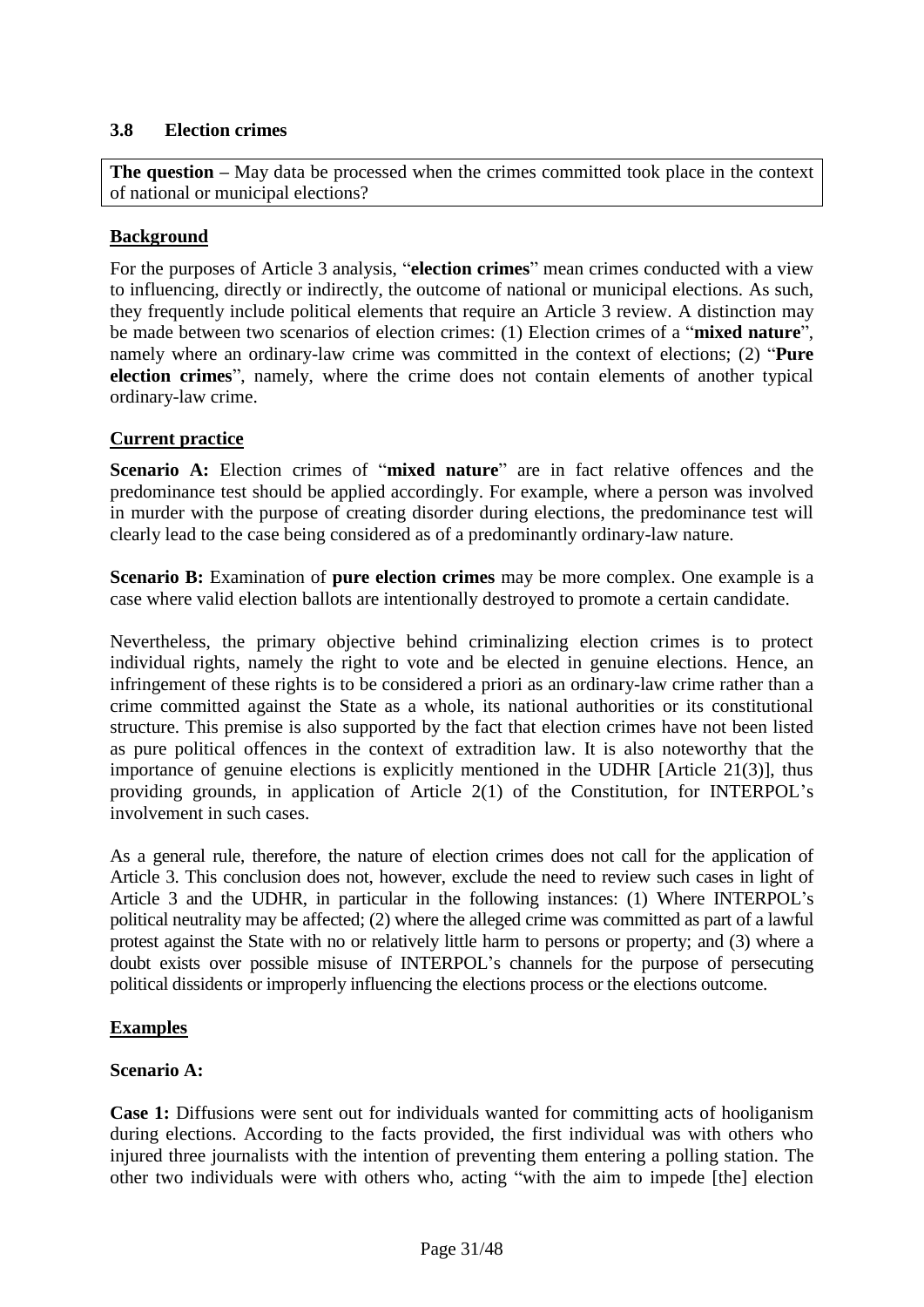campaign", used obscene words and struck "blows by feet and hands to different parts of body" against activists from a different political faction, and destroyed an election tent. It was concluded that the data should be maintained since, in the context of the ongoing election proceedings, it could not be said that the individuals' political objectives could not have been achieved in a non-violent fashion. The infliction of personal injury and destruction of property as ordinary crimes are therefore disproportionate to the individuals' political aims. Further, the acts of hooliganism undermine the right of others to participate in free and fair elections.

**Case 2:** A diffusion was issued for an individual wanted for "complicity in a Mafia-type criminal organization". According to the summary of facts, the individual, as a "national politician", sought agreements with a Mafia-type organization to control the votes for political elections and for other purposes. It was concluded that the data could be registered in light of the above analysis of election crimes and since the connection between the individual and the Mafia demonstrated the ordinary-law nature of the crime. The fact that the individual was a former politician does not change the conclusion, bearing in mind the 1994 Resolution. [See also Offences committed by former politicians].

## **Scenario B:**

**Case 1:** A red notice was published for an individual wanted for election fraud, extortion and abuse of political position. According to the facts provided, he allegedly directed local officials and their subordinates to vote for a particular presidential candidate on the eve of the presidential election. It was concluded that while the alleged illegal act was motivated by political objectives, it was carried out in his private capacity.

Furthermore, despite its political elements, election fraud is recognized as an ordinary-law crime by the majority of INTERPOL member countries.

**Case 2:** A red notice was published for an individual wanted, *inter alia*, for preventing his subordinates from voting. It was concluded that the red notice could be published in application of the principles identified in an analysis of election crimes (as described in the "current practice" above).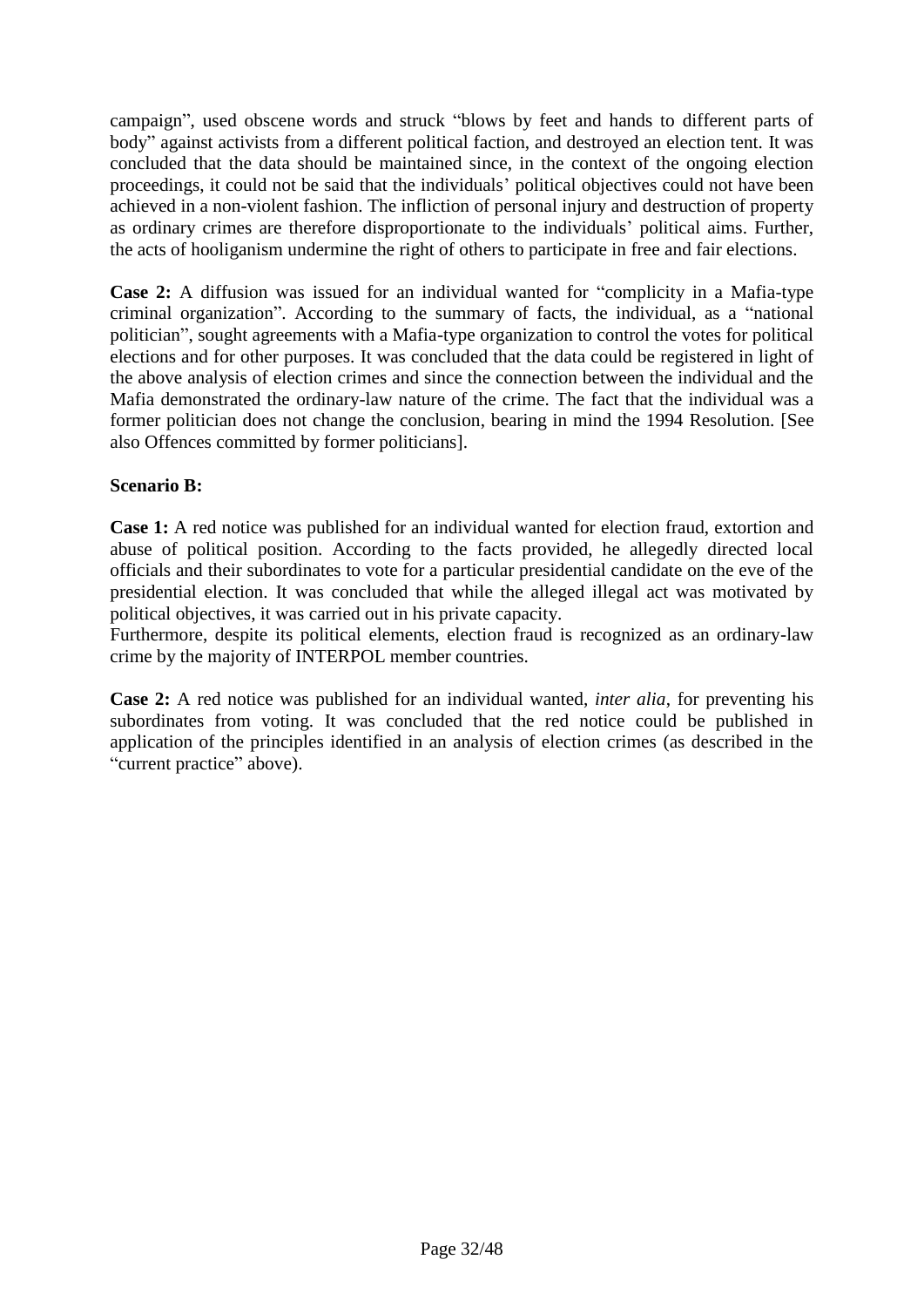## <span id="page-33-0"></span>**3.9 Illegal emigration**

**The question** – May data be processed about a person wanted for illegal emigration (e.g. on charges of "illegally leaving the country")?

#### **Background**

For the purposes of Article 3 analysis, the offence of illegal emigration is addressed in one of the following scenarios:

**Scenario A:** It is the only crime committed by the individual.

**Scenario B:** It is one of the offences committed separately by the individual.

**Scenario C:** The offence was committed in connection with other offences.

#### **Current practice**

**Scenario A:** In general, processing of data will not be allowed. Although not mentioned as such in General Assembly resolutions, the Organization has consistently viewed the offence of illegal emigration as a pure political offence since it does not involve any ordinary-lawcrime aspects. According to some accounts, the genesis of Article 3 lies in a case for which INTERPOL's channels were used to pursue individuals on charges of illegal emigration. In application of "the spirit of the Universal Declaration of Human Rights" (Article 2(1) of the Constitution), consideration should also be given to a person's right "to leave any country" (Article 13(2), UDHR),<sup>52</sup> bearing in mind that this right is not an absolute one and is subject to certain restrictions. In line with this view, attention should also be given to requests for the processing of data other than red notices and diffusions – for example yellow and blue notices – as they may lead to the individual being located in order to be subsequently persecuted.

**Scenario B:** On reviewing the facts and concluding that the offence of illegal emigration is not related to other offences, the analysis for Scenario A will apply to that offence, while the other offences will be analysed separately (see analysis of "separation of charges").

**Scenario C:** If an ordinary-law crime is committed in furtherance of, or in connection with, the offence of illegal emigration, separating the charges will not be feasible. In such cases, the overall predominance of the case has to be evaluated in the same way as relative offences, i.e. by examining factors such as the seriousness of the other crime(s) committed.

## **Examples**

#### **Scenario A:**

*(new: February 2013)* **Case 1:** Red notices were requested by an NCB on charges of "illegally crossing the border." After assessing the data provided, it was decided: (1) not to publish the red notices where the only crime committed was illegally crossing the border (Scenario A);

<sup>52</sup> See also Article 5 of the Protocol against the Smuggling of Migrants by Land, Sea, and Air, Supplementing the United Nations Convention against Organized Crime, according to which migrants shall not become liable to criminal prosecution under the Protocol.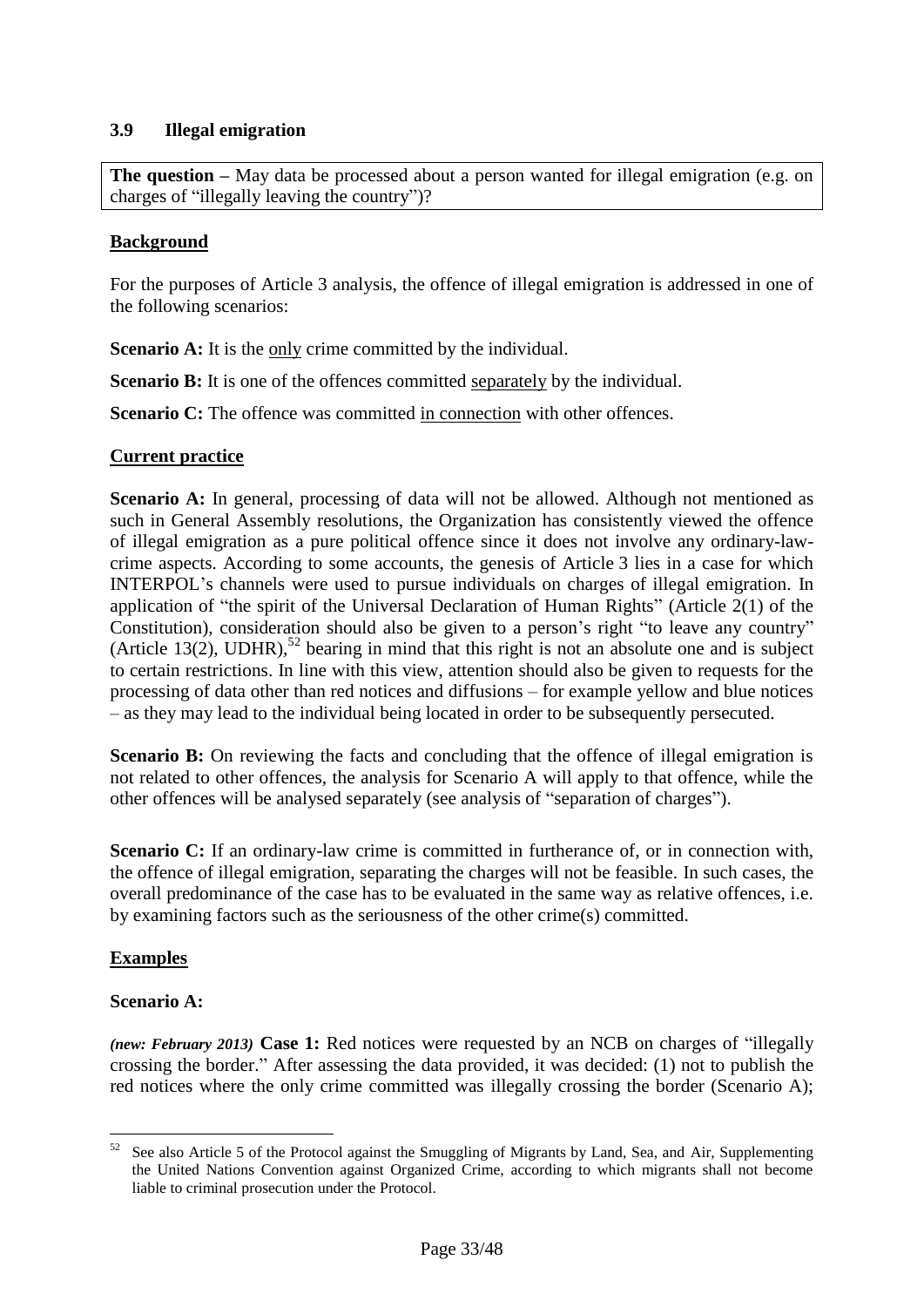(2) to publish those red notices where the illegal crossing of the border was committed for the purpose of committing ordinary-law crimes, such as drug trafficking (Scenario C).

*(new: February 2013)* **Case 2:** A yellow notice was requested by an NCB for a member of a national sports team who had disappeared during an exhibition abroad. It was reported that the person was wanted on the basis of illegal emigration only. After requesting additional information from the NCB, it was considered that there was no likelihood of political persecution and the yellow notice was published.

## **Scenario B:**

**Case 1:** Two red notices were requested for the charges of "embezzlement", "illegal enrichment", and "illegal emigration". It was concluded that the last offence was not connected to the first two. Accordingly, it was decided to issue the red notices only in connection with the first two offences, which are ordinary-law offences (i.e. "separation of charges"). An explanation concerning the General Secretariat's decision was added to each notice in the "additional information" section.

**Case 2:** A diffusion was issued for "illegally leaving the country". OLA enquired about the existence of any accompanying ordinary-law aspects. The NCB replied that the individual had also been sentenced following a breach of a business agreement. It was concluded that data could not be registered because the alleged ordinary-law crime that accompanied the offence of illegal emigration falls outside Article 2 of the Constitution.

**Case 3:** A red notice was issued for an individual only for the offences of deception, swindling, fraud and soothsaying, as they are considered to be ordinary-law crimes. Data were not published with respect to the offence of illegal emigration, as it is considered to be a pure political offence. A caveat was added to the notice indicating the non-registration of the offence of illegal emigration.

## **Scenario C:**

**Case 1:** Two red notices were not issued because, firstly, the offence of illegal emigration is a purely political one and the offence of "personating and abetment" was committed in furtherance of, and to facilitate, the commission of the former offence.

Applying the predominance test, OLA concluded that this case was predominately political in character and that the offence of "personating and abetment" did not tip the balance in favour of publication as it was not considered a serious crime (i.e. there was no damage to persons or property).

**Case 2:** A red notice was published for "participation in an illegal organization", "illegal crossing of state borders" and "mercenary activities". It was concluded that the offence of "illegal crossing of state borders" was committed in connection with, and to engage in, terrorist and mercenary activities on behalf of terrorist groups.

Both terrorist and mercenary activities are viewed as serious offences by the international community and it was therefore decided to publish the notice.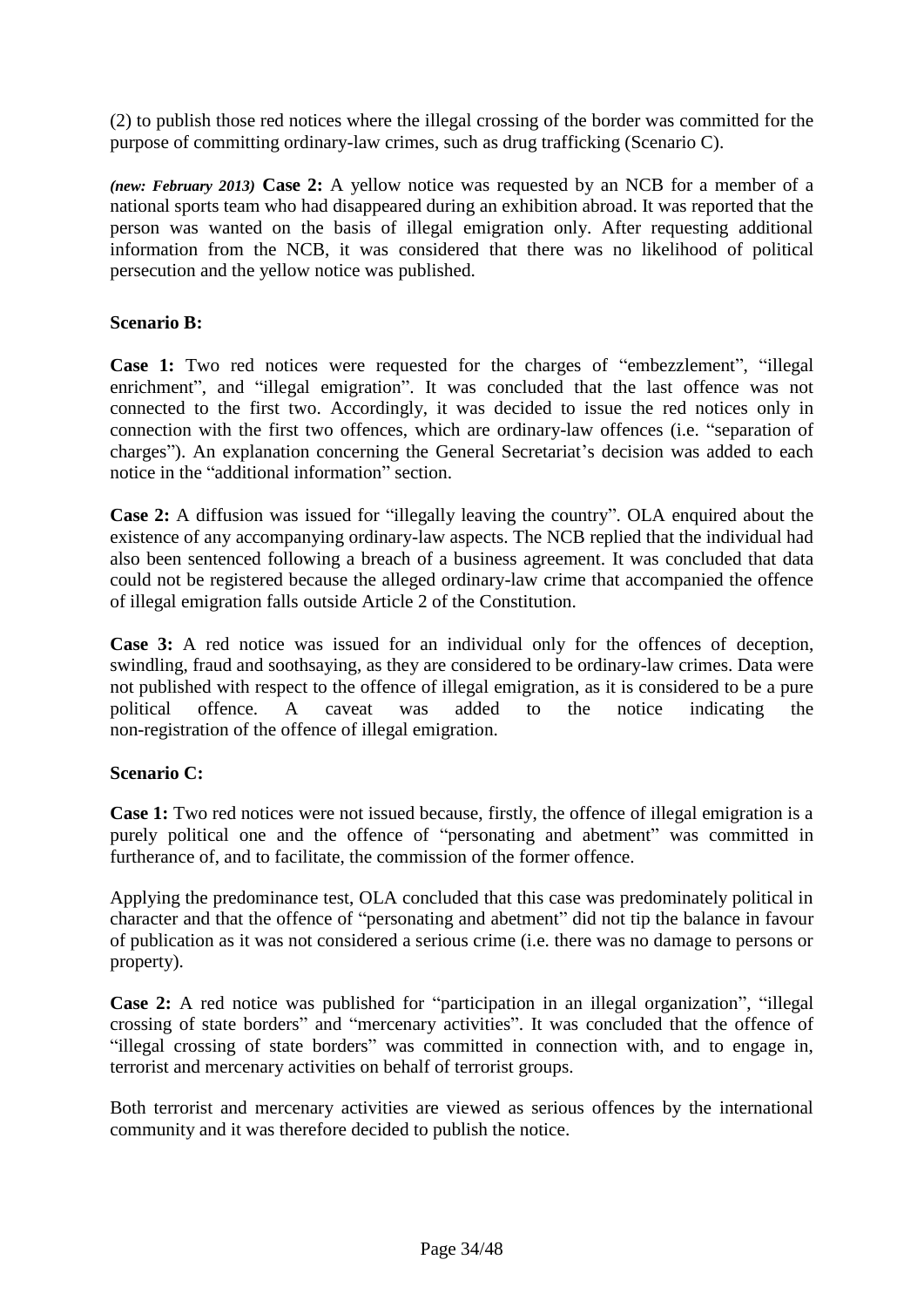#### <span id="page-35-0"></span>**3.10 Military aspects**

**The question** – May data be processed in cases with military aspects?

## **Background**

Article 3 of INTERPOL's Constitution forbids the Organization from undertaking any intervention or activities of a military character. Accordingly, for cases with military aspects, an analysis on a case-by-case basis will be required.

The following scenarios may apply:

**Scenario A** – Purely military offences

**Scenario B –** Involvement of a military tribunal

**Scenario C** – Ordinary crimes committed in a military context, or processing of data containing military elements

**Scenario D** – Acts committed in an armed conflict

**Scenario E** – International crimes containing military elements

#### **Current practice**

 $\overline{a}$ 

#### **Scenario A – Purely military offences**

In application of international extradition law, the Organization has consistently held that processing of data will not be allowed in cases of purely military offences, namely for acts punishable under military law that do not constitute: (1) a crime under ordinary law; or (2) a violation of the laws of war.<sup>53</sup> Typical examples of such crimes include desertion and draft evasion.

#### **Scenario B – Involvement of a military tribunal**

The involvement of a military tribunal does not automatically call for the application of Article 3. It is generally the *nature* and *context* of the offence that determines its military character. In order to determine the implications of the involvement of the military tribunal in a given case, the General Secretariat requests the source of data to indicate the reasons the case was brought before a military judge/court. In cases where the nature or the context of the crime points to the predominance of the ordinary-law nature of the matter, the General Secretariat will publish the notice and register the data in its databases.<sup>54</sup>

#### **Scenario C – Ordinary crimes committed in a military context**

INTERPOL's practice has been to follow international extradition law, according to which the "military character" exception does not apply where the acts charged constitute a crime under the ordinary laws of the requesting State. Thus, where an ordinary crime has been committed in the military context (for example, a soldier murders a fellow soldier in a peace-time setting), the processing of data will generally be allowed.

<sup>&</sup>lt;sup>53</sup> See M. Cherif Bassiouni, International Extradition: United States Law and Practice (fifth edition), p. 676.

<sup>&</sup>lt;sup>54</sup> As with all cases of processing of data, however, publication and registration of data may raise doubts concerning conformity with other rules. For example, rulings by State Security Courts may require assessment of conformity with the ''spirit of the Universal Declaration of Human Rights'' (Article 2(1), Constitution) and also with extradition principles such as the circumstances in which a person "would not receive the minimum guarantees in criminal proceedings" as set out in the ICCPR (Article 14).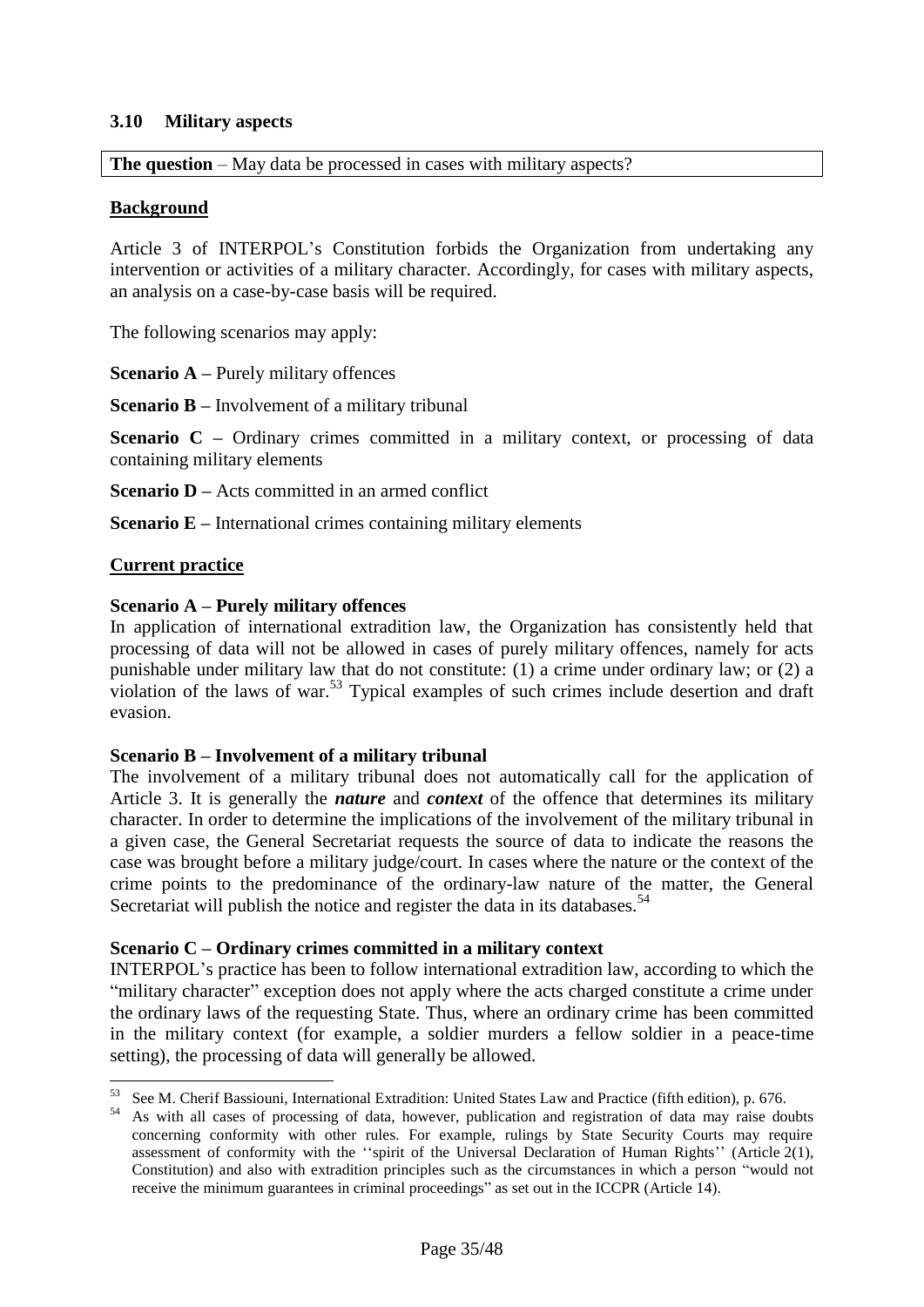An example of data not connected to an ordinary crime, but which nonetheless contains military elements, would be a request to publish a yellow notice for military personnel. Although the person's occupation is not a criterion for the publication of a yellow notice, it is necessary to assess the compliance of such a request with Article 3. Specifically, the following questions require consideration:

- (1) Was the disappearance of the individual connected with an armed conflict or a military operation?
- (2) If the individual is found, will his extradition be requested for any political or military crime connected with his military service (e.g. espionage or desertion)?

If the answer to either question is affirmative, any processing of data is likely to violate Article 3.

#### **Scenario D – Acts committed in an armed conflict**

In general, data concerning acts committed in an armed conflict, unless related to international crimes (Scenario E below), may not be processed via INTERPOL channels. First, where no indication is provided that the acts were committed in violation of the laws of war, such acts would not necessarily constitute a crime and as such would fall outside the scope of INTERPOL's work (Article 2 of the Constitution). For example, if a soldier of one party to a conflict kills an enemy soldier in battle, in accordance with the laws of war, this is not considered a crime. Alternatively, even if such acts are considered crimes by the requesting country, these crimes would generally be viewed as being committed against the external or internal security of the State and therefore within the scope of Article 3.

#### **Scenario E – International crimes with military aspects**

Report AGN/63/RAP No. 13, adopted by Resolution AGN/63/RES/9, allowed for cooperation in cases of serious international crimes (genocide, crimes against humanity, and war crimes). The report however calls for application of the predominance test to assess each offence. Moreover, it suggests that the crime of compelling a prisoner of war or a civilian to serve in the forces of a hostile power may be considered an "essentially military offence". This may require an assessment of requests related to international crimes, particularly taking into account the following:

- International crimes did not originate from military law (in comparison to desertion, for example) but rather from international humanitarian law.
- $\bullet$  International crimes are considered extraditable offences.<sup>55</sup>

 $\overline{a}$ 

- The significant development of international criminal law since 1994 (e.g. establishment of more international tribunals), which indicates the seriousness ascribed to such offences by the international community.
- Similarly, the increased involvement of INTERPOL in this field as indicated by General Assembly resolutions and cooperation agreements concluded since 1994.<sup>56</sup>

Indeed, as with the approach taken regarding the non-application of the political offence exception to war crimes, the UN Model Treaty on Extradition excludes war crimes from the military offence exception to extradition – see Revised Manual on the Model Treaty on Extradition, para. 49. See also M. Cherif Bassiouni, International Extradition: United States Law and Practice (Fifth edition), p. 676.

<sup>&</sup>lt;sup>56</sup> Most notably, Resolution AG-2004-RES-16 (2004) on the Cooperation Agreement with the International Criminal Court clearly states in its preamble that "the crimes which come within the jurisdiction of the International Criminal Court also fall within the aims of the Organization as defined in [Articles 2](http://portal.interpol.int:1967/Public/ICPO/LegalMaterials/constitution/constitutionGenReg/constitution.asp#art2) and [3](http://portal.interpol.int:1967/Public/ICPO/LegalMaterials/constitution/constitutionGenReg/constitution.asp#art3) of the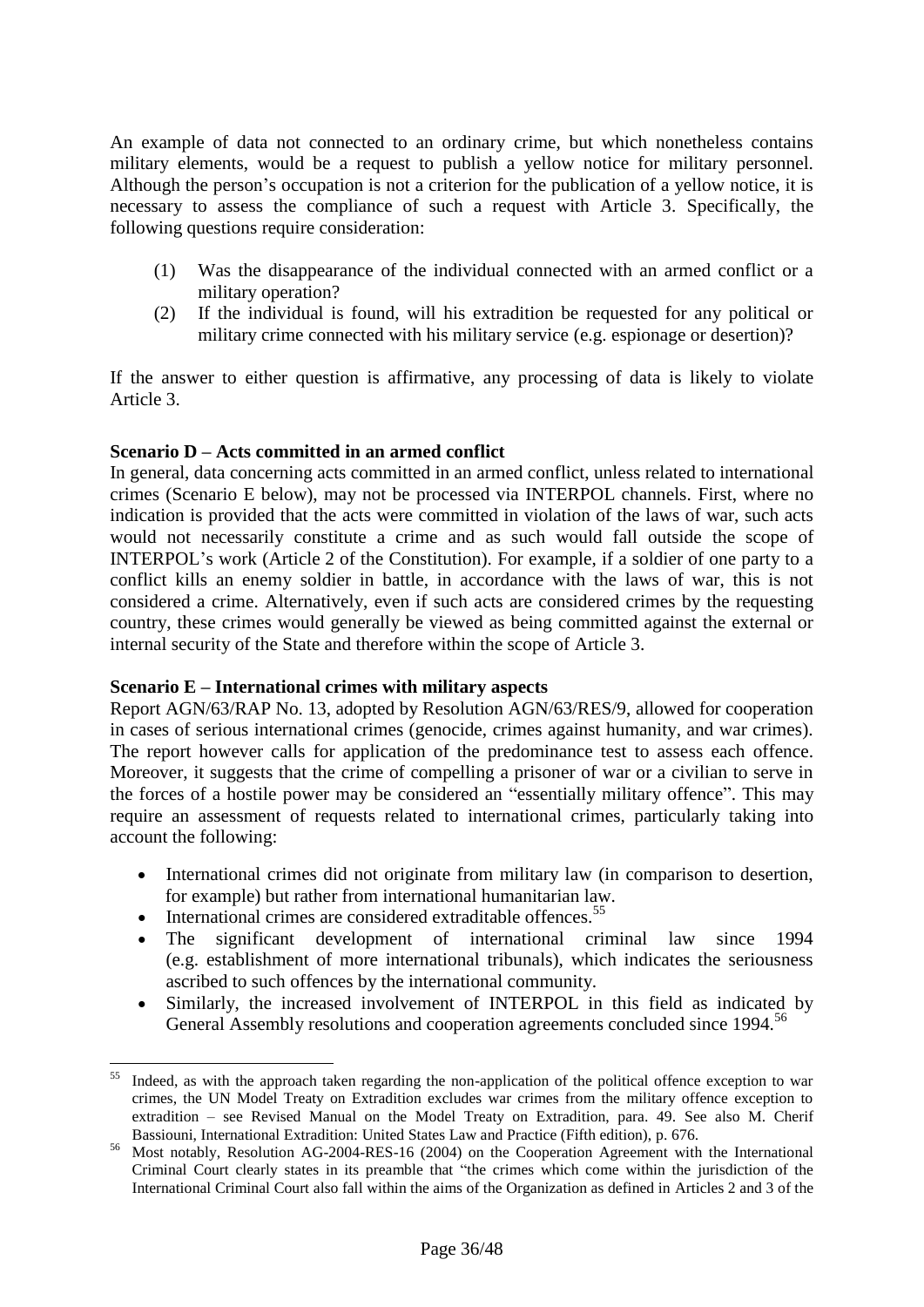- The identity of the source of data.<sup>57</sup> For example, where the source is an international tribunal established by the UN Security Council acting under Chapter VII of the United Nations Charter (e.g. ICTY, ICTR) or an international tribunal acting on behalf of the international community in a similar manner (e.g. ICC acting upon a referral from the Security Council), it would be difficult to argue that the case is predominantly political or military.
- The position expressed by another National Central Bureau or another international entity. This factor has become particularly relevant following the adoption by the General Assembly of a special procedure to be implemented with regard to new requests concerning serious international crimes (Resolution AG-2010-RES-10 on "Cooperation with new requests concerning genocide, crimes against humanity and war crimes"). Accordingly, cases that fall within the scope of Scenario E should be assessed also in light of this special procedure.

## **Examples**

 $\overline{a}$ 

#### **Scenario A – Purely military offence**

**Case 1:** An NCB sent a message requesting additional information about persons who had refused military service, a criminal offence under the national penal code. The General Secretariat replied that the offence of refusing military service falls within the scope of Article 3 due to its political, military and possibly religious character (e.g. cases of [conscientious objecti](http://www.google.fr/search?hl=fr&ei=vKPtSbuzFMahjAfVv8gZ&sa=X&oi=spell&resnum=0&ct=result&cd=1&q=conscious+objecture&spell=1)on), regardless of whether it is considered an offence under national law. Accordingly, the NCB was informed that it could not use INTERPOL's channels in order to obtain information on those individuals.

**Case 2:** Red notice request sent for an individual, a soldier in the country's armed forces, who was wanted for "absence without leave, theft and unauthorized use of computer". It was concluded that the charge of absence without leave applied to a member of the armed forces is by nature a military offence. The offences of theft and unauthorized use of a computer were considered to be political as their purpose was to steal national security information. It was therefore concluded that all three charges come within the scope of Article 3 and the red notice was therefore not published.

**Case 3:** Diffusion sent by an NCB for an individual who deserted from the armed forces by forging certain documents. It was concluded that the offence was predominantly military rather than criminal as the ordinary crime of document forgery did not result in any personal injury to third persons or significant pecuniary damage. Therefore the data were not recorded in INTERPOL's databases.

**Case 4:** Diffusion sent by an NCB. The individual was wanted for the crime of desertion. According to the summary of facts the individual was a police inspector who "untruthfully announced that he was sick and left with his service weapon the territory of the [country] with [the] intent to evade further active service". Although the individual was a police inspector, and hence not a member of the military, the judgment concluded that the individual satisfied "all the elements of [the] crime of desertion" by failing to report to police service, giving

Constitution." Thus, by adopting this resolution, the GA acknowledged the special status of international crimes and in fact rejected the underlying reasoning of the 1994 report.

See Article  $34(3)(c)$  of the RPD, according to which the identity of the source of data is one of the relevant factors in an Article 3 examination.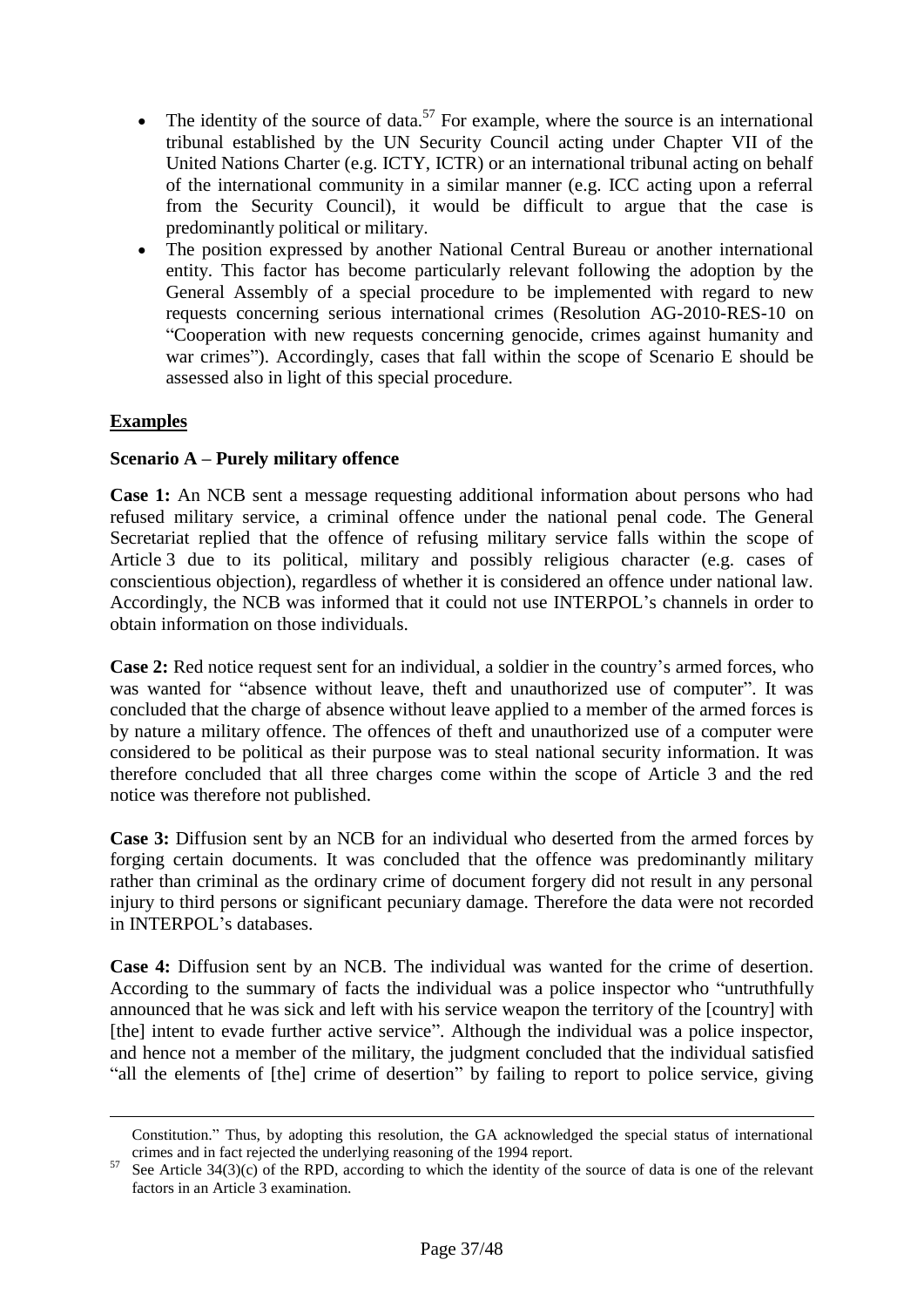untrue information about being sick, and leaving the territory with items given to him for purposes of his service including his weapon and cartridges. According to the court "because [a] police inspector's job assignment ... is necessar[il]y consider[ed] as military service when he failed to duly commence his police service and he left the territory … this means desertion and he performed this fact with his service weapon that was allocated to him". It was thus concluded that the crime was a pure military offence that fell within the scope of Article 3 and that data may therefore not be registered in INTERPOL's databases.

#### **Scenarios A and B – Pure military offence and involvement of a military tribunal**

A diffusion, later replaced by a red notice request, was sent by an NCB. The individual was wanted for "robbery with violence, stealing arms, and desertion". The arrest warrant was issued by a court martial. The NCB clarified that the military court was involved because the individual was a cadet at a military institute and had committed the ordinary crime at the military institute. It was concluded that the first two charges came under ordinary law and emanated from a different set of facts from the purely military charge of desertion. The red notice was therefore published on the basis of the charges of "robbery with violence and stealing arms". [See also "separation of charges"]

#### **Scenario C – Ordinary-law crime committed in a military context**

Data concerning the killing of a former leader of the military police was sent by an NCB. OLA was of the opinion that while the targeting of military personnel in situations of armed conflict may fall within the scope of Article 3, the situation in question was not recognized by the international community as being one of armed conflict. Further, targeting a member of the armed forces does not in itself prevent a case from being registered in INTERPOL's databases with respect to Article 3, because murder is considered an ordinary crime. The data were therefore registered.

#### **Scenario C – Yellow notice request for disappearance during military service**

An NCB requested the publication of a yellow notice for a soldier in its country's military forces who had disappeared during his military service. OLA asked the NCB to explain: (1) whether the disappearance was connected with an armed conflict or a military operation, and (2) whether, if found, the individual's extradition would be requested for any political or military crime connected with his military service. The NCB replied that the individual was doing his compulsory military service but that his disappearance had no connection to a military conflict or military operation and that, if found alive, no measures would be taken against him. It was therefore concluded that Article 3 was not violated and the yellow notice was published.

#### **Scenario D – Acts committed in an armed conflict**

**Case 1:** Red notice requests were sent by an NCB where the individuals were wanted for aggravated murder. In the context of a situation internationally recognized as an armed conflict, they set an ambush for members of an opposing army and killed two individuals. No evidence was provided as to the violation of the laws of war or an international crime. The red notices were therefore not published and the data were not recorded.

**Case 2:** Diffusions were sent by an NCB for individuals wanted for murder, attempted murder, and destruction of other people's property. They participated in an attack by the army on a site occupied by soldiers who were nationals of the country that sent the diffusions, as a result of which many of the soldiers were killed and wounded. It was concluded that Article 3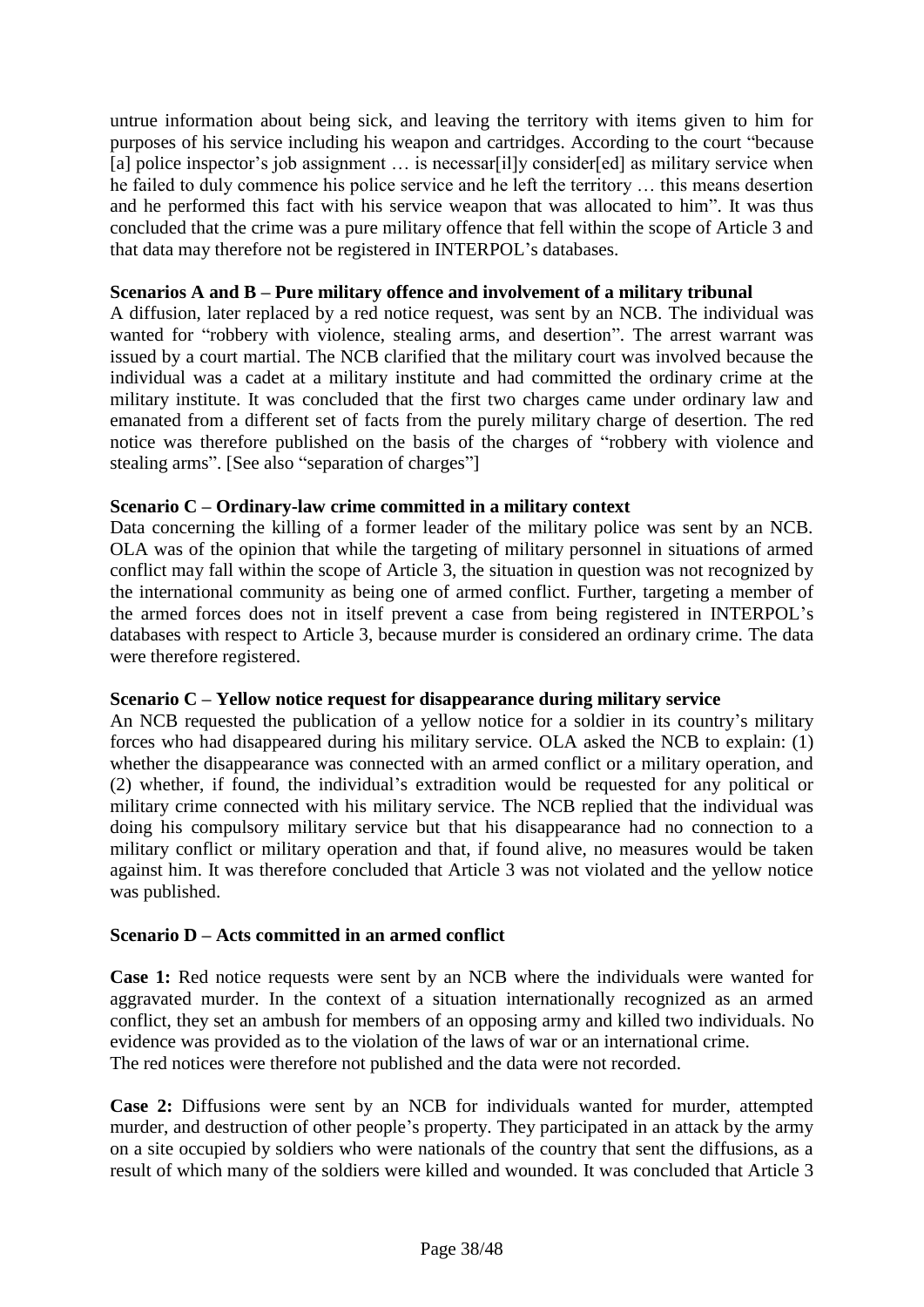applied because the diffusions sent related to military clashes between military forces of the country that conducted the attack and the country whose soldiers were the subjects of the attack. The data concerning two individuals who were subject to the diffusions were therefore not recorded.

In a third diffusion, it was nonetheless later considered that, since the soldiers attacked were stationed at the site as part of a particular operation following a United Nations Security Council Resolution, the case should not be considered as an armed conflict between two INTERPOL member countries and as such did not fall within the scope of Article 3. The third diffusion was therefore recorded.

**Case 3:** Red notice request sent by an NCB. The individual was wanted for "armed rebellion" and "desecrating a corpse". In the context of a situation internationally recognized as an armed conflict, the individual, who belonged to the Ministry of Interior of one of the countries involved in the armed conflict, was the commander of a paramilitary group that shot a soldier belonging to an opposing military group, and later burned his body. The arrest warrant was issued by a military tribunal. It was concluded that both crimes were committed in the context of an armed conflict and as part of a dispute over the sovereignty over territory. The crimes were not considered serious international crimes. The political and military aspects were therefore predominant and the data were not recorded.

## **Scenarios D and E – International crimes committed in an armed conflict**

Diffusions were sent by an NCB seeking the arrest of individuals, nationals of another country, for intentional homicide and crimes against the international community allegedly committed in an armed conflict while they were serving as soldiers. Regarding the first charge, it was considered that the context of the crime, a military attack in the middle of an armed conflict, demonstrated that the crime fell under Article 3. Regarding the second charge, after clarification of the meaning of the charge was requested and received, it was concluded that this crime falls within the general category of war crimes. The policy on war crimes (Resolution AG-2010-RES-10) was applied, which dictated that where a request for police cooperation based on war crimes was sent by one member country with regard to a national of another member country, the data may not be recorded in INTERPOL's databases if the latter member country protested against the request. Since a protest was submitted, it was concluded that none of the data for either charge could be recorded in INTERPOL's databases.

#### **Scenario E – International crimes containing military elements**

A diffusion was sent by an NCB. The individual was wanted for the crime of genocide which was allegedly committed in his capacity as commandant of the military police and with the political motive of exterminating part of the population as a national and ethnic group. Considering the nature of the crime and its gravity, the data were recorded in INTERPOL's databases.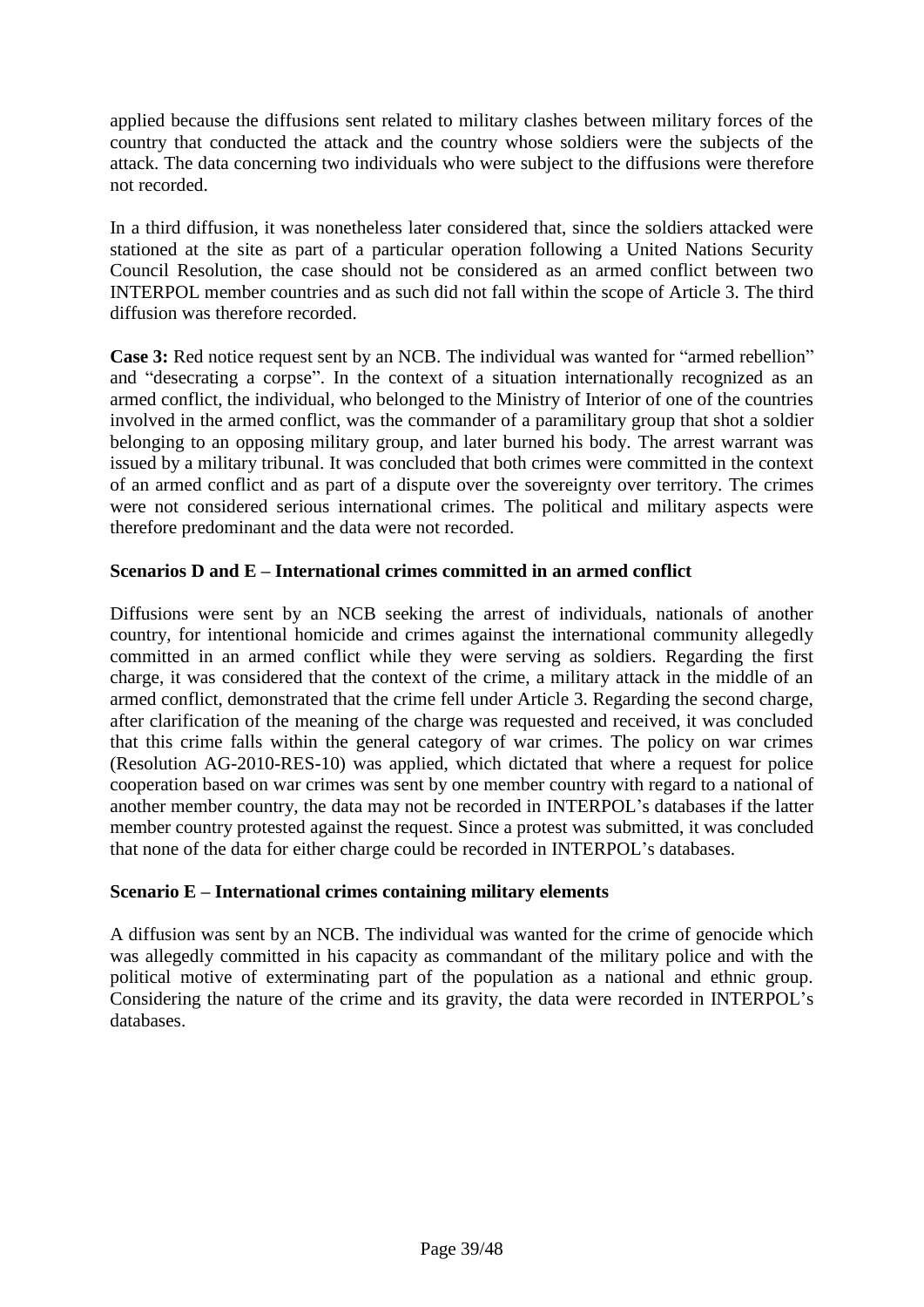## <span id="page-40-0"></span>**3.11 Religious/racial elements**

**The question** – May data be processed when they contain religious or racial elements?

#### **Background**

Article 3 of INTERPOL's Constitution prohibits the Organization from undertaking "any intervention or activities of a religious or racial character". The exclusion of offences of a religious and racial character corresponds to fundamental principles of international human rights, notably the right to freedom of religion<sup>58</sup> and the prohibition on racial discrimination.<sup>59</sup> This position also reflects international extradition law.<sup>60</sup> INTERPOL's General Assembly resolutions have referred to a number of examples of pure religious and racial offences: Practising a prohibited religion, recruitment or propaganda for particular religions, membership of a racial association,  $61$  and belonging to a banned religious group.<sup>62</sup>

The existence of religious and racial elements, however, does not entail the immediate application of Article 3. Indeed, restrictions prescribed by law on the freedom of religion deemed "necessary to protect public safety, order, health or morals or the fundamental rights and freedoms of others<sup>"63</sup> do not contravene an individual's right to religion and will not be considered as pure religious offences. Thus, for example, the criminalization of hate speech is not considered as a pure religious/racial offence, $64$  and States are encouraged to criminalize such acts.<sup>65</sup>

With regard to the term "racial", the 1994 General Assembly Report refers to a distinction between "race" and "ethnic group", pointing to the wording of the 1948 Genocide Convention, which expressly distinguished between ethnic groups and racial groups.

Notwithstanding the above distinction in the Genocide Convention, it appears that, for the purposes of Article 3, a broader interpretation of the term "racial" is desired. To that end, the more comprehensive definition of the term "racial discrimination" in the 1965 Convention on the Elimination of Racial Discrimination appears to be appropriate.<sup>66</sup> Indeed, this definition includes, *inter alia*, discrimination based on "ethnic or national origin".

<sup>58</sup> <sup>58</sup> Article 18 of the UDHR. See also the 1981 UN Declaration on the Elimination of all forms of Religious Intolerance.

<sup>59</sup> Article 2 UDHR; the 1965 Convention on the Elimination of Racial Discrimination.

<sup>&</sup>lt;sup>60</sup> See UN Model Treaty on Extradition, listing among the mandatory grounds for refusal of extradition, the following: ''If the requested State has substantial grounds for believing that the request for extradition has been made for the purpose of prosecuting or punishing a person on account of that person's race, religion, nationality, ethnic origin, political opinions, sex or status, or that that person's position may be prejudiced for any of those reasons'' [Article 3(b) of the Model Treaty]

 $61$  1984 Resolution AGN/53/RES/7.

<sup>62</sup> 1994 Report adopted by Resolution AGN/63/RES/9.

<sup>&</sup>lt;sup>63</sup> See Article 1(3) of the 1981 UN Declaration on the Elimination of all forms of Religious Intolerance.

<sup>&</sup>lt;sup>64</sup> See also discussion in reference to offences concerning freedom of expression.

<sup>&</sup>lt;sup>65</sup> See e.g. Article 4 of the 1965 Convention on the Elimination of Racial Discrimination.<br><sup>66</sup> According to Article 1(1) of the 1965 Convention, the term "racial discrimination.

<sup>66</sup> According to Article 1(1) of the 1965 Convention, the term "racial discrimination" shall mean any distinction, exclusion, restriction or preference based on race, colour, descent, or national or ethnic origin which has the purpose or effect of nullifying or impairing the recognition, enjoyment or exercise, on an equal footing, of human rights and fundamental freedoms in the political, economic, social, cultural or any other field of public life.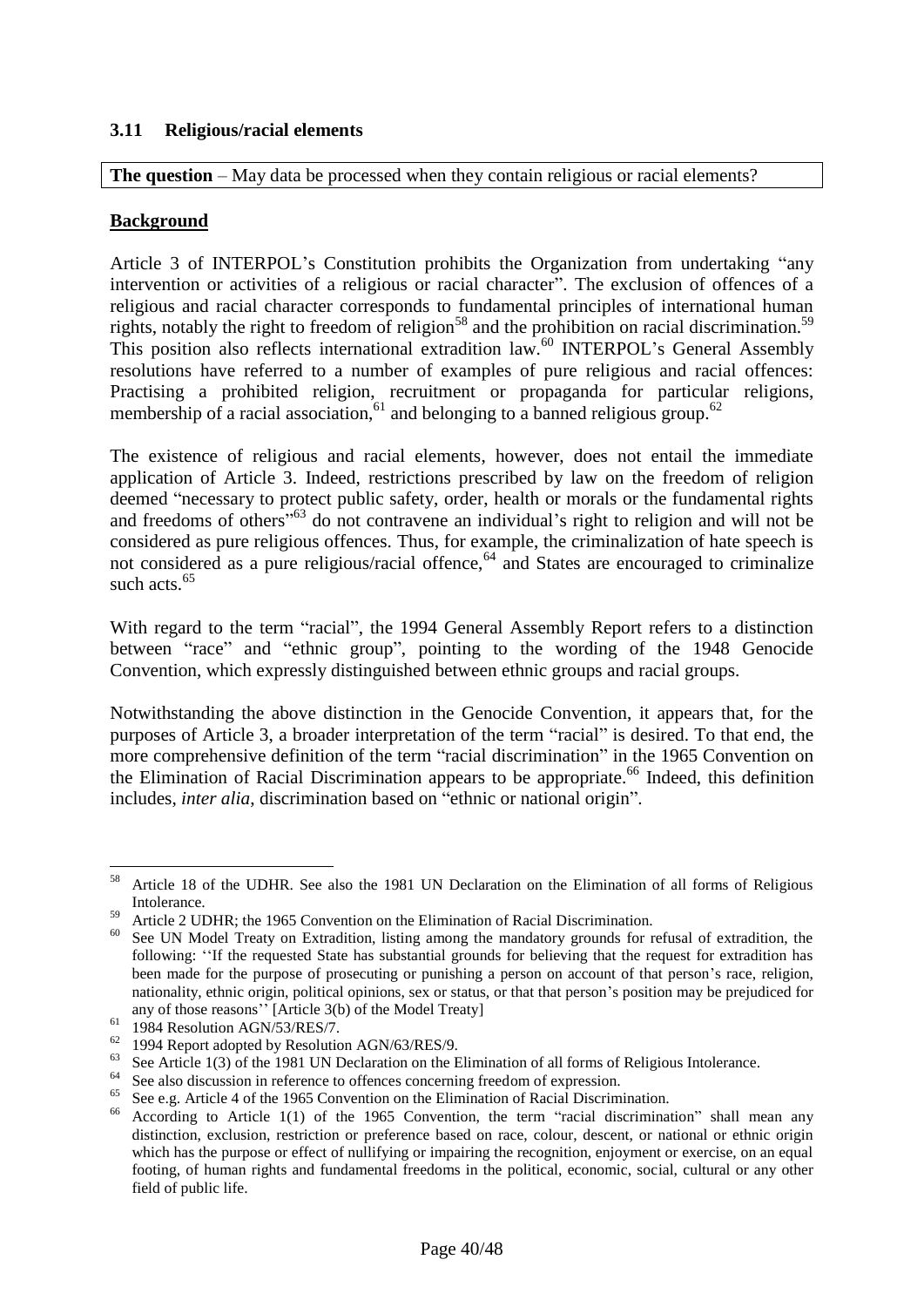In INTERPOL's practice, questions concerning the possible application of Article 3 due to religious and racial elements have arisen in the following scenarios: $67$ 

**Scenario A** – Pure religious/racial offences, such as membership of a prohibited religious organization.

**Scenario B** – Existence of religious/racial elements in the crime committed (e.g. murder with religious motives).

**Scenario C** – Existence of religious/racial elements in the context of police work (e.g. police operations addressing criminal networks identified on the basis of religious/racial characteristics). Thus, processing of data which amounts to racial profiling, namely singling out a racial group for the purpose of police activities without objective and reasonable justification, is likely to violate both INTERPOL's rules (Articles 2(1) and 3 of the Constitution) and national laws.<sup>68</sup>

#### **Current practice**

**Scenario A** – Pure religious/racial offences fall within the scope of Article 3; therefore, the processing of data would not be in conformity with our rules.

**Scenario B** – Similar to cases where political or military aspects exist, where the facts present both ordinary crime elements and religious or racial elements, INTERPOL will apply the predominance test taking into account factors such as the seriousness of the crime and whether it "constitute[s] a serious threat to personal freedom, life or property".<sup>69</sup>

**Scenario C:** Personal data revealing racial or ethnic origin is considered "particularly sensitive data."<sup>70</sup> Such data may be processed via INTERPOL channels only if: (1) they are relevant and of particularly important criminalistic value for achieving the aims of the Organization and the purposes of the processing of data; (2) they are described objectively and contain no judgment or discriminatory comments. $<sup>71</sup>$ </sup>

Accordingly, cases falling in this category will require analysis to evaluate in particular the necessity and proportionality of processing the particular item of data, as well as conditions put in place to ensure objectivity and non-discriminatory requirements. Consideration should also be given to the terminology used.

 $\overline{a}$ Note that cases may raise questions under both scenarios. For example, a red notice may be requested for a person charged with hate speech (Scenario A), and his description may include identifiers (e.g. tattoos) unique to a certain ethnic group.

<sup>&</sup>lt;sup>68</sup> See, in this respect, the holding of the European Court of Human Rights, according to which "no difference" in treatment which is based exclusively or to a decisive extent on a person's ethnic origin is capable of being objectively justified in a contemporary democratic society built on the principle of pluralism and respect for different cultures.'' (ECHR, 13 December 2005, Timishev *v.* Russia, para 58). The use of such grounds as ethnic or national origin may be justified, however, for ''very weighty reasons'' (ECHR, 16 September 1996, Gaygusuz *v.* Austria, para 42), i.e. the pursuance of a legitimate aim which outweighs the discriminatory character.

 $69$  1984 Resolution AGN/53/RES/7.

 $70$  Article 1(18) RPD.

<sup>71</sup> Article 42 RPD.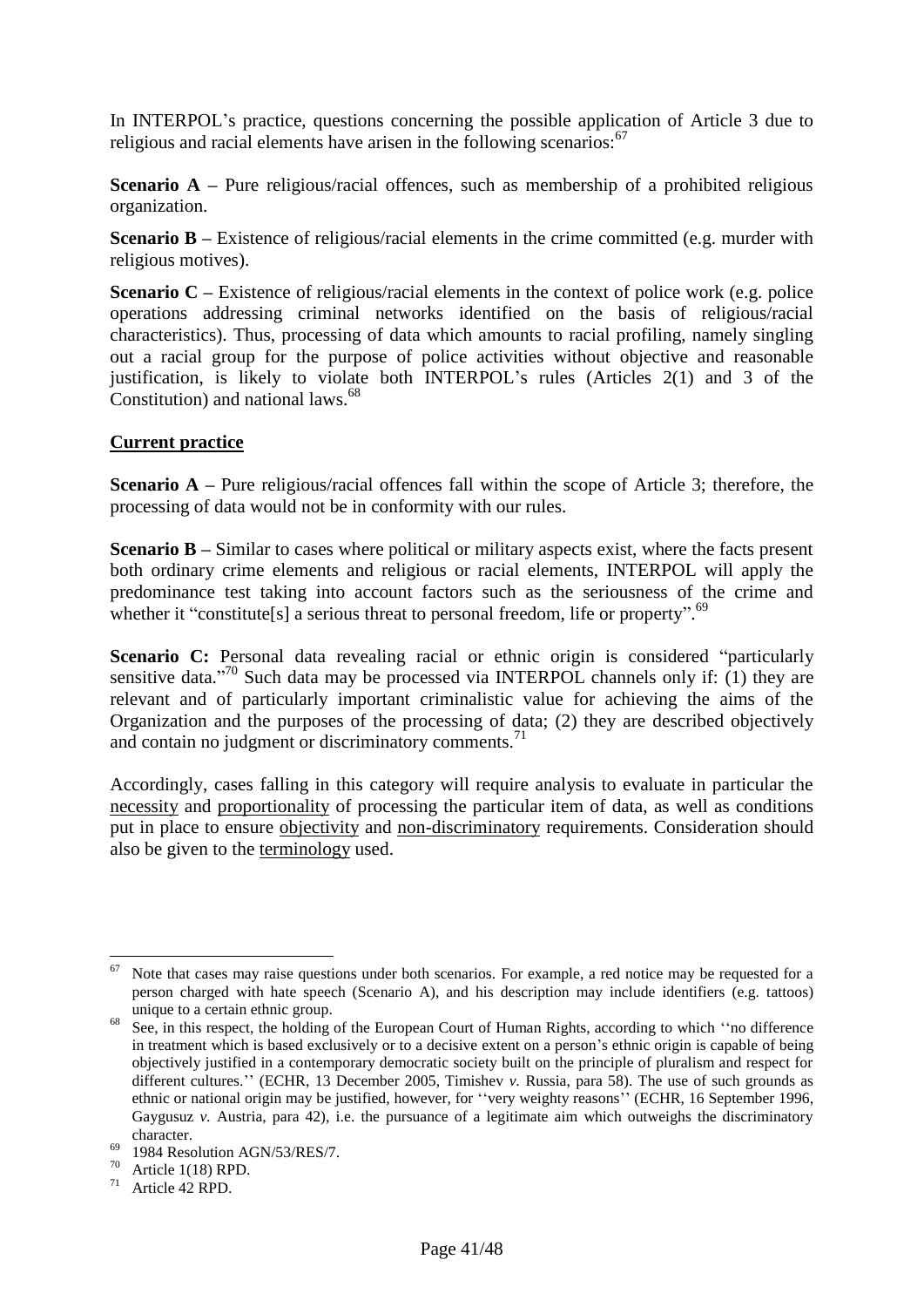## **Examples**

 $\overline{a}$ 

## **Scenario A – Pure religious offence**

A red notice request was sent where the individual was wanted for a number of offences including the "creation, leadership, participation in religious-extremist, separatist, fundamentalist or other forbidden organization". It was concluded that the data submitted did not suffice to qualify the group as a terrorist organization. Rather, the group concerned was a religious organization, and the charge was therefore considered as membership of a prohibited religious organization which, in accordance with INTERPOL General Assembly resolutions, is considered an offence of a religious character by its very nature. Accordingly, the red notice was not published.

#### **Scenario B – Religious/racial elements in the crime committed**

**Case 1:** A diffusion was issued by an NCB for an individual for "racism, minimization and approval of the genocide committed during the Second World War". According to the facts provided, the individual had sent documents inciting hatred against Jews and denying the Holocaust. It was concluded that racial hatred was an ordinary crime condemned by various international instruments and the data were registered accordingly.

**Case 2:** Red notices were published at the request of an NCB. The individuals were charged, *inter alia*, with murder with religious motives. It was concluded that the murder of individuals who merely supported a religious policy was not reasonable, proportionate or "in furtherance" of any legitimate objective. In addition, the murders were aimed at terrorizing supporters of the policy into changing their religious affiliations, which is contrary to Article 18 of the UDHR, according to which everyone has "the right to freedom of thought, conscience and religion…".

#### **Scenario C – Religious/racial elements in the context of police work**

**Case 1:** An NCB sent a research paper with the purpose of "examining the European perspective on gypsy crime", suggesting that a seminar should be held on the subject. It was concluded that such activity may take place, but it was recommended that the term "gypsy" be replaced with neutral terminology such as "travellers/itinerant people".<sup>72</sup> It was further noted that, in general, any indication of a racial nature in the context of searches for fugitives (e.g. red notices) was forbidden unless it was intended to facilitate the searches.

**Case 2:** An NCB wanted to record data in INTERPOL's databases concerning terrorists using terms such as "black Muslim extremism" or "extremists of African origin believing in Islam". It was concluded that both terms were contrary to Article 3 since a category of suspects cannot be identified by the association of a racial characteristic and a religious one.<sup>73</sup> It was therefore suggested that the individuals be identified by their belonging to a given terrorist organization.

In November 2009, the European Commission against Racism and Intolerance (ECRI) brought to the attention of the General Secretariat that 80% of the Roma population in the Council of Europe countries was sedentary. The use of the terms "nomads and travellers" would therefore presuppose that the groups in question had a certain lifestyle which was in violation of the ECRI's General Policy Recommendation No. 3 on combating racism and intolerance against Roma/gypsies.

This position appears to be in accordance with the ECRI's position as brought to the attention of the General Secretariat in November 2009. ECRI stated that in many country reports, they had taken a firm stance against attempts to link ethnicity to certain types of crime, which would amount to stigmatization.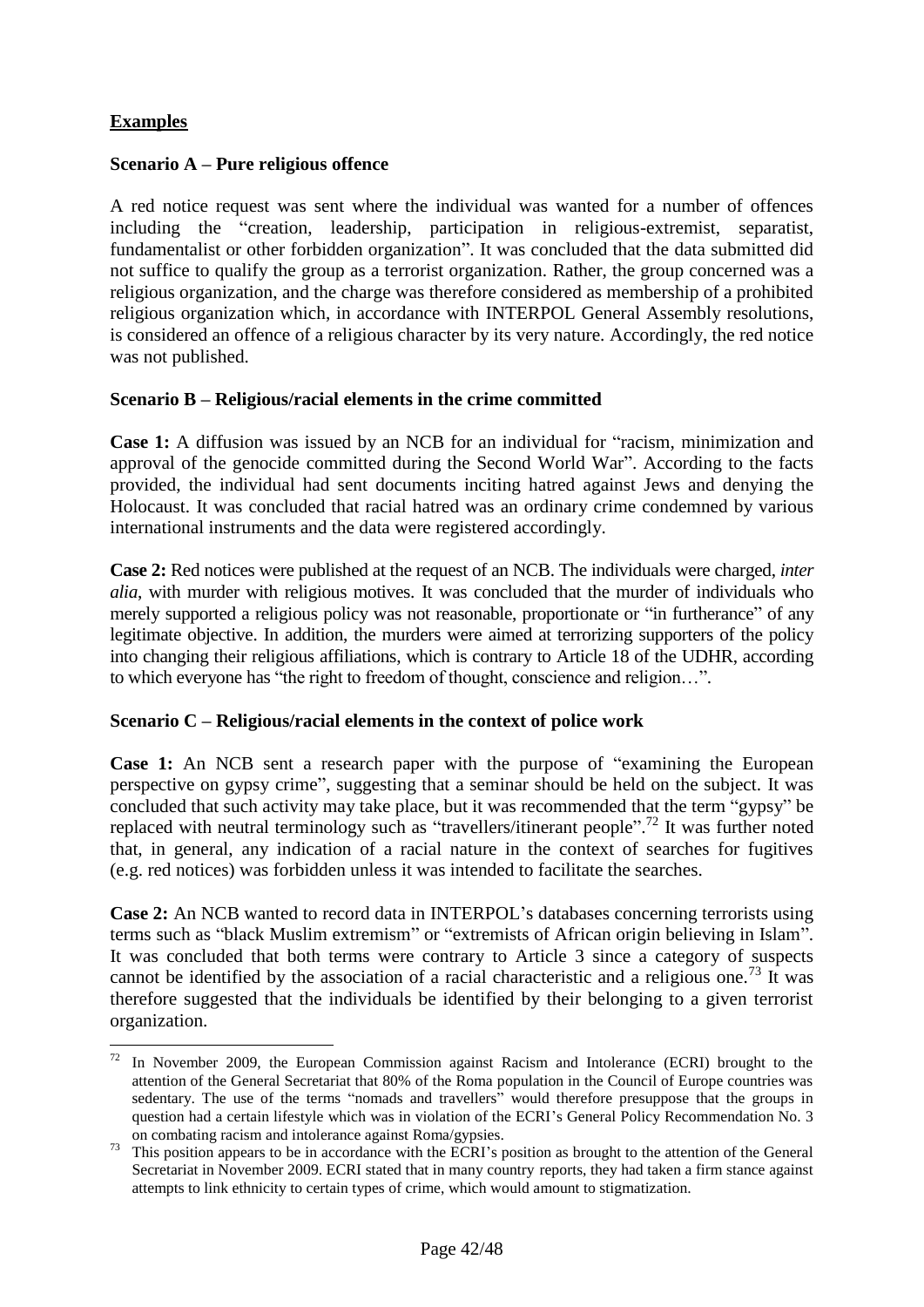**Case 3:** Data sent by an NCB about arrested members of a terrorist organization linked to MJIM (*Mouvement de la Jeunesse Islamique Marocaine*) were recorded in INTERPOL's database. It was concluded that Article 3 did not allow individuals to be classified by political, religious or racial categories; however, there was no legal obstacle to recording the full name of a terrorist organization regardless of its religious reference.

**Case 4:** The term "race" is mentioned on the Disaster Victim Identification (DVI) form, which raised the question of its compatibility with Article 3. It was concluded that the term "race" did not violate Article 3, given that the DVI form was adopted by the General Assembly for the purpose of identifying victims after a disaster and facilitating searches for missing persons.

**Case 5:** An NCB sent a message to INTERPOL asking whether its statistics indicated a "share of the gypsy community or a number and/or volume of offenders of gypsy origin in committing crime". A reply was sent stating that the term "gypsies" should not be used and it was suggested that a generic term be used which had no ethnic connotation, such as "nomads" or "itinerant people", to avoid any confusion and to assure other NCBs that the information was useful solely for identification purposes or to conduct a crime study.It was concluded that it would not be possible to request information on such persons simply because they belonged to a given ethnic group, as this would be in violation of Article 3.

**Case 6:** An NCB protested against the title of an INTERPOL meeting on illegal drug trafficking related to a particular ethnic group. It was concluded that, by using the term "ethnic", the Organization had in fact processed "particularly sensitive information". However, the latter is of a certain criminalistic value for achieving the legitimate aims of the Organization and the purposes of processing, and the use of such terminology cannot be said to be disproportionate. It was recommended that the following addendum be included in any documents related to the project: "The use of the expression 'ethnic' bears a certain criminalistic value within the meaning of Article 10.2 of the RPI<sup>74</sup> and is in no way meant to reflect any form of prejudice [against] the ethnic origin of the individuals concerned."

 $\overline{a}$ 

<sup>&</sup>lt;sup>74</sup> Now Article 42 RPD.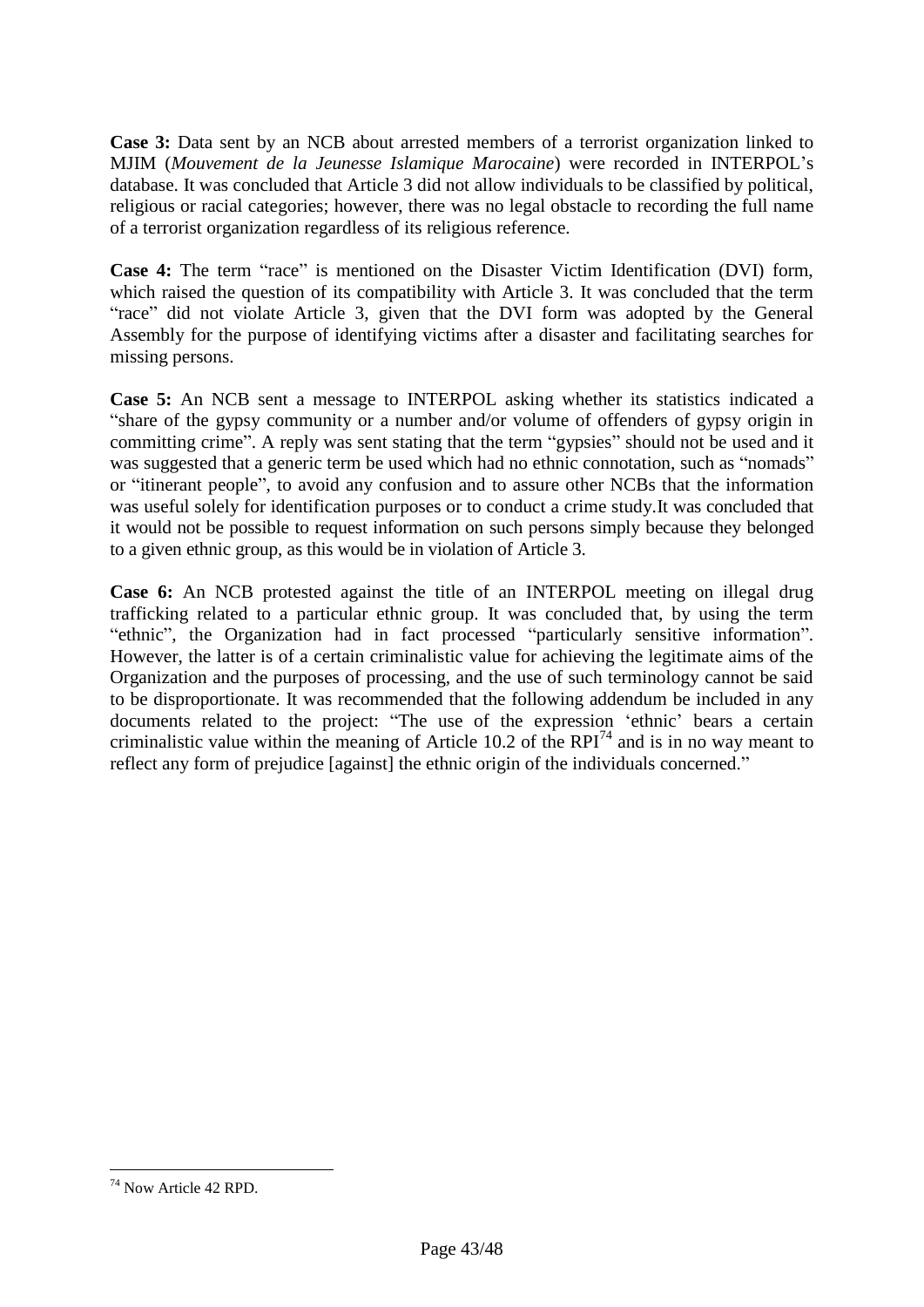## <span id="page-44-0"></span>**3.12 Separation of charges**

**The question** – May data be processed where the request for police cooperation is based on separate charges, some of which are ordinary law in nature while others are of a political, military, religious or racial nature?

#### **Background**

Notices/diffusions may be sent for persons on the basis of different charges. A distinction may be made between the following scenarios:

**Scenario A** – The individual is wanted on at least two charges; at least one of the charges falls under Article 3; the charges emanate from separate sets of facts; separate arrest warrants have been issued for each set of facts.

**Scenario B** – Similar to Scenario A, but only one arrest warrant has been issued.

**Scenario C** – The individual is wanted on at least two charges; at least one of the charges falls under Article 3; the charges emanate from one set of facts or are otherwise connected; only one arrest warrant has been issued.

#### **Current practice**

**Scenario A** – The charges should be treated as if emanating from separate requests. Accordingly, in the case of a notice request, the notice may be published solely on the basis of the arrest warrant(s) issued with reference to the ordinary-law charge(s). If a diffusion contains references to all the charges and data on all the arrest warrants, only the data concerning the ordinary-law charges may be recorded, the relevant NCBs (i.e. the source and the recipients of the diffusion) should be informed of the decision, and a caveat be added indicating this decision.

**Scenario B** – If it is concluded that the charges indeed emanate from different sets of facts, the data may be processed on the basis of the arrest warrant containing both types of charges, with an indication that publication/recording was made only in respect of the ordinary-law charges. In the case of a notice, such data may be added in the "additional information" field. In the case of a diffusion, the relevant NCBs should be informed and a caveat be added to the file.

**Scenario C –** Considering that the charges emanate from one set of facts or are otherwise connected, the overall predominant nature of the case should be evaluated, bearing in mind that it is the facts – rather than the wording of a particular charge – that should generally determine the nature of the case.

#### **Examples**

#### **Scenario A – Separate arrest warrants**

A diffusion was issued for an individual for the offences of "insulting a police officer or military servant and insulting the former President of [the country]" and "illegally obtaining weapons". The former charge was clearly considered a political crime within the meaning of Article 3, while the latter was considered to be ordinary law in nature. Separate arrest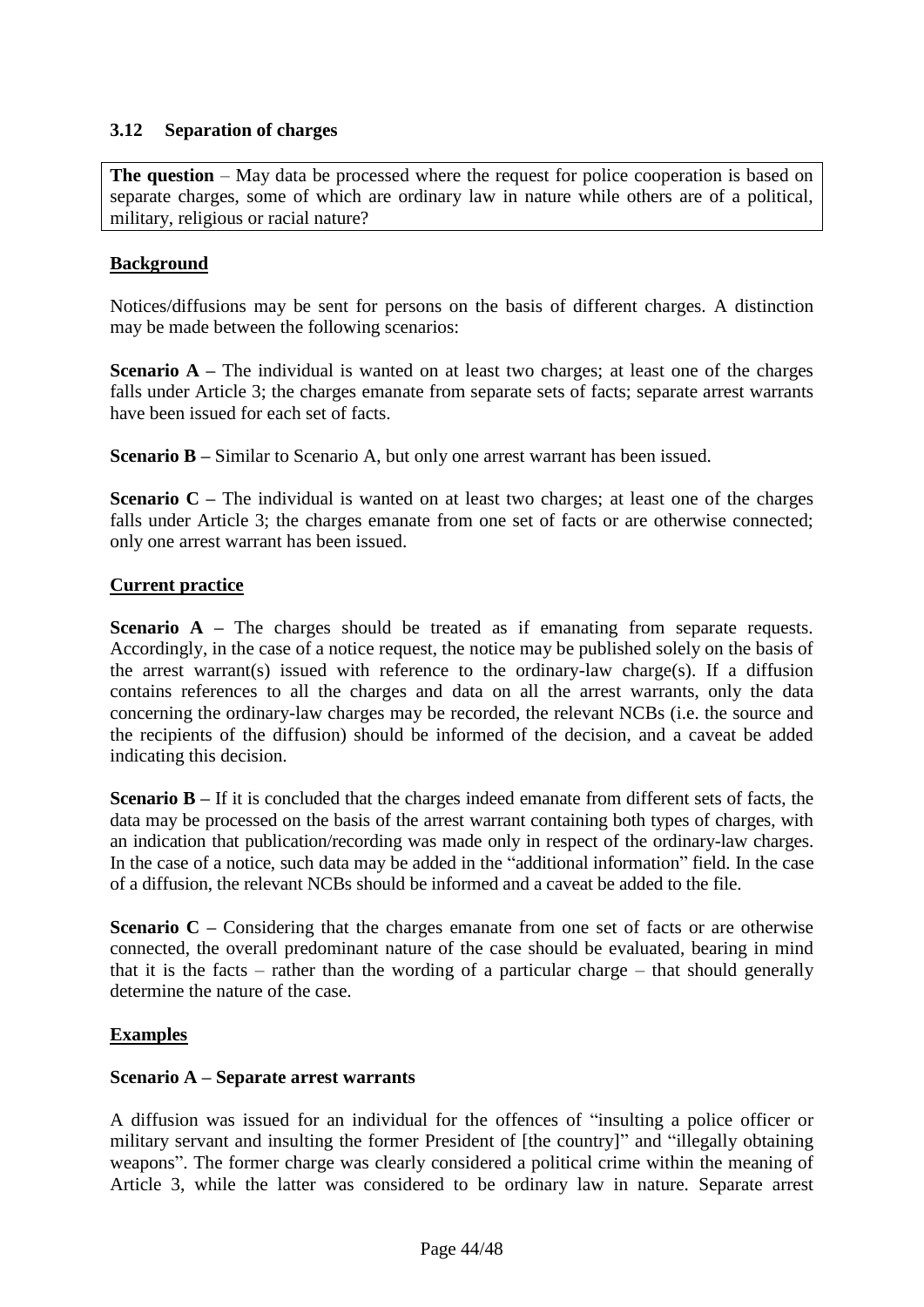warrants had been issued for each event. It was concluded that the data could be recorded only in respect of the latter charge/event, and a caveat was added, stating that: "Information has not been registered in respect of the offences of insulting a police officer or military servant, and insulting the former President of [the country]". The diffusion was later replaced by a red notice request based on the same arrest warrants. The red notice was published solely on the basis of the arrest warrant which contained the charge of "illegally obtaining weapons".

#### **Scenario B – One arrest warrant only**

**Case 1:** Red notices requested by an NCB for the charges of "embezzlement", "illegal enrichment" and "illegal emigration". It was concluded that the last offence was not connected to the first two and fell under Article 3. Accordingly, it was decided to publish the red notices with reference solely to the first two offences, which were of an ordinary-law nature. An explanation concerning the General Secretariat's decision was added to each notice in the "additional information" section.

**Case 2:** A diffusion, later replaced by a red notice request, issued by an NCB. The individual was wanted for "robbery with violence, stealing weapons, and desertion". It was concluded that the first two charges were of an ordinary-law nature and emanated from a set of facts different from the pure military charge of desertion. The red notice was therefore published with the charges of "robbery with violence and stealing weapons".

**Case 3:** A red notice was published for an individual only for the offences of deception, swindling, fraud and soothsaying, as they were considered to be ordinary-law crimes. Data were not recorded with respect to the offence of illegal emigration as it was considered to be a pure political offence. A caveat was added to the notice indicating that the offence of illegal emigration had not been recorded.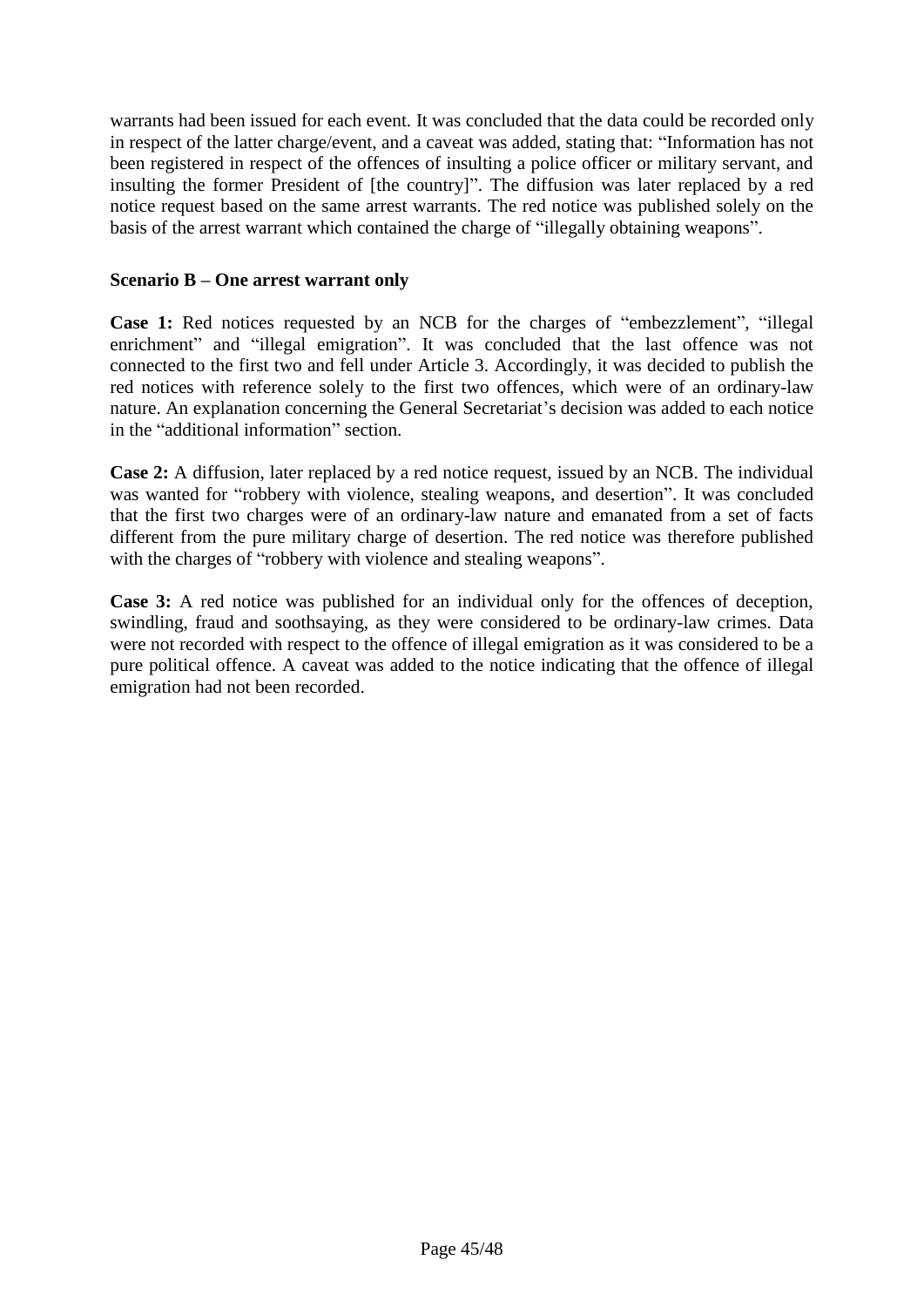## <span id="page-46-0"></span>**3.13 Coherence between the charges and supporting facts** *(new: February 2013)*

The Organization's experience shows that the charges as stated in requests for police cooperation may not necessarily reflect the true nature of the offence and may therefore not serve as the sole basis for determining that a given request falls under Article  $3^{3}$ . Accordingly, each case requires a review based on the facts provided.

It is therefore essential to verify: first, that the underlying facts match the charges in the particular case; and secondly, that the facts link the individual concerned to the charges. For example, providing general information about the crime and stating that the individual "was involved in this crime" is insufficient. Rather, the activities or role of the individual in the crime should be explained. Similarly, notice requests or diffusions for several individuals involved in the same criminal activity should each include the summary of the crime, followed by a succinct description of the role played in that crime by each individual in question.<sup>76</sup>

While this assessment is not limited to an Article 3 review but is rather a general prerequisite for ensuring the quality of data processed via INTERPOL's channels, it is particularly important for determining the predominance of the case and, potentially, other related questions (e.g. regarding separation of charges). When, in this review process, questions arise regarding the link between the facts and the charges, the source of data must be requested to provide clarifications.

## **Examples**

**Case 1:** A diffusion was circulated by an NCB for an individual on charges of participating in a criminal organization and murdering a police officer. However, the summary of facts stated that the person had disseminated leaflets "*promoting public disorder*" and calling for "*a change of the constitutional system*". Because these elements were considered to be of a political nature and not reflected in the charges, the NCB was invited to re-circulate the diffusion without reference to the political allegations.

**Case 2:** Shortly after a country's president was deposed, the NCB of the country sent a series of diffusions for him and close members of his family on corruption-related charges. The summary of facts was identical in all diffusions. The NCB was therefore asked to provide further information regarding the role of each individual in the criminal activity.

**Case 3:** Red notice requests sent by an NCB for four individuals on charges of terrorism, and of being linked to a number of terrorist attacks against diplomatic targets in different countries. The requests explained the crime context, but omitted any details about the direct participation of the persons in the offence. The NCB was therefore requested to provide additional information that would make it possible to determine the participation or involvement of the individuals in the terrorist attacks and link the facts with the charges. Once the NCB had submitted these elements, the red notices were published.

<sup>75</sup> <sup>75</sup> See, in this connection, General Assembly report AGN/63/RAP No. 13 of 1994, endorsed by Resolution AGN/63/RES/9, which underscores that "the question of predominance has to be settled by examining the facts, even if, as the 1951 Resolution says, 'in the requesting country the facts amount to an offence against the ordinary law'."

<sup>&</sup>lt;sup>76</sup> See, in this regard, the IPCQ sent by the General Secretariat on 5 April 2012 (Ref: LA/36653-119/5.2/YGO/lb/vp concerning "Red notices and diffusions: the importance of providing facts linking the wanted individual to the charges."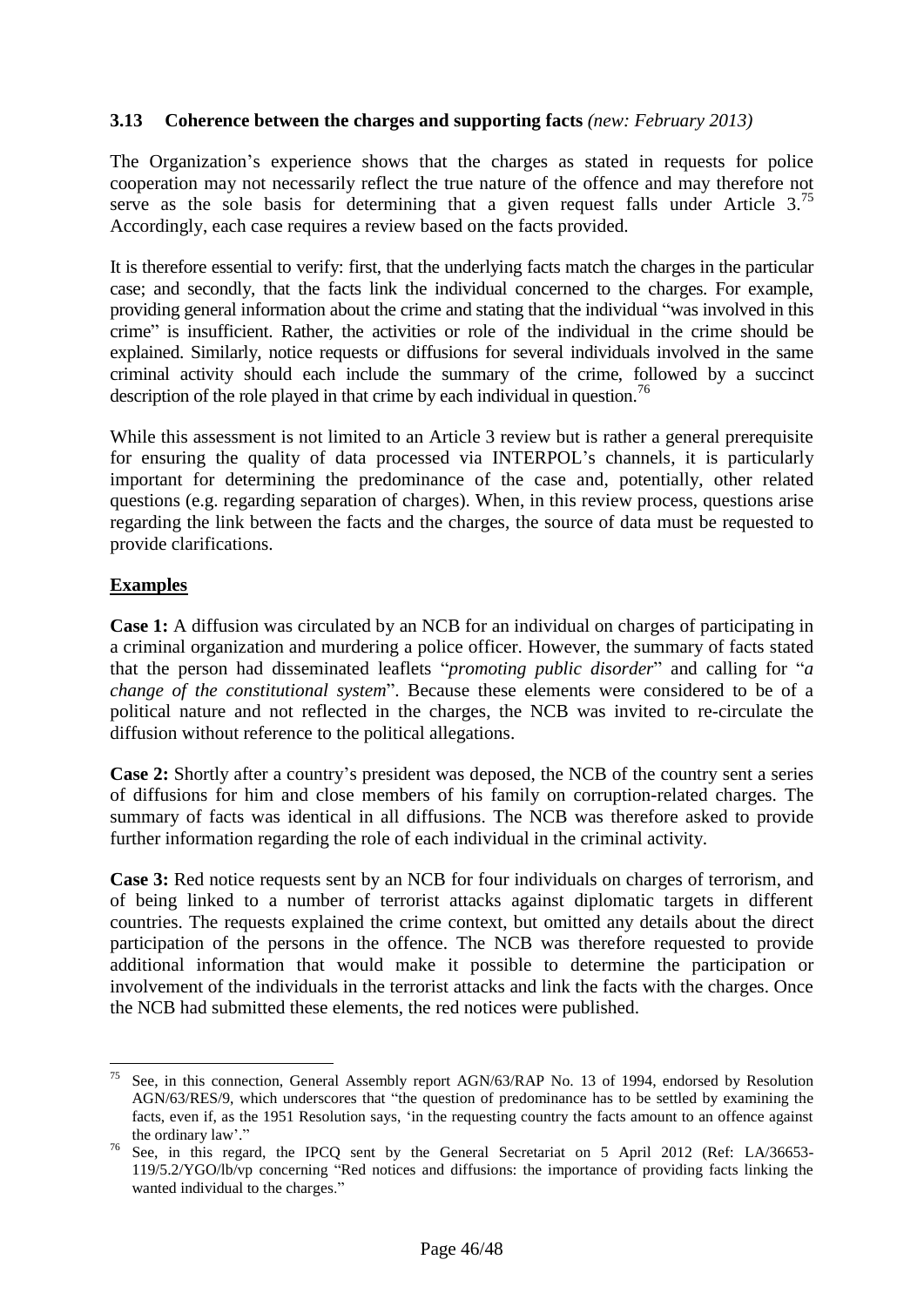## **Appendix**

## **RULES APPLICABLE TO ASSESSING ARTICLE 3 CASES**

## **Constitution**

## **Article 2**

[INTERPOL's] aims are:

- (1) To ensure and promote the widest possible mutual assistance between all criminal police authorities within the limits of the laws existing in the different countries and in the spirit of the 'Universal Declaration of Human Rights';
- (2) To establish and develop all institutions likely to contribute effectively to the prevention and suppression of ordinary law crimes.

#### **Article 3**

It is strictly forbidden for the Organization to undertake any intervention or activities of a political, military, religious or racial character.

## **Rules on the Processing of Data (RPD) [***entered into force on 1 July 2012***]**

#### **Article 1: Definitions**

(1) "Ordinary-law crime" means any criminal offence, with the exception of those that fall within the scope of application of Article 3 of the Constitution and those for which specific rules have been defined by the General Assembly.

#### **Article 5: Compliance with the principles of governance**

- (1) International police cooperation through INTERPOL channels shall take place in accordance with the basic rules governing the Organization's operations, in particular its Constitution.
- (2) The processing of data in the INTERPOL Information System shall be performed in conformity with, in particular, Articles 2, 3, 26, 31, 32, 36 and 41 of the Constitution.

#### **Article 34: Compliance with the Organization's Constitution**

(2) In conformity with Article 5 of the present Rules, prior to any recording of data in a police database, the National Central Bureau, national entity or international entity shall ensure that the data are in compliance with Article 3 of the Organization's Constitution.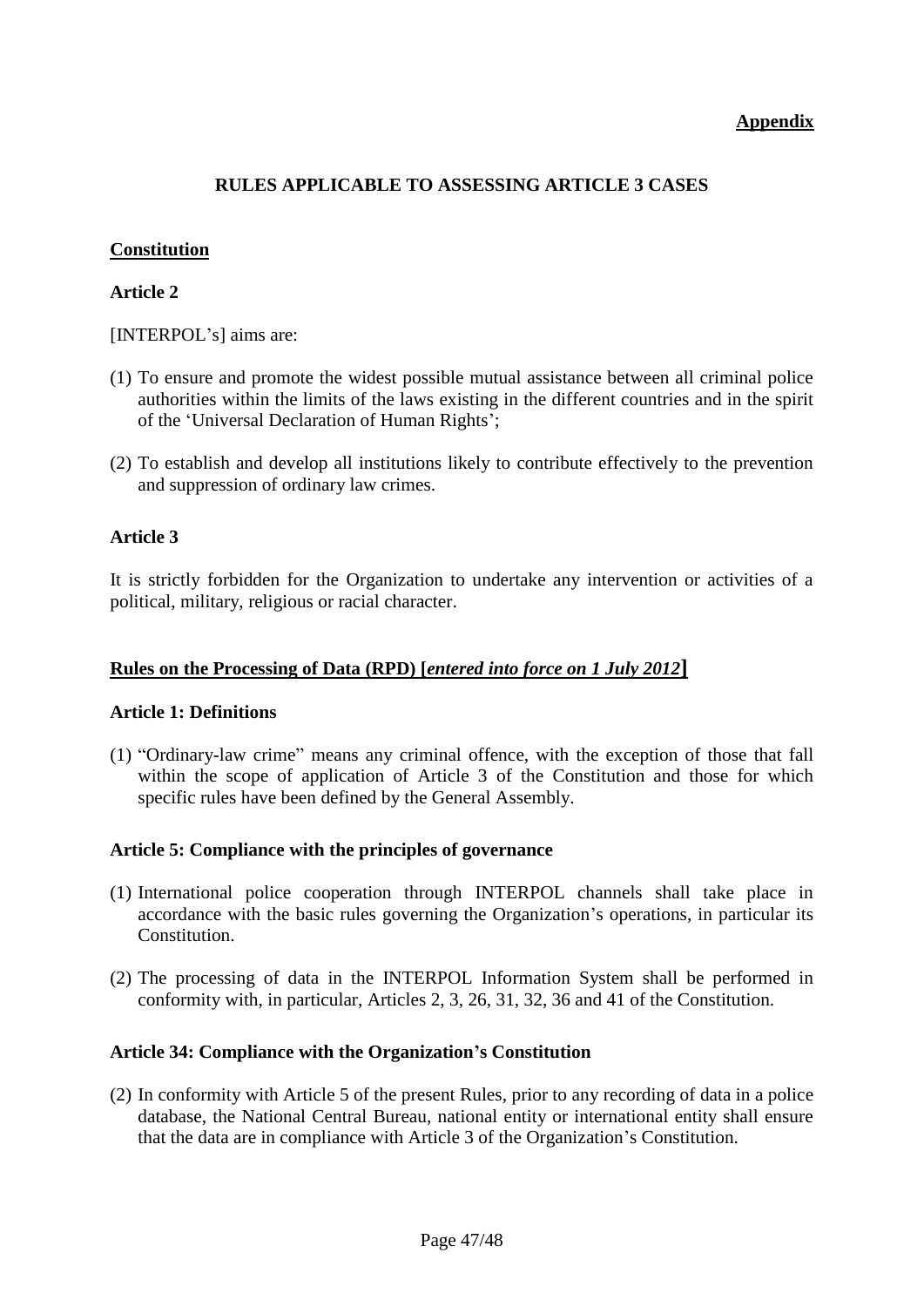- (3) To this end, the General Secretariat shall compile and make available a repository of practice on the application of Article 3 of the Constitution to the National Central Bureaus, national entities and international entities, based on directives issued by the General Assembly, developments in international law and other pertinent elements, such as:
	- (a) nature of the offence, namely the charges and underlying facts;
	- (b) status of the persons concerned;
	- (c) identity of the source of the data;
	- (d) the position expressed by another National Central Bureau or another international entity;
	- (e) obligations under international law;
	- (f) implications for the neutrality of the Organization;
	- (g) the general context of the case.

## **Article 75: Requests for the publication of notices**

- (2) Prior to requesting the publication of a notice, the National Central Bureau or international entity shall ensure:
	- $(\ldots)$
	- (d) that its request complies with INTERPOL's rules, specifically with Articles 2(1) and 3 of the Constitution, as well as with the obligations imposed on the requesting entity under international law.

## **Article 86: Legal review by the General Secretariat**

The General Secretariat shall conduct a legal review of all red notices prior to their publication to ensure compliance with INTERPOL's Constitution and Rules, in particular with Articles 2 and 3 of INTERPOL's Constitution.

## **Article 99: Circulation of diffusions**

(2) Before circulating a diffusion, the National Central Bureau or international entity shall ensure:

 $(\ldots)$ 

(d) that its request complies with INTERPOL's rules, specifically with Articles 2(1) and 3 of the Constitution, as well as with the obligations imposed on the requesting entity under international law.

- - - - - - -